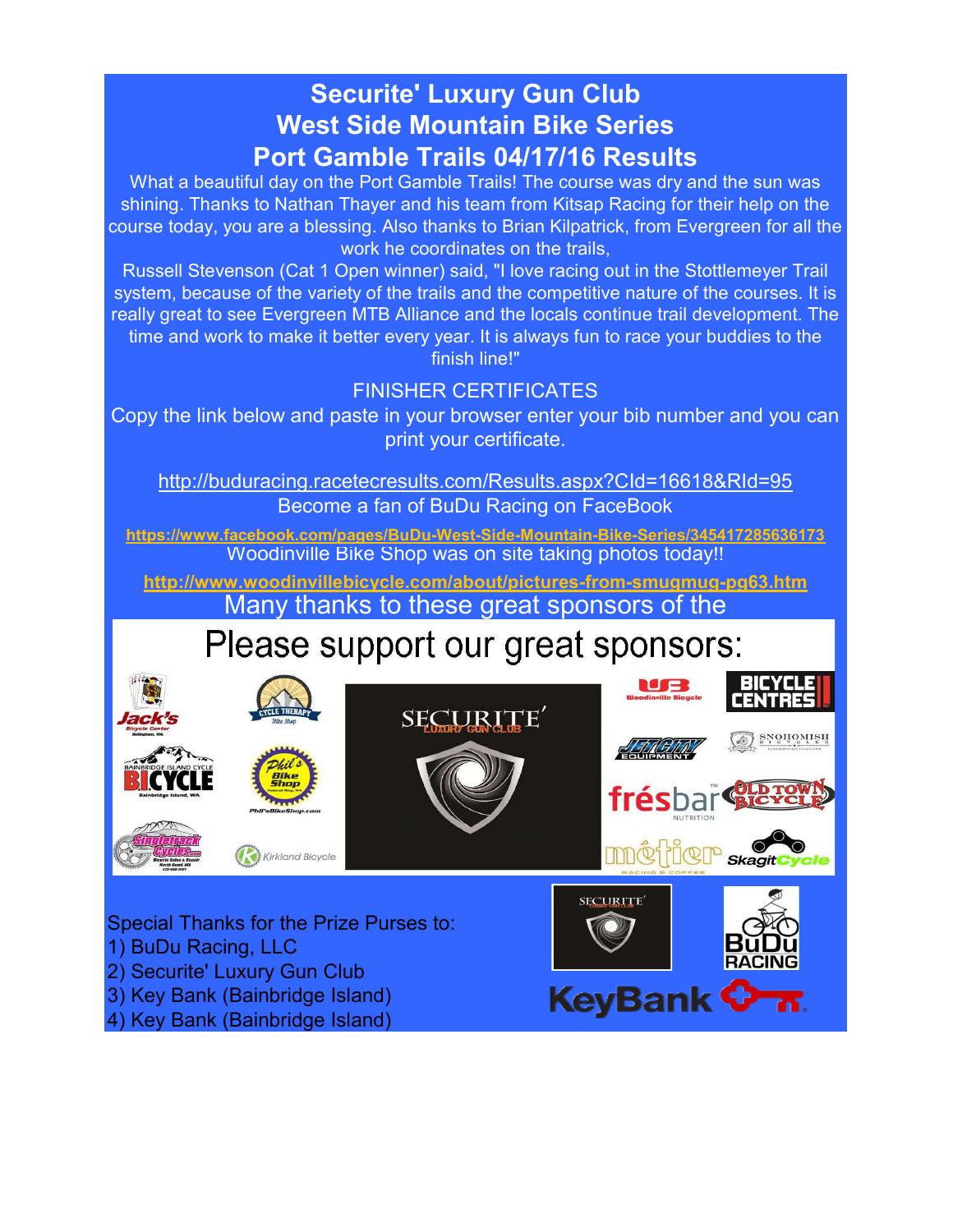|                     |      |      | ending payout. |      |      |      |        |                     |
|---------------------|------|------|----------------|------|------|------|--------|---------------------|
|                     | 2/21 | 3/6  | 3/13           | 4/3  | 4/17 | 4/24 | $5/15$ | <b>Total Payout</b> |
| Cat 1               |      |      |                |      |      |      |        |                     |
| Male OPEN           | \$21 | \$17 | \$23           | \$23 | \$17 |      |        | \$101               |
| Male 35-49          | \$19 | \$13 | \$9            | \$12 | \$10 |      |        | \$63                |
| Male 50+            | \$14 | \$10 | \$13           | \$12 | \$12 |      |        | \$61                |
| Male Single Speed   | \$10 | \$9  | \$11           | \$9  | \$10 |      |        | \$49                |
| Female OPEN         | \$2  | \$5  | \$8            | \$2  | \$4  |      |        | \$21                |
| Female 35-49        | \$5  | \$4  | \$4            | \$3  | \$2  |      |        | \$18                |
| Female 50+          | \$0  | \$1  | \$3            |      | \$2  |      |        | \$6                 |
| Cat 2               |      |      |                |      |      |      |        |                     |
| Male MS 14&Under    | \$3  |      | \$1            | \$2  | \$2  |      |        | \$8                 |
| Male HS 15-18       | \$18 | \$10 | \$11           | \$7  | $$7$ |      |        | \$53                |
| Male 19-29          | \$11 | \$4  | \$6            | \$7  | \$6  |      |        | \$34                |
| Male 30-39          | \$10 | \$12 | \$7            | \$15 | \$5  |      |        | \$49                |
| Male 40-49          | \$28 | \$25 | \$23           | \$26 | \$19 |      |        | \$121               |
| Male 50-59          | \$20 | \$18 | \$15           | \$14 | \$9  |      |        | \$76                |
| Male 60+            | \$4  | \$5  | \$3            | \$5  | \$5  |      |        | \$22                |
| Male Clydesdale     | \$7  | \$4  | \$5            | \$4  | \$6  |      |        | \$26                |
| Single Speed        | \$4  | \$3  | \$4            | \$4  | \$4  |      |        | \$19                |
| Female MS 14&Under  | \$1  | \$1  | \$1            | \$0  |      |      |        | \$3                 |
| Female HS 15-18     | \$2  | \$2  | \$1            | \$0  |      |      |        | \$5                 |
| Female 19-29        | \$1  | \$1  | \$1            | \$1  |      |      |        | \$4                 |
| Female 30-39        | \$1  | \$4  | \$4            | \$4  | \$4  |      |        | \$17                |
| Female 40-49        | \$9  | \$6  | \$4            | \$5  | \$5  |      |        | \$29                |
| Female 50+          | \$9  | \$7  | \$4            | \$3  | \$4  |      |        | \$27                |
| Cat <sub>3</sub>    |      |      |                |      |      |      |        |                     |
| Male Elm 11&Under   | \$9  | \$12 | \$9            | \$8  | \$12 |      |        | \$50                |
| Male MS 12-14       | \$14 | \$12 | \$15           | \$6  | \$9  |      |        | \$56                |
| Male HS 15-18       | \$6  | \$4  | \$6            | \$6  | $$7$ |      |        | \$29                |
| Male 19-34          | \$11 | \$11 | \$6            | \$5  | \$3  |      |        | \$36                |
| Male 35-49          | \$12 | \$12 | \$9            | \$12 | \$8  |      |        | \$53                |
| Male 50+            | \$6  | \$9  | \$2            | \$4  | \$4  |      |        | \$25                |
| Cat 3 Clydesdale    | \$4  | \$2  |                | \$1  | \$2  |      |        | \$9                 |
| Female Elm 11&Under |      |      | \$1            | \$1  | \$1  |      |        | \$3                 |
| Female MS 12-14     | \$2  | \$1  | \$3            | \$1  |      |      |        | \$7                 |
| Female HS 15-18     | \$2  |      |                | \$1  | \$1  |      |        | \$4                 |
| Female 19-34        | \$9  | \$5  | \$1            | \$5  | \$5  |      |        | \$25                |
| Female 35-49        | \$4  | \$6  | \$4            | \$5  | \$9  |      |        | \$28                |
| Female 50+          | \$1  | \$2  | \$2            | \$4  | \$1  |      |        | \$10                |

# Again, we take \$1 from each registration and adding that to a pool for the series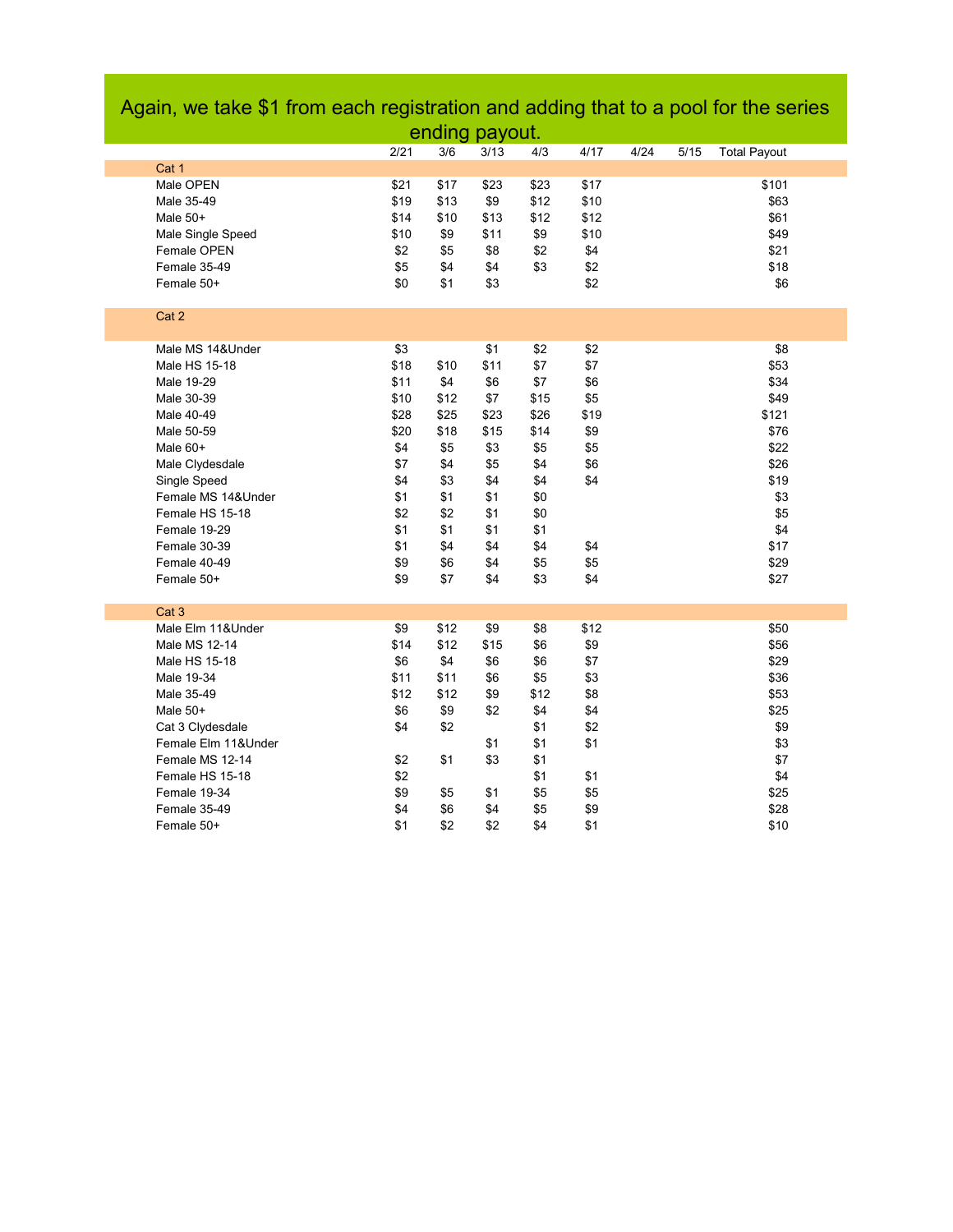|                  | Please support the<br>following sponsors: |                      | <b>Securite' Luxury Gun Club</b><br>B.I. Cycles, Bicycle Centres, Cycle Therapy, FresBar, Jack's Bicycle Center, Jet City Equipment, Kirkland<br>Bikes, Metier Racing and Coffee, Old Town Bicycle, Phil's Bike Shop, Singletrack Cycles, Skagit Cycles,<br><b>Woodinville Bicycle</b> |                |                       |        |                                                 |                          |             |                                             |            |                      |                |                                         |                |                   |                          |                |                                                                    |  |
|------------------|-------------------------------------------|----------------------|----------------------------------------------------------------------------------------------------------------------------------------------------------------------------------------------------------------------------------------------------------------------------------------|----------------|-----------------------|--------|-------------------------------------------------|--------------------------|-------------|---------------------------------------------|------------|----------------------|----------------|-----------------------------------------|----------------|-------------------|--------------------------|----------------|--------------------------------------------------------------------|--|
| <b>Bike</b><br># |                                           | First Name Last Name | Team                                                                                                                                                                                                                                                                                   | Division       | Age                   | Gender | City                                            | Dash Point<br>2/21 Place | 2/21 Points | Lord Hill<br>3/6 Place                      | 3/6 Points | Cookin<br>3/13 Place | 3/13 Points    | 4/3 Time<br>! Henry's Ridge<br>01:32:19 | 4/3 Place      | 4/3 Points        | 4/17 Time<br>Port Gamble | Place<br>4/17  | <b>Total Points</b><br>Points<br>4/17                              |  |
|                  | 19 Jeanne                                 | Castor               | Dyna Racing Team                                                                                                                                                                                                                                                                       | 35-49          | 40                    | E      | Mountlaketerrace                                | 5                        | 105         | 3                                           | 115        |                      |                | $<$ 1 Lap                               | $\overline{2}$ |                   | 120 01:55:38             | $\overline{1}$ | 125 465                                                            |  |
|                  | 167 Christie                              | Fix                  | Mafia Racing                                                                                                                                                                                                                                                                           | 35-49          | 45                    |        | F Seattle                                       |                          |             |                                             |            |                      |                |                                         |                |                   | $02:17:05$ 2 120 120     |                |                                                                    |  |
|                  | 72 Monilee<br>52 Kristi                   | Keller<br>Berg       | Expressive Fit/Cycle U North                                                                                                                                                                                                                                                           | 35-49<br>35-49 | 39 <sup>°</sup><br>40 | F.     | Redmond<br>F Arlington                          | 3<br>$\overline{1}$      | 115<br>125  | $\overline{1}$<br>$\overline{2}$            | 125<br>120 |                      |                | 01:34:33<br>$<$ 1 Lap                   |                | $3\overline{115}$ |                          |                | $\mathbf{0}$<br>355<br>$\Omega$<br>245                             |  |
|                  | 126 Jodie                                 | Ramey                | Hagens Berman Society Consulting                                                                                                                                                                                                                                                       | 35-49          | 49                    | F.     | Seattle                                         |                          |             | $C2-1$                                      | 100        |                      |                | 2:30:17.0                               | $\overline{1}$ | 125               |                          |                | $\Omega$<br>225                                                    |  |
|                  | 91 Susan                                  | Rowlee               | Mafia Racing Nw                                                                                                                                                                                                                                                                        | 35-49          | 48                    | -F     | Snohomish                                       |                          |             | 4                                           | 110        | $\overline{4}$       | 110            |                                         |                |                   |                          |                | $\overline{0}$<br>220                                              |  |
|                  | 124 Julie                                 | Gold                 | Motofish                                                                                                                                                                                                                                                                               | 35-49          | 48                    | F.     | Anacortes                                       |                          |             |                                             |            | $\overline{1}$       | 125            |                                         |                |                   |                          |                | 125<br>$\mathbf{0}$                                                |  |
|                  | 66 Naoko                                  | Forderes             | Dyna Racing Team                                                                                                                                                                                                                                                                       | 35-49          | 46                    | -F     | Kirkland                                        | $\overline{2}$           | 120         |                                             |            |                      |                |                                         |                |                   |                          |                | $\mathbf{0}$<br>120                                                |  |
|                  | 117 Yvonne                                | Kraus                | Evergreen MBA                                                                                                                                                                                                                                                                          | 35-49          | 42                    | F.     | Seattle                                         |                          |             |                                             |            | $\overline{2}$       | 120            |                                         |                |                   |                          |                | 120<br>$\mathbf{0}$                                                |  |
|                  | 112 Molly                                 | Martin               | Mafia Racing                                                                                                                                                                                                                                                                           | 35-49          |                       |        | 48 F Redmond                                    |                          |             |                                             |            | 3                    | 115            |                                         |                |                   |                          |                | 115<br>$\mathbf{0}$                                                |  |
|                  | 58 Nicole                                 | Gunton               |                                                                                                                                                                                                                                                                                        | 35-49          |                       |        | 40 F Maple Valley                               | 4                        | 110         |                                             |            |                      |                |                                         |                |                   |                          |                | $0$ 110                                                            |  |
|                  |                                           |                      |                                                                                                                                                                                                                                                                                        |                |                       |        |                                                 |                          |             |                                             |            |                      |                |                                         |                |                   |                          |                |                                                                    |  |
|                  | 110 Deenie                                | Robertson            | Jet City Velo/Dyan                                                                                                                                                                                                                                                                     | $50+$          |                       |        | 53 F Woodinville                                |                          |             | C <sub>2</sub> -1 100 C <sub>2</sub> -1 100 |            | 3                    | 115            |                                         |                |                   | $01:59:02$ 1             |                | 125 440                                                            |  |
| 23 Lori          |                                           | Brazel               |                                                                                                                                                                                                                                                                                        | $50+$          | 54                    |        | F Federal Way                                   |                          |             | $\mathbf{1}$                                | 125        | $\overline{2}$       | 120            |                                         |                |                   | $02:17:04$ 2             |                | 120 365                                                            |  |
|                  | 122 Elizabeth                             | Salvo                | Dyna Racing Team                                                                                                                                                                                                                                                                       | $50+$          |                       |        | 54 F Bellevue                                   |                          |             | $C2-3$ 90 $C2-2$                            | 95         | $\overline{1}$       | 125            |                                         |                |                   |                          |                | $0$ 310                                                            |  |
|                  | 79 Andi                                   | Zolton               | Liv Co-Factory Off-Road                                                                                                                                                                                                                                                                | Open           |                       |        | 31 F Kirkland                                   |                          |             | $\mathbf{1}$                                | 125        |                      |                |                                         |                |                   | $01:43:29$ 1 125 250     |                |                                                                    |  |
|                  | 156 Leah                                  | Kiviat               | Jack's Bicycle Center Queens Of Dirt                                                                                                                                                                                                                                                   | Open           |                       |        | 43 F Mount Vernon                               |                          |             |                                             |            |                      |                |                                         |                |                   | $01:48:51$ 2 120 120     |                |                                                                    |  |
|                  |                                           |                      |                                                                                                                                                                                                                                                                                        |                |                       |        |                                                 |                          |             |                                             |            |                      |                | 01:29:28                                |                |                   |                          |                |                                                                    |  |
|                  | 150 Karen                                 | Amundson             |                                                                                                                                                                                                                                                                                        | Open           | 30 <sup>2</sup>       |        | F Port Townsend                                 |                          |             |                                             |            |                      |                | $<$ 1 Lap                               | $\overline{1}$ |                   | $125$ 01:52:10 3         |                | $115$ 240                                                          |  |
|                  | 162 Stephanie                             | White                |                                                                                                                                                                                                                                                                                        | Open           | 27                    |        | F Tacoma                                        |                          |             |                                             |            |                      |                |                                         |                |                   | $01:57:17$ 4 110 110     |                |                                                                    |  |
|                  | 70 Jadine                                 | Riley                | Team Group Health                                                                                                                                                                                                                                                                      | Open           | 42                    | F.     | Seattle                                         | $\mathbf{1}$             | 125         | 5                                           | 105        | 3                    | 115            |                                         |                |                   |                          |                | 345<br>$\mathbf{0}$                                                |  |
|                  | 33 Elena                                  | Runyan               | <b>Team Sasquatch</b>                                                                                                                                                                                                                                                                  | Open           | 17                    | -F     | Sammamish                                       | $\overline{2}$           | 120         | $\overline{4}$                              | 110        | $\overline{4}$       | 110            |                                         |                |                   |                          |                | 340<br>$\mathbf{0}$                                                |  |
|                  | 83 Kathleen                               | Demaria              | SoundVelo/Team Group Health                                                                                                                                                                                                                                                            | Open           | 40                    | F.     | Seattle                                         | $\overline{2}$           | 120         | 6                                           | 100        | $\sqrt{5}$           | 105            |                                         |                |                   |                          |                | 325<br>$\Omega$                                                    |  |
|                  | 107 Kirsten                               | Jensen               | Jacks Bicycle Center Queens Of Dirt Racing                                                                                                                                                                                                                                             | Open           | 38 F                  |        | Bellingham                                      |                          |             |                                             |            | $\mathbf{1}$         | 125            |                                         |                |                   |                          |                | 0<br>125                                                           |  |
|                  | 99 Delia                                  | Massey               | Spokeswoman Racing                                                                                                                                                                                                                                                                     | Open           | 29 F                  |        | Seattle                                         |                          |             | $\overline{c}$                              | 120        |                      |                |                                         |                |                   |                          |                | $\Omega$<br>120                                                    |  |
|                  | 118 Natalie                               | Konce                |                                                                                                                                                                                                                                                                                        | Open           | 39 <sup>°</sup>       | -F     | Spokane                                         |                          |             |                                             |            | $\overline{2}$       | 120            |                                         |                |                   |                          |                | 120<br>$\mathbf{0}$                                                |  |
| 100 Keli         |                                           | Murdin               | Olympic Mountain Bike Team                                                                                                                                                                                                                                                             | Open           | $42$ F                |        | <b>Bothell</b>                                  |                          |             | 3                                           | 115        |                      |                |                                         |                |                   |                          |                | $\mathbf{0}$<br>115                                                |  |
|                  | 103 Devon                                 | Simpson              | Team Group Health                                                                                                                                                                                                                                                                      | Open           | 25                    | F.     | Seattle                                         |                          |             |                                             |            | 6                    | 100            |                                         |                |                   |                          |                | 100<br>$\overline{0}$                                              |  |
|                  | 81 Marsa                                  | Daniel               | Sound Velo                                                                                                                                                                                                                                                                             | Open           | 38 F                  |        | Seattle<br>29 F Bellingham'                     |                          |             |                                             |            | <b>DNF</b>           | $\overline{1}$ |                                         | <b>DNF</b>     | $\overline{1}$    |                          |                | $\overline{2}$<br>$\mathbf{0}$<br>$\overline{0}$<br>$\overline{1}$ |  |
|                  | 121 Whitney                               | Anderson             |                                                                                                                                                                                                                                                                                        | Open           |                       |        |                                                 |                          |             |                                             |            |                      | $\overline{1}$ |                                         |                |                   |                          |                |                                                                    |  |
|                  | 78 Jeremy                                 | Stafford             | Homegrown Racing/Jack's Bicycle Center                                                                                                                                                                                                                                                 | 35-49          |                       |        | 47 M Bellingham                                 |                          |             | 3                                           | 115        | 3                    |                | 115 01:38:32                            | -1             |                   | 125 01:32:25             | -1             | 125 480                                                            |  |
|                  | 37 Mark                                   | Landsaat             |                                                                                                                                                                                                                                                                                        | 35-49          | 44 M                  |        | Seattle                                         | $\overline{7}$           | 96          |                                             |            |                      |                |                                         |                |                   | 01:32:39                 | $\overline{2}$ | 120 216                                                            |  |
|                  | 2 James                                   | Christensen          | Old Town Bicycle P/B GEC                                                                                                                                                                                                                                                               | 35-49          |                       |        | 49 M Tacoma                                     | $\overline{2}$           | 120         | 5                                           | 105        | $\overline{2}$       |                | 120 01:51:10                            | 7              |                   | 96 01:33:58              |                | 3 115 556                                                          |  |
|                  | 4 Mathew                                  | Seguin               | Dyna Racing Team                                                                                                                                                                                                                                                                       | 35-49          |                       |        | 37 M Kirkland                                   | 8                        | 92          |                                             |            | $\overline{7}$       |                | 96 01:47:04                             | 3              |                   | $115$ 01:34:11 4 110 413 |                |                                                                    |  |
| 36 Cal           |                                           | Spranger             | Mafia Racing                                                                                                                                                                                                                                                                           | 35-49          |                       |        | 42 M Seattle                                    | 6                        | 100         | $\overline{1}$                              | 125        | $\mathbf{1}$         | 125            |                                         |                |                   | $01:36:34$ 5 105 455     |                |                                                                    |  |
|                  | 139 Duncan                                | Mcintosh             |                                                                                                                                                                                                                                                                                        |                |                       |        | 35-49   45   M   Bainbridge Island   C2-1   100 |                          |             | 13                                          | 84         | 6                    |                | $100$ 01:50:05                          | 6              |                   | 100 01:39:04 6 100 484   |                |                                                                    |  |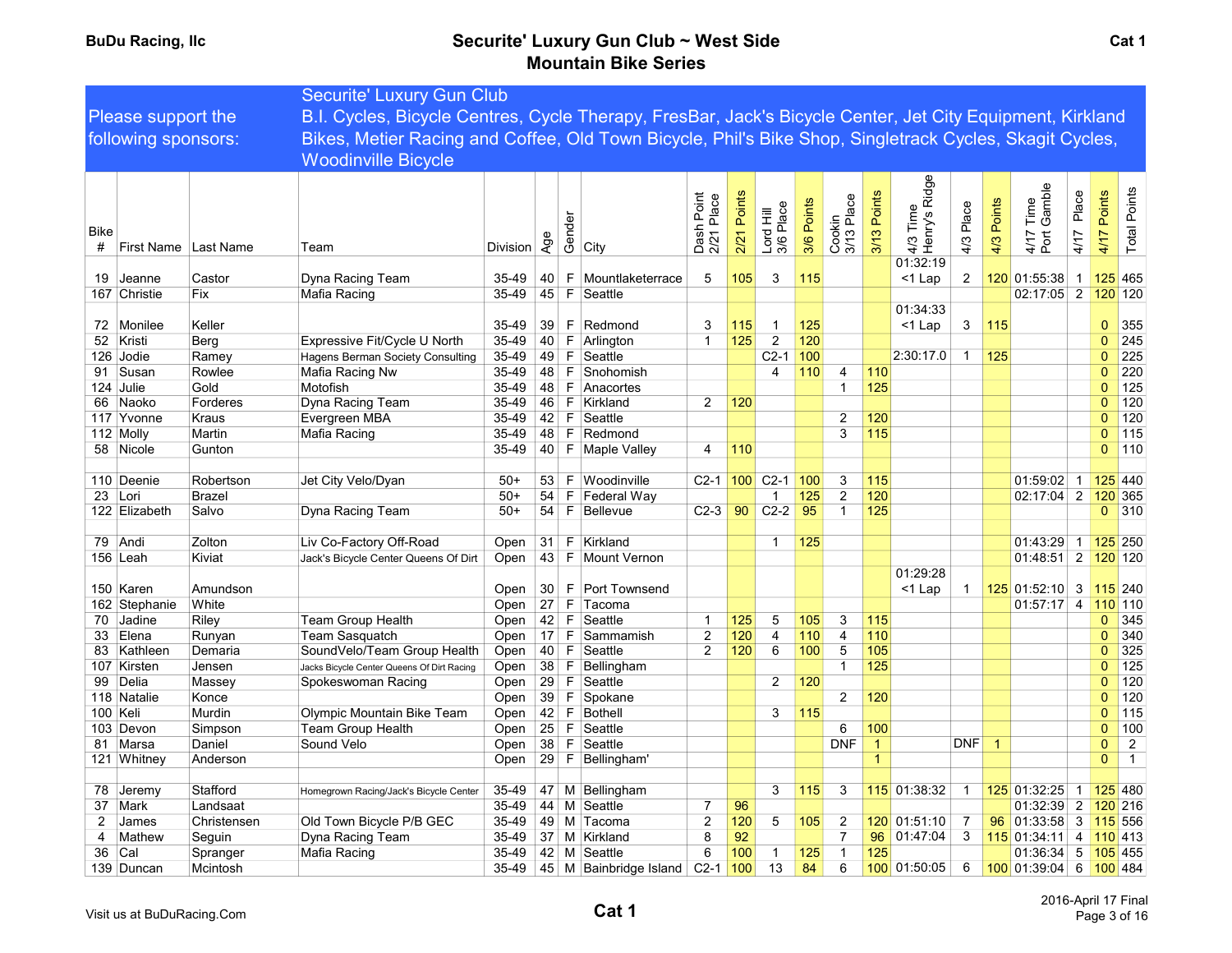| Bike                |                             |                                        |          | Age | Gender |                               | Point<br>Dash Point<br>2/21 Place | 2/21 Points | Place<br>Lord Hill<br>3/6 Place | 3/6 Points | Place<br>Cookin<br>3/13 Pla | 3/13 Points    | ; Time<br>⊸'s Ridge∣<br>4/3 Time<br>Henry's I | Place           | Points         | Time<br>Gamble<br>4/17<br>Port | Place<br>4/17  | Points<br>Points<br>Total<br>4/17 |  |
|---------------------|-----------------------------|----------------------------------------|----------|-----|--------|-------------------------------|-----------------------------------|-------------|---------------------------------|------------|-----------------------------|----------------|-----------------------------------------------|-----------------|----------------|--------------------------------|----------------|-----------------------------------|--|
| #                   | <b>First Name Last Name</b> | Team                                   | Division |     |        | City                          |                                   |             |                                 |            |                             |                |                                               | 4/3             | 4/3            |                                |                |                                   |  |
| 97<br>Jeffrey       | Early                       | Dyna Racing Team                       | 35-49    | 36  |        | M Kirkland                    |                                   |             | 9                               | 88         | 8                           | 92             | 01:47:14                                      | 4               |                | 110 01:40:57                   | $\overline{7}$ | 386<br>96                         |  |
| 75 Bryan            | Hoon                        | Mafia Racing                           | 35-49    |     |        | 43 M Auburn                   |                                   |             | 10                              | 87         |                             |                |                                               | <b>DNF</b>      | $\overline{1}$ | 01:45:38                       | 8              | 92<br>180                         |  |
| 5 Matt              | Houchens                    | <b>EPIC Cycling Team</b>               | 35-49    |     |        | 40 M Sammamish                | 19                                | 78          | 8                               | 92         | 9                           | 88             |                                               |                 |                | 01:46:55                       | 9              | 88<br>346                         |  |
| 165 John            | Clark                       | Us Military Endurance Sports           | 35-49    |     |        | │41│M│Oak Harbor              |                                   |             |                                 |            |                             |                |                                               |                 |                | 01:53:26 10                    |                | 87<br>87                          |  |
| 24 George           | Peck                        | <b>Bicycle Centre's</b>                | 35-49    |     |        | 38 M Everett                  | 5                                 | 105         | $\overline{2}$                  | 120        |                             |                | 01:38:56                                      | $2^{\circ}$     | 120            |                                |                | $\overline{0}$<br>345             |  |
| 61 Mike             | Gile                        | Dyna Racing Team                       | 35-49    |     |        | 48 M Mercer Island            | $\mathbf{1}$                      | 125         | $\overline{4}$                  | 110        | $\overline{4}$              | 110            |                                               |                 |                |                                |                | $\overline{0}$<br>345             |  |
| 69 Jason            | Konieczka                   | <b>Tall Tree</b>                       |          |     |        | $35-49$   47   M   Issaguah   | 12                                | 85          |                                 |            | <b>DNF</b>                  | -1             | 01:47:55                                      | 5               | 105            |                                |                | $\overline{0}$<br>191             |  |
| 86 Doug             | DeMars                      | <b>EPIC Cycling Team</b>               |          |     |        | $35-49$   42   M   Bellingham | $C2-1$                            | 100         | 12                              | 85         |                             |                |                                               |                 |                |                                |                | 185<br>0                          |  |
| 25<br>Justin        | Valente                     | <b>Broadmark Capital</b>               |          |     |        | 35-49   42   M   Fall City    | 13                                | 84          | 6                               | 100        |                             |                |                                               |                 |                |                                |                | $\overline{0}$<br>184             |  |
| 20 Sean             | Heflen                      | Mafia Racing                           | 35-49    |     |        | 44   M   Federal Way          | 11                                | 86          |                                 |            |                             |                | 01:53:41                                      | 8               | 92             |                                |                | $\overline{0}$<br>178             |  |
| 53 Stevan           | Robinson                    | Zealous Racing                         | 35-49    |     |        | 43 M Bellevue                 | 16                                | 81          | $\overline{7}$                  | 96         |                             |                |                                               |                 |                |                                |                | $\overline{0}$<br>177             |  |
| 60 Aaron            | Mickels                     |                                        | 35-49    |     |        | 37 M Bellingham               | 3                                 | 115         |                                 |            |                             |                |                                               |                 |                |                                |                | $\overline{0}$<br>115             |  |
| 35 Erik             | Dukes                       | Squirrel Army                          | 35-49    |     |        | 39 M Port Angeles             | $\overline{4}$                    | 110         |                                 |            |                             |                |                                               |                 |                |                                |                | $\overline{0}$<br>110             |  |
| 113 Mike            | Rolcik                      | Taco Time Nw Cycling Team              |          |     |        | 35-49   47   M   Bellevue     |                                   |             |                                 |            | 5                           | 105            |                                               |                 |                |                                |                | $\overline{0}$<br>105             |  |
| 56 Kevin            | Miller                      | SoValley Velo                          | 35-49    |     |        | 46 M North Bend               | 9                                 | 88          |                                 |            |                             |                |                                               |                 |                |                                |                | $\overline{0}$<br>88              |  |
| 144 Richard         | <b>Bankhead</b>             | <b>NW MTB</b>                          | 35-49    |     |        | 46 M Auburn                   |                                   |             |                                 |            |                             |                | 01:58:57                                      | 9               | 88             |                                |                | $\overline{0}$<br>88              |  |
| 68 Michael          | Murdin                      | Garage Racing                          | 35-49    |     | 45 M   | Bothell                       | 10                                | 87          |                                 |            |                             |                |                                               |                 |                |                                |                | 87<br>$\mathbf{0}$                |  |
| 148 Forrest         | Murphy                      | Egencia                                |          |     |        | $35-49$   44   M Seattle      |                                   |             |                                 |            |                             |                | 01:59:18                                      | 10 <sup>1</sup> | -87            |                                |                | 87<br>$\overline{0}$              |  |
| 96 Erik             | Kamila                      |                                        | 35-49    |     |        | 43 M Edmonds                  |                                   |             | 11                              | 86         |                             |                |                                               |                 |                |                                |                | 86<br>$\mathbf{0}$                |  |
| 39 Matthew          | Mack                        | <b>Hektic</b>                          |          |     |        | $35-49$   47   M Sammamish    | 14                                | 83          |                                 |            |                             |                |                                               |                 |                |                                |                | 83<br>0                           |  |
| 62 Ivan             | Cintron                     | Misfitz Cycling                        | 35-49    |     |        | 46   M   Gig Harbor           | 15                                | 82          |                                 |            |                             |                |                                               |                 |                |                                |                | 82<br>$\mathbf{0}$                |  |
| 7 Jim               | Zimmerman                   | Audi Cycling Team                      |          |     |        | 35-49 41 M Anacortes          | 17                                | 80          |                                 |            |                             |                |                                               |                 |                |                                |                | 80<br>$\mathbf{0}$                |  |
| 38 Phil             | Heffernan                   |                                        |          |     |        | 35-49   44   M Seattle        | 18                                | 79          |                                 |            |                             |                |                                               |                 |                |                                |                | 79<br>$\overline{0}$              |  |
|                     | Miller                      | US Army                                |          |     |        | $35-49$ 49 M Arlington        |                                   |             |                                 | -1         |                             |                |                                               |                 |                |                                |                | $\overline{0}$<br>$\mathbf{1}$    |  |
| 98 Greg             |                             |                                        |          |     |        |                               |                                   |             |                                 |            |                             |                |                                               | <b>DNF</b>      | -1             |                                |                | $\mathbf{1}$                      |  |
| 137 Paul            | Sanders                     |                                        | 35-49    |     |        | 36 M Sammamish                |                                   |             |                                 |            |                             |                |                                               |                 |                |                                |                | 0                                 |  |
| 76 Kevin            | Reinkensmeyer               |                                        | 35-49    |     |        | 45 M Issaquah                 |                                   |             |                                 |            |                             |                |                                               |                 |                |                                |                | $\mathsf 0$<br>$\overline{0}$     |  |
| $152$ lan           | Horton                      | Homegrown / Jack's Bicycle Center      | 35-49    |     |        | 41 M Mount Vernon             |                                   |             |                                 |            |                             |                |                                               |                 |                |                                |                | 0<br>$\mathbf 0$                  |  |
|                     |                             |                                        |          |     |        |                               |                                   |             |                                 |            |                             |                |                                               |                 |                |                                |                |                                   |  |
| 90 Jeff             | Cummings                    | Homegrown Racing/Jack's Bicycle Center | $50+$    |     |        | 53 M Bellingham               |                                   |             | 4                               | 110        | 3                           |                | 115 01:38:39                                  | 3               |                | 115 01:33:10                   | $\overline{1}$ | $125$ 465                         |  |
| 41 Michael          | <b>Brazel</b>               | Mafia Racing                           | $50+$    |     |        | 52 M Federal Way              | 3                                 | 115         | 3                               |            | <b>115 DNF</b>              | $\overline{1}$ |                                               |                 |                | 01:34:22 2 120 351             |                |                                   |  |
| 8<br>Steven         | <b>Brady</b>                | Old Town Bicycle P/B GEC               | $50+$    |     | 53   M | Steilacoom                    | 5                                 | 105         |                                 |            |                             |                | 01:43:29                                      | 7               |                | 96 01:35:47                    | 3              | 115 316                           |  |
| 27 Kevin            | Johnson                     | Avanti Racing Club/ Egencia            | $50+$    |     | 62   M | Silverdale                    | $\overline{7}$                    | 96          | 7                               | 96         | 6                           |                | 100 01:42:53                                  | 6               |                | 100 01:37:59                   |                | 4 110 502                         |  |
| 131 Jack            | Stringham                   | Garage Racing                          | $50+$    |     | 50 M   | Seattle                       |                                   |             | $C3-1$                          | 75         |                             |                | 01:55:08                                      | 10              |                | 87 01:38:35 5 105 267          |                |                                   |  |
| 154 Trevor          | Hall                        | Taco Time Nw                           | $50+$    |     | 56   M | Bellevue                      |                                   |             |                                 |            |                             |                |                                               |                 |                | $01:40:54$ 6 100 100           |                |                                   |  |
| 21 Carl             | Franssen                    |                                        | $50+$    |     |        | 52 M Anacortes                | 10                                | 87          |                                 |            |                             |                |                                               |                 |                | $01:48:11$ 7                   |                | 96 183                            |  |
|                     |                             |                                        |          |     |        |                               |                                   |             |                                 |            |                             |                | 01:31:01                                      |                 |                |                                |                |                                   |  |
| 43 Glen             | Conley                      |                                        | $50+$    |     | 60   M | Bothell                       | $12 \overline{ }$                 | 85          |                                 |            |                             |                | $<$ 1 Lap                                     | 11              |                | 86 01:50:11                    | 8              | 92<br>263                         |  |
| 158 Mark            | Hunter                      | Team 360                               | $50+$    |     |        | 56 M Wauna                    |                                   |             |                                 |            |                             |                |                                               |                 |                | 01:57:33                       | 9              | 88<br>88                          |  |
| 157 Bryan           | Elertson                    | Ifallalot                              | $50+$    |     |        | 53 M Gig Harbor               |                                   |             |                                 |            |                             |                |                                               |                 |                | $01:57:35$ 10                  |                | 87<br>87                          |  |
| 166 Bernie          | Miller                      |                                        | $50+$    |     |        | 50 M Olympia                  |                                   |             |                                 |            |                             |                |                                               |                 |                |                                | <b>DNF</b>     | $\mathbf{1}$<br>$\blacksquare$ 1  |  |
| 51 Christopher Wood |                             | Ravenna Capital Management             | $50+$    |     |        | 52 M Maple Valley             | $\mathbf{1}$                      | 125         | $\mathbf 1$                     | 125        | $\overline{2}$              |                | 120 01:38:27                                  | 2 120           |                |                                |                | 490                               |  |
| 9 Ken               | Harmon                      | PC4 Men Cycling                        | $50+$    |     |        | 54   M   Snoqualmie           | $\overline{2}$                    | 120         | $\overline{2}$                  | 120        | $\overline{1}$              | 125            |                                               |                 |                |                                |                | 365                               |  |
| 26 Eric             | Yotz                        | Mt Si Mtb/ Singletrack Cycles          | $50+$    |     |        | 55   M   North Bend           | 9                                 | 88          | 8                               | 92         | 8                           | 92             |                                               |                 |                |                                |                | 272                               |  |
| 42 Mark             | Runyan                      | Pacific Bike And Ski                   | $50+$    |     |        | 56   M   Sammamish            | 11                                | 86          | 9                               | 88         | 9                           | 88             |                                               |                 |                |                                |                | 262                               |  |
|                     |                             |                                        |          |     |        |                               |                                   |             |                                 |            |                             |                | 01:32:39                                      |                 |                |                                |                |                                   |  |
| 135 Marshall        | Will                        | <b>Skagit Cycle Centers</b>            | $50+$    |     |        | 63 M Stanwood                 | 13                                | 84          |                                 |            | 10                          | 87             | <1 Lap                                        | 12              | 85             |                                |                | 256                               |  |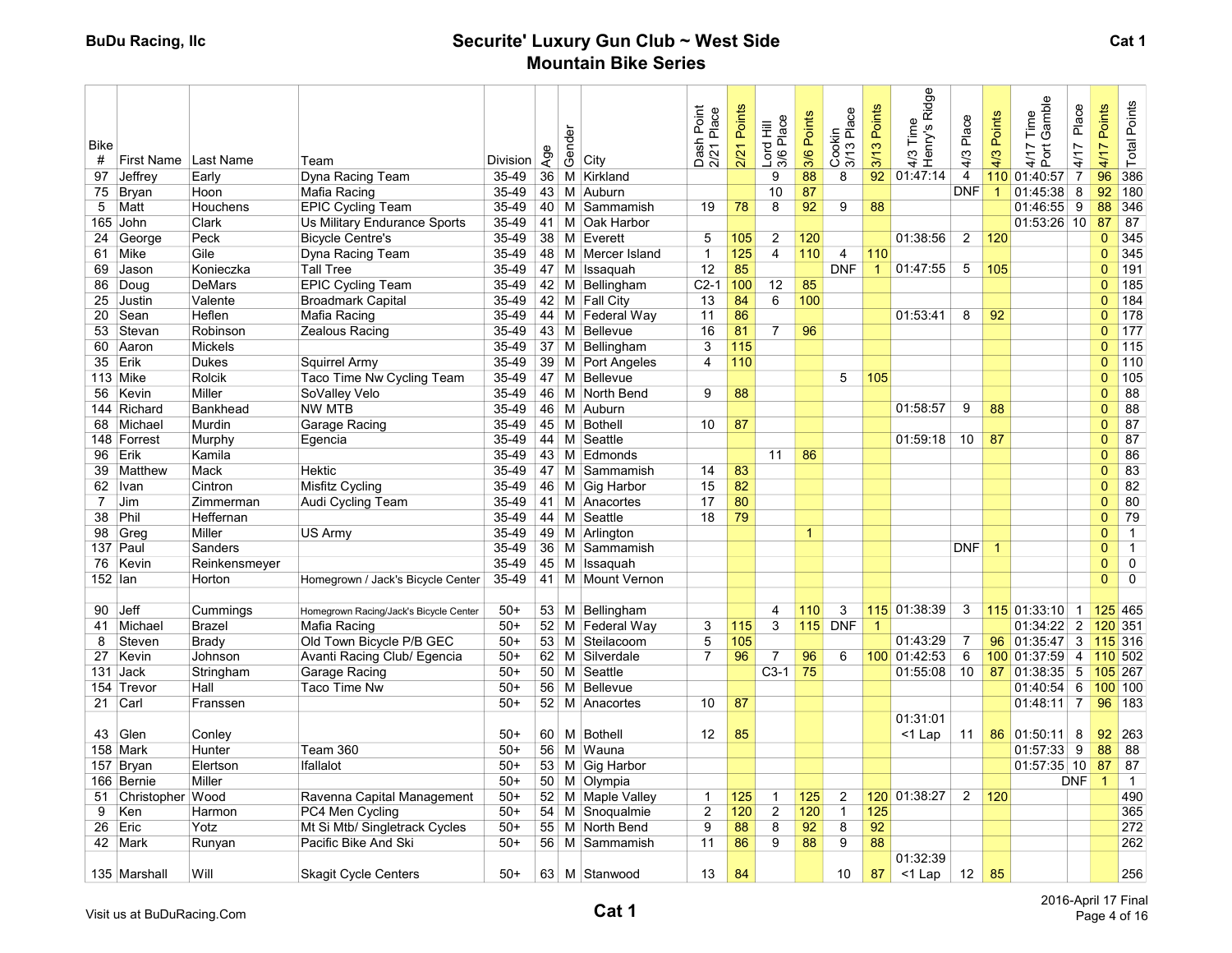| <b>Bike</b> |                             |              |                                |          | Gender<br>Age |                         | Point<br>Dash Point<br>2/21 Place | 2/21 Points    | 3/6 Place<br>Lord Hill | 3/6 Points     | Cookin<br>3/13 Place | 3/13 Points    | 4/3 Time<br>Henry's Ridge | 4/3 Place      | Points         | Time<br>Gamble<br>$4/17$<br>Port                                                               | Place<br>4/17 | <b>Total Points</b><br>Points<br>4/17 |  |
|-------------|-----------------------------|--------------|--------------------------------|----------|---------------|-------------------------|-----------------------------------|----------------|------------------------|----------------|----------------------|----------------|---------------------------|----------------|----------------|------------------------------------------------------------------------------------------------|---------------|---------------------------------------|--|
| #           | <b>First Name Last Name</b> |              | Team                           | Division |               | City                    |                                   |                |                        |                |                      |                |                           |                | 4/3            |                                                                                                |               |                                       |  |
|             | 146 Doug                    | Graver       | Mafia Racing                   | $50+$    |               | 51 M Monroe             | $\overline{4}$                    | 110            |                        |                |                      |                | 01:38:44                  | 4              | 110            |                                                                                                |               | 220                                   |  |
|             | 88 Stephen                  | Benson       | Mafia Racing                   | $50+$    | 51   M        | Snoqualmie              |                                   |                | 6                      | 100            | $\overline{7}$       | 96             |                           |                |                |                                                                                                |               | 196                                   |  |
|             | 40 Todd                     | Gallaher     | Dyna Racing Team               | $50+$    |               | 51   M   Lk Forest Pk   | 6                                 | 100            |                        |                |                      |                | 01:53:11                  | 9              | 88             |                                                                                                |               | 188                                   |  |
|             | 128 Mimmo                   | Futia        | <b>EPIC Cycling Team</b>       | $50+$    |               | 52 M Maple Valley       |                                   |                |                        |                |                      |                | 01:35:26                  | $\mathbf{1}$   | 125            |                                                                                                |               | 125                                   |  |
|             | $109$ Rick                  | Heckenlaible | Audi                           | $50+$    | 53 M          | Kenmore                 |                                   |                |                        |                | 4                    | 110            |                           |                |                |                                                                                                |               | 110                                   |  |
|             | 84 Henry                    | Gertje       |                                | $50+$    |               | 56 M Olympia            |                                   |                | 5                      | 105            |                      |                |                           |                |                |                                                                                                |               | 105                                   |  |
|             | $108$ Joe                   | Martin       | Mafia Racing                   | $50+$    |               | 50 M Redmond            |                                   |                |                        |                | 5                    | 105            |                           |                |                |                                                                                                |               | 105                                   |  |
|             | $127$ Ron                   | Flores       | <b>Bike Masters</b>            | $50+$    |               | 55 M Maple Valley       |                                   |                |                        |                |                      |                | 01:42:20                  | 5              | 105            |                                                                                                |               | 105                                   |  |
|             | 67 Rob                      | Anderson     |                                | $50+$    |               | 52 M Federal Way        | 8                                 | 92             |                        |                |                      |                |                           |                |                |                                                                                                |               | 92                                    |  |
|             | 147 Christopher Fast        |              | <b>Black Sheep Velo</b>        | $50+$    | 50 M          | Seattle                 |                                   |                |                        |                |                      |                | 01:43:30                  | 8              | 92             |                                                                                                |               | 92                                    |  |
|             | 32 Will                     | Fernyhough   | Dyna Racing Team               | $50+$    |               | 58 M Kirkland           | <b>DNF</b>                        | -1             | 10                     | 87             |                      |                |                           |                |                |                                                                                                |               | 88                                    |  |
|             | 111 Scott                   | Fleenor      | None                           | $50+$    | $52 \mid M$   | Bellingham              |                                   |                |                        |                |                      | -1             |                           |                |                |                                                                                                |               | $\mathbf{1}$                          |  |
|             | 120 Reece                   | Geary        | Egencia                        | $50+$    |               | 50 M Seattle            |                                   |                |                        |                |                      | $\overline{1}$ |                           |                |                |                                                                                                |               | $\mathbf{1}$                          |  |
|             |                             |              |                                |          |               |                         |                                   |                |                        |                |                      |                |                           |                |                |                                                                                                |               |                                       |  |
|             | 160 Russell                 | Stevenson    | <b>NW MTB Series</b>           | Open     |               | 40 M Seattle            |                                   |                |                        |                |                      |                |                           |                |                | 01:25:20 1 125 125                                                                             |               |                                       |  |
|             | 1 Toby                      | Swanson      | Ravenna Capital Management     | Open     |               | 34 M Snoqualmie         | $\mathbf{1}$                      | 125            |                        |                | $\overline{2}$       |                | 120 01:31:35              | $\overline{1}$ |                | 125 01:25:20 2 120 490                                                                         |               |                                       |  |
|             |                             |              |                                |          |               |                         |                                   |                |                        |                |                      |                | 01:49:36                  |                |                |                                                                                                |               |                                       |  |
|             | 12 Mikalai                  | Panasiuk     | Audi Cycling Team              | Open     | 35 M          | Bellevue                | 3                                 | 115            | -1                     | 125            | 3                    |                | $115$ <1 Lap              | 20             |                | 77 01:29:02 3 115 547                                                                          |               |                                       |  |
|             | 63 Aaron                    | Wilson       |                                | Open     |               | 41 M Buckley            | 2                                 | 120            | $\overline{4}$         | 110            |                      |                |                           |                |                | 01:30:31 4 110 340                                                                             |               |                                       |  |
|             | $155$ Rory                  | Jack         | Recycled Cycles Racing         |          |               | Open   25   M Seattle   |                                   |                |                        |                |                      |                |                           |                |                | $01:31:29$ 5                                                                                   |               | 105 105                               |  |
|             | 136 Jason                   | Wilcox       | Vetbikes.org                   |          |               | Open 31 M Olympia       | 12                                | 85             |                        |                | 19                   | 78             | 01:37:22                  | $\overline{7}$ |                | $\begin{array}{ c c c c c c c c c } \hline 96 & 01:32:15 & 6 & 100 & 359 \ \hline \end{array}$ |               |                                       |  |
|             | 145 Sterling                | Quinn        | Pizza Pals                     | Open     |               | 23 M Seattle            | $C2-1$                            | 100            | 10                     | 87             | 9                    | 88             | 01:43:56                  | 12             |                | 85 01:32:33                                                                                    | 7             | 96<br>456                             |  |
|             | 159 Anthonee                | Gibbs        | Ravenna Capital Management     |          |               | Open   28   M Seattle   |                                   |                | 14                     | 83             | 17                   | 80             | 01:43:16                  | 11             |                | 86 01:33:01                                                                                    | 8             | 92<br>341                             |  |
| 3           | Jon                         | Houk         | Audi Cycling Team              | Open     | 36 M          | Seattle                 | 8                                 | 92             | $\overline{5}$         | 105            | 8                    | 92             | 01:34:23                  | $\overline{4}$ |                | $110$ 01:33:02                                                                                 | 9             | 88<br>487                             |  |
| 29          | Steven                      | Case         | Team S&M                       |          |               | Open   29   M   Seattle | 14                                | 83             |                        |                | 12                   | 85             |                           |                |                | $01:33:30$ 10 87                                                                               |               | 255                                   |  |
| 50          | Brenden                     | Ritzmen      | Misfitz Cycling                | Open     |               | 28 M Port Orchard       | <b>DNF</b>                        | $\overline{1}$ |                        |                |                      |                | 01:45:20                  | 15             |                | $82$ 01:33:52 11                                                                               |               | -86<br><b>169</b>                     |  |
|             | 143 Andy                    | Henderson    |                                | Open     |               | 49   M   Mill Creek     |                                   |                |                        |                |                      |                | 01:41:53                  | 10             |                | 87 01:35:44 12 85 172                                                                          |               |                                       |  |
|             | 47 Nathan                   | Pepin        | Cycle U/Apex Racing            | Open     |               | 29 M Renton             | 11                                |                | <b>86 DNF</b>          | $\overline{1}$ |                      |                | 01:36:48                  | 5              |                | 105 01:37:51 13 84 276                                                                         |               |                                       |  |
|             |                             |              |                                |          |               |                         |                                   |                |                        |                |                      |                | 01:32:01                  |                |                |                                                                                                |               |                                       |  |
|             | 28 Andrew                   | Hull         | Olympic Mountain Bike Team     | Open     | 18 M          | Port Townsend           | 15                                | 82             |                        |                |                      |                | $<$ 1 Lap                 | 19             |                | 78 01:40:31 14                                                                                 |               | 83<br>243                             |  |
|             | 105 Nicholas                | Corson       |                                | Open     |               | 30 M Mukilteo           |                                   |                |                        |                | 20                   | 77             |                           |                |                | $01:40:49$ 15                                                                                  |               | 82 159                                |  |
| 95          | Sergei                      | Shevlyagin   | Project 529 Legion             | Open     | $31 \mid M$   | Seattle                 |                                   |                | $12 \,$                | 85             | 18                   | 79             |                           |                |                | $01:44:57$ 16 81                                                                               |               | 245                                   |  |
|             | 44 Oliver                   | Parish       | <b>Broken Spoke Racing</b>     | Open     |               | 19 M Port Townsend      | 16                                | 81             |                        |                |                      |                |                           |                |                | $01:53:22$ 17 80 161                                                                           |               |                                       |  |
|             | 34 Ellison                  | <b>Brink</b> | Rad Racing Nw                  | Open     |               | 17 M North Bend         | $\overline{7}$                    | 96             | 3                      | 115            | 16                   | 81             |                           |                |                |                                                                                                |               | 292                                   |  |
|             | 77 Bryan                    | Torian       | Olympia Orhtopaedic Associates | Open     |               | 39 M Olympia            | $C2-1$                            | 100            | 11                     | 86             |                      |                | $01:44:14$ 14             |                | 83             |                                                                                                |               | 269                                   |  |
|             | 10 Levi                     | Knudson      | <b>RedMonkey Sports</b>        | Open     |               | 28 M Gig Harbor         | 9                                 | 88             | 9                      | 88             | 10                   | 87             |                           |                |                |                                                                                                |               | 263                                   |  |
|             | 80 Calder                   | Wood         | Rad Racing Nw                  | Open     |               | 16 M Anacortes          |                                   |                | 2                      | 120            | $\overline{4}$       | 110            |                           |                |                |                                                                                                |               | 230                                   |  |
|             | 104 Carson                  | Miller       | Jamis - Sutter Home            | Open     |               | 27 M Seattle            |                                   |                |                        |                | 6                    |                | $100$ 01:32:14            | $2 \mid 120$   |                |                                                                                                |               | 220                                   |  |
|             | 46 Brad                     | Nelson       |                                | Open     |               | 27   M   Oak Harbor     | $\overline{4}$                    | 110            |                        |                | $\overline{7}$       | 96             |                           |                |                |                                                                                                |               | 206                                   |  |
|             | 45 Mathieu                  | Signoretty   | Audi - Cannondale              |          |               | Open   27   M   Seattle | 5                                 | 105            | 8                      | 92             |                      |                |                           |                |                |                                                                                                |               | 197                                   |  |
|             | 54 Brian                    | McCleerey    | Audi                           | Open     |               | 26 M Seattle            | 6                                 | 100            | 13                     | 84             |                      | $\overline{1}$ |                           |                |                |                                                                                                |               | 185                                   |  |
|             | 92 Layton                   | Meyer        | Rad Racing Nw                  | Open     |               | 16   M   Maple Valley   |                                   |                | 6                      | 100            | 13                   | 84             |                           | <b>DNF</b>     | $\overline{1}$ |                                                                                                |               | 185                                   |  |
|             | 133 Patrick                 | Dunn         |                                | Open     |               | 27   M   Mukilteo       |                                   |                |                        |                | $C2-1$               |                | 100 01:44:09              | 13             | 84             |                                                                                                |               | 184                                   |  |
|             | 134 Kevin                   | Adcox        |                                |          |               | Open 31 M Seattle       |                                   |                |                        |                | $C2-1$               |                | $100$ 01:50:11            | 16             | 81             |                                                                                                |               | 181                                   |  |
|             | 89 Garrett                  | Sczeshowski  | Dyna Racing Team               |          |               | Open   23   M   Seattle |                                   |                | $\overline{7}$         | 96             | 15                   | 82             |                           |                |                |                                                                                                |               | 178                                   |  |
|             |                             |              |                                |          |               |                         |                                   |                |                        |                |                      |                |                           |                |                |                                                                                                |               |                                       |  |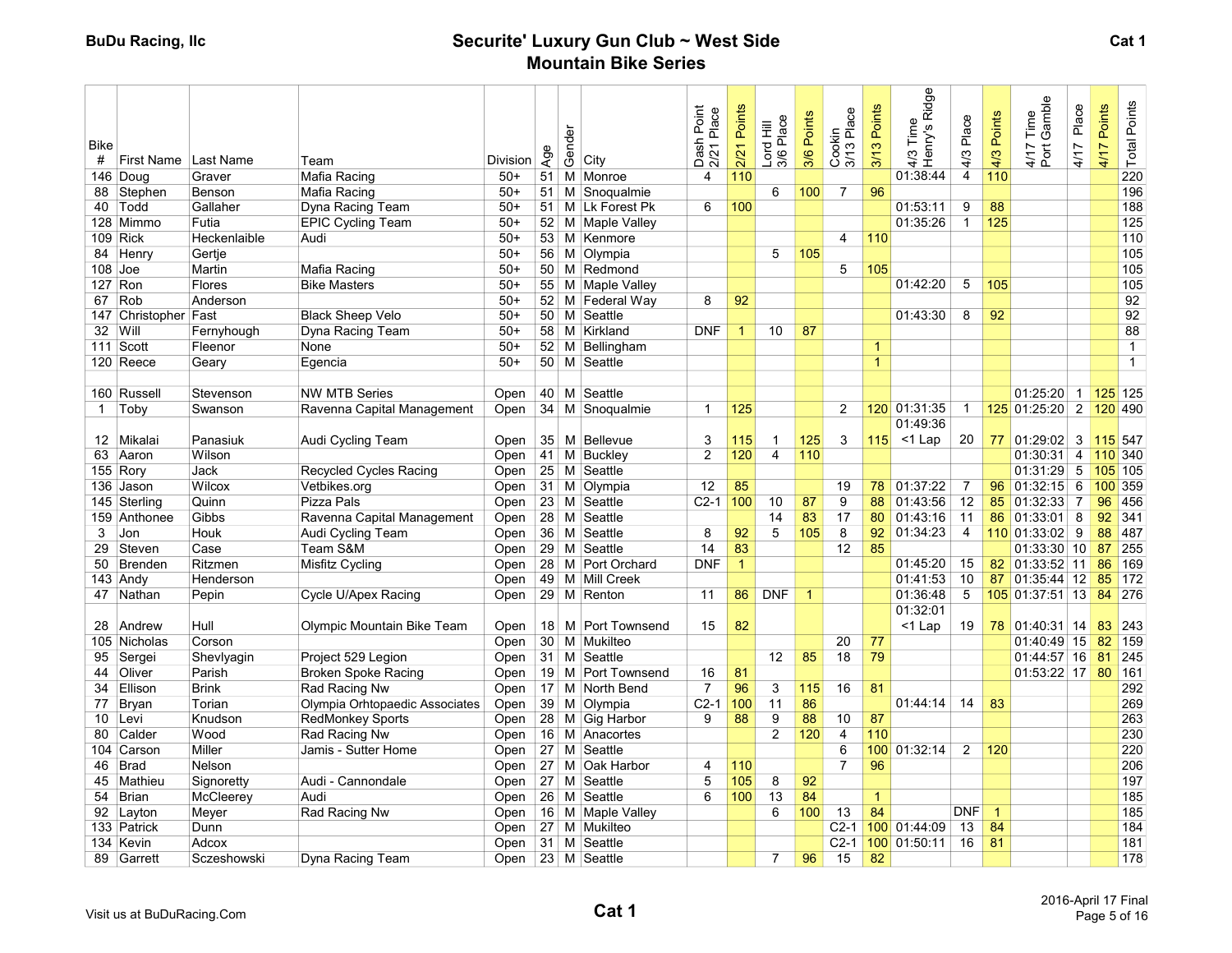| <b>Bike</b>               |                    |                              |             | Age |             | and<br>George          | Point<br>Dash Point<br>2/21 Place | 2/21 Points    | 3/6 Place<br>Lord Hill | 3/6 Points | Cookin<br>3/13 Place | 3/13 Points    | 4/3 Time<br>Henry's Ridge | 4/3 Place      | 4/3 Points     | Time<br>Gamble<br>4/17<br>Port ( | Place<br>4/17  | <b>Total Points</b><br>Points<br>4/17 |  |
|---------------------------|--------------------|------------------------------|-------------|-----|-------------|------------------------|-----------------------------------|----------------|------------------------|------------|----------------------|----------------|---------------------------|----------------|----------------|----------------------------------|----------------|---------------------------------------|--|
| #<br>First Name Last Name |                    | Team                         | Division    |     |             |                        |                                   |                |                        |            |                      |                | 01:31:58                  |                |                |                                  |                |                                       |  |
| 132 Duncan                | Kochhar-Lindgren   | Dyna Racing                  | Open        |     | $32 \mid M$ | Shoreline              |                                   |                |                        |            | $C2-2$               | 95             | $<$ 1 Lap                 | 18             | 79             |                                  |                | 174                                   |  |
| 102 Eric                  | Olsen              | Rad Racing Nw                | Open        |     |             | 17 M Anacortes         |                                   |                |                        |            | $\overline{1}$       | 125            |                           |                |                |                                  |                | 125                                   |  |
| 142 Kyle                  | McGilvray          | Old Town Bicycle P/B GEC     | Open        |     |             | 30 M Tacoma            |                                   |                |                        |            |                      |                | 01:32:32                  | 3              | 115            |                                  |                | 115                                   |  |
| 123 Scott                 | Funston            |                              | Open        |     |             | 16   M   Black Diamond |                                   |                |                        |            | 5                    | 105            |                           |                |                |                                  |                | 105                                   |  |
| 129 Jeff $E$              | Grassley           |                              | Open        |     |             | 31 M Covington         |                                   |                |                        |            |                      |                | 01:37:00                  | 6              | 100            |                                  |                | 100                                   |  |
| 149 Mahlon                | Houk               | Audi Cycling Team            | Open        |     | $23 \, M$   | Seattle                |                                   |                |                        |            |                      |                | 01:39:36                  | 8              | 92             |                                  |                | 92                                    |  |
| 140 Dave                  | Howard             |                              | Open        |     |             | 31 M Seattle           |                                   |                |                        |            |                      |                | 01:41:27                  | 9              | 88             |                                  |                | 88                                    |  |
| 59 Mimmo                  | Futia              | <b>EPIC Cycling Team</b>     | Open        |     |             | 52 M Maple Valley      | 10                                | 87             |                        |            |                      |                |                           |                |                |                                  |                | 87                                    |  |
| 125 Eli                   | Gold               | Rad Racing Nw                | Open        |     |             | 17 M Anacortes         |                                   |                |                        |            | 11                   | 86             |                           |                |                |                                  |                | 86                                    |  |
| 65 Tyler                  | Littlefield        | Squirrel Army                | Open        |     |             | 31 M Lacey             | 13                                | 84             |                        |            |                      |                |                           |                |                |                                  |                | 84                                    |  |
| 119 Benjamin              | Perin              | Ravenna Capital Management   | Open        |     |             | 37 M Seattle           |                                   |                |                        |            | 14                   | 83             |                           |                |                |                                  |                | 83                                    |  |
| 64 Jeff                   | Womeldorf          |                              | Open        |     | 33   M      | Duvall                 | 17                                | 80             |                        |            |                      |                |                           |                |                |                                  |                | 80                                    |  |
| 151 Stewart               | Bowerman           | Recycled Cycles              | Open        |     |             | 30 M Seattle           |                                   |                |                        |            |                      |                | 01:51:39                  | 17             | 80             |                                  |                | 80                                    |  |
| 71 Caleb                  | Kimball            |                              | Open        |     | 35 M        | Bremerton              | 18                                | 79             |                        |            |                      |                |                           |                |                |                                  |                | 79                                    |  |
| 13 Brian                  | Savery             | High Above/ Squirrel Army    | Open        |     | $35$ M      | Seattle                | 19                                | 78             |                        |            |                      |                |                           |                |                |                                  |                | 78                                    |  |
| 30 Kody                   | Clark              | All Out Racing               | Open        |     |             | 24 M Duvall            | <b>DNF</b>                        | $\overline{1}$ |                        |            |                      |                |                           |                |                |                                  |                | $\mathbf{1}$                          |  |
| 85 Kurt                   |                    | Cycle U/Apex Racing          | Open        |     |             | 31 M Everett           |                                   |                |                        | -1         |                      |                |                           |                |                |                                  |                | $\mathbf{1}$                          |  |
|                           | Litsmyer<br>Wetzel | <b>Transition Bikes/Clif</b> |             |     |             |                        |                                   |                |                        |            |                      | $\mathbf 1$    |                           |                |                |                                  |                | $\mathbf{1}$                          |  |
| 106 Logan                 |                    |                              | Open        |     | 28 M        | Bellingham             |                                   |                |                        |            |                      |                |                           |                |                |                                  |                |                                       |  |
| 114 Nolan                 | Poulin             | <b>Nirp</b>                  | Open        |     |             | 26 M Seattle           |                                   |                |                        |            |                      | $\overline{1}$ |                           |                |                |                                  |                | $\mathbf{1}$                          |  |
| 138 Oliver                | Maurey             |                              | Open        |     |             | 31 M Mount Vernon      |                                   |                |                        |            |                      |                |                           | <b>DNF</b>     | $\overline{1}$ |                                  |                | $\mathbf{1}$                          |  |
| 141 Brayden               | <b>Buchanan</b>    | Rad Racing Nw                | Open        |     |             | 16 M Seattle           |                                   |                |                        |            |                      |                |                           | <b>DNF</b>     | $\overline{1}$ |                                  |                | $\mathbf{1}$                          |  |
| 153 Sean                  | Ting               | Solo                         | Open        |     |             | 26 M Sammamish         |                                   |                |                        |            |                      |                |                           |                |                |                                  |                | $\mathbf 0$                           |  |
|                           |                    |                              |             |     |             |                        |                                   |                |                        |            |                      |                |                           | $\mathbf{1}$   |                |                                  |                |                                       |  |
| 22 Peter                  | Hall<br>Oswald     | <b>Black Sheep Velo</b>      | <b>SS-1</b> |     |             | 48 M Seattle           | 3                                 | 115            | 3                      | 115        | $\overline{2}$<br>8  |                | 120 01:37:18              | 5              |                | $125$ 01:35:11 1 125 600         | $\overline{2}$ |                                       |  |
| 161 Aaron                 |                    | Us Military Endurance Sports | <b>SS-1</b> | 33  |             | M Lacey                |                                   |                |                        |            | 5                    | 92             | 0.0745<br>105 01:50:58    | $\overline{7}$ |                | 105 01:38:25                     |                | 120 317                               |  |
| 14 Nick                   | Stroud             |                              | $SS-1$      |     | $25 \mid M$ | Bremerton              | 5                                 | 105            |                        |            |                      |                |                           |                |                | 96 01:39:58                      | $-3$           | 115 421                               |  |
| 16 Nathan                 | Webster            | <b>Black Sheep Velo</b>      | $SS-1$      |     | 49 M        | Seattle                | 6                                 | 100            | $\overline{7}$         | 96         | 6                    | 100            | 01:46:13                  | $\overline{4}$ |                | 110 01:42:46                     | $\overline{4}$ | 110 516                               |  |
| 116 Brian                 | <b>Busken</b>      | <b>Team Seagal</b>           | $SS-1$      |     |             | 45 M Kirkland          |                                   |                |                        |            |                      | $\mathbf 1$    |                           |                |                | 01:43:37 5 105 106               |                |                                       |  |
| 164 Billie                | Krein              |                              | $SS-1$      |     |             | 58 M Bremerton         |                                   |                |                        |            |                      |                |                           |                |                | $01:46:28$ 6 100 100             |                |                                       |  |
| 163 Doug                  | DeMars             | <b>EPIC Cycling Team</b>     | $SS-1$      |     |             | 42 M Bellingham        |                                   |                |                        |            |                      |                | 01:32:15                  |                |                | $01:51:07$ 7                     |                | 96 96                                 |  |
|                           |                    |                              |             |     |             |                        |                                   |                |                        |            |                      |                |                           |                |                |                                  |                |                                       |  |
| 17 Marc                   | Garoutte           | <b>EPIC Cycling Team</b>     | $SS-1$      |     |             | 50 M Auburn            | 10                                | 87             | 10<br>9                | 87         | 9                    | 88             | $<$ 1 Lap                 | 9              | 88             | 02:03:53 8                       |                | 92<br>442                             |  |
| 6<br>Christopher Blair    |                    | <b>Bike Masters</b>          | $SS-1$      |     | 49   M      | <b>Bonney Lake</b>     | $\overline{c}$                    | 120            |                        | 88         | $\overline{7}$       | 96             | 01:42:31                  | $\mathbf{3}$   | 115            |                                  | <b>DNF</b>     | 420<br>$\overline{1}$                 |  |
| 15 Craig                  | Martin             | Project 529 Legion           | $SS-1$      |     | 42   M      | Snoqualmie             | $\overline{4}$                    | 110            | $\overline{4}$         | 110        | 3                    | 115            |                           |                |                |                                  | <b>DNF</b>     | 336<br>$\overline{1}$                 |  |
| 49 Roger                  | <b>Burton</b>      | Egencia                      | $SS-1$      |     | 45 M        | <b>Bothell</b>         | 9                                 | 88             | 6                      | 100        | $\overline{4}$       |                | 110 01:48:03              | 6              | 100            |                                  |                | 398                                   |  |
| 48 Rainer                 | Leuschke           | <b>Black Sheep Velo</b>      | $SS-1$      |     |             | 45 M Seattle           | -1                                | 125            | $\overline{2}$         | 120        |                      |                | 01:56:15                  | 8              | 92             |                                  |                | 337                                   |  |
| 93 Brendan                | Connolly           | <b>Black Sheep Velo</b>      | $SS-1$      |     | 42   M      | Seattle                |                                   |                | $\mathbf{1}$           | 125        | $\overline{1}$       | 125            |                           |                |                |                                  |                | 250                                   |  |
| $130$ Tim                 | Wyckoff            |                              | $SS-1$      |     |             | 47 M Snoqualmie        |                                   |                |                        |            |                      |                | 01:38:52                  | $2^{\circ}$    | 120            |                                  |                | 120                                   |  |
| 74 Adam                   | Vandyke            | Egencia                      | $SS-1$      | 40  | M           | Kirkland               |                                   |                | 5                      | 105        |                      | $\overline{1}$ |                           |                |                |                                  |                | 106                                   |  |
| 73 Joshua                 | Lothspeich         |                              | $SS-1$      |     |             | 34 M Lewis-Mcchord     | $\overline{7}$                    | 96             |                        |            |                      |                |                           |                |                |                                  |                | 96                                    |  |
| 55 Jeramia                | Johnson            | Tacoma Bike                  | $SS-1$      |     |             | 41 M Tacoma            | 8                                 | 92             |                        |            |                      |                |                           |                |                |                                  |                | 92                                    |  |
| 94 Tom                    | Hayes              |                              | $SS-1$      |     |             | 43 M Sammamish         |                                   |                | 8                      | 92         |                      |                |                           |                |                |                                  |                | 92                                    |  |
| 18 Eric                   | Hansen             |                              | $SS-1$      |     |             | 58 M Kent              |                                   |                |                        |            |                      |                |                           |                |                |                                  |                | $\mathbf 0$                           |  |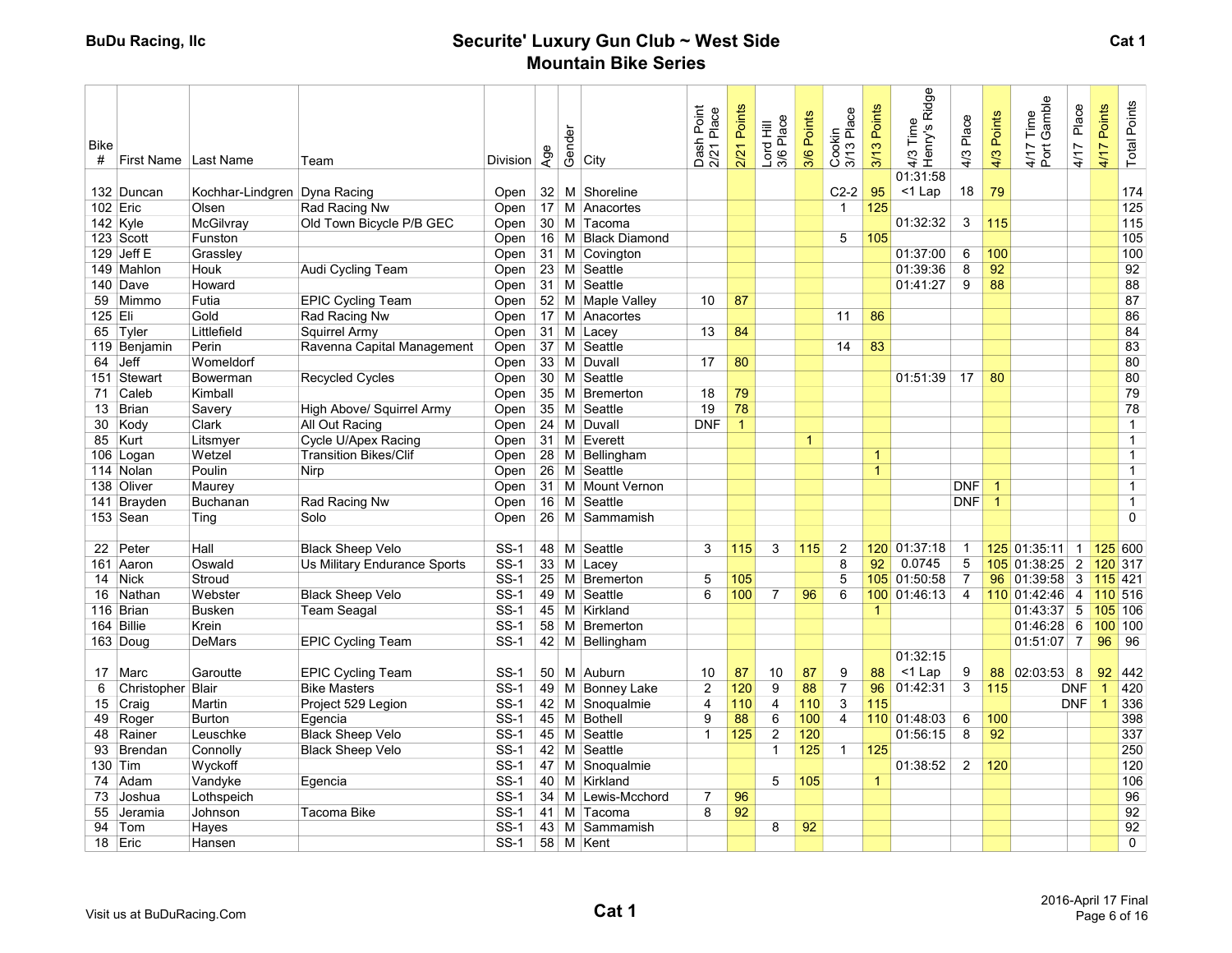| sponsors: |                     | Please support the following | <b>Securite' Luxury Gun Club</b><br>B.I. Cycles, Bicycle Centres, Cycle Therapy, FresBar, Jack's Bicycle Center, Jet City Equipment, Kirkland Bikes, Metier<br>Racing and Coffee, Old Town Bicycle, Phil's Bike Shop, Singletrack Cycles, Skagit Cycles, Woodinville Bicycle |                          |        |        |                             |                                    |             |                        |                |                      |                |                                                                                                                                                                            |                |            |                          |                |                |                     |
|-----------|---------------------|------------------------------|------------------------------------------------------------------------------------------------------------------------------------------------------------------------------------------------------------------------------------------------------------------------------|--------------------------|--------|--------|-----------------------------|------------------------------------|-------------|------------------------|----------------|----------------------|----------------|----------------------------------------------------------------------------------------------------------------------------------------------------------------------------|----------------|------------|--------------------------|----------------|----------------|---------------------|
|           | Bike # First Name   | Last Name                    | Team                                                                                                                                                                                                                                                                         | Division                 | Age    | Gender | City                        | n Point<br>Place<br>Dash<br>2/21 F | 2/21 Points | Lord Hill<br>3/6 Place | 3/6 Points     | Cookin<br>3/13 Place | Points<br>3/13 | 4/3 Time<br>Henry's Ridge                                                                                                                                                  | 4/3 Place      | 4/3 Points | 4/17 Time<br>Port Gamble | Place<br>4/17  | Points<br>4/17 | <b>Total Points</b> |
|           | 335 Camille         | Ottaway                      | Olympic Mountain Biking Team                                                                                                                                                                                                                                                 | 19-29                    |        |        | 19 F Port Townsend          | $\overline{2}$                     | 95          | $\overline{1}$         | 100            |                      |                | 01:46:16                                                                                                                                                                   | $\overline{1}$ | 100        |                          |                |                | 295                 |
| 380       | Devon               | Simpson                      | <b>Team Group Health</b>                                                                                                                                                                                                                                                     | 19-29                    |        |        | 25 F Kirkland               | $\mathbf{1}$                       | 100         |                        |                |                      |                |                                                                                                                                                                            |                |            |                          |                |                | 100                 |
|           | 443 Mckayla         | Dunfey                       | Team Group Health                                                                                                                                                                                                                                                            | 19-29                    |        |        | 26 F Seattle                |                                    |             |                        |                |                      | $1 \vert 100$  |                                                                                                                                                                            |                |            |                          |                |                | 100                 |
|           |                     |                              |                                                                                                                                                                                                                                                                              |                          |        |        |                             |                                    |             |                        |                |                      |                |                                                                                                                                                                            |                |            |                          |                |                |                     |
|           | 400 Melissa         | Oppliger                     | Kitsap Racing                                                                                                                                                                                                                                                                | 30-39                    |        |        | 36 F Kingston               |                                    |             | $\mathbf{1}$           | 100            | $\overline{1}$       |                | $100$ 01:40:50 2                                                                                                                                                           |                |            | 95 01:25:36 1 100 395    |                |                |                     |
|           | 410 Andrea          | (Ka) Richardson              | Team Securite'                                                                                                                                                                                                                                                               | 30-39                    |        |        | 39 F Kirkland               | $C3-1$ 75                          |             | $\overline{2}$         | 95             | 2                    |                | $95$ 01:44:25 3                                                                                                                                                            |                |            | $90$ 01:26:46 2 95       |                |                | 450                 |
| 534       | Emily               | Flanagan                     | Dyna Racing                                                                                                                                                                                                                                                                  | 30-39                    |        |        | 36 F Seattle                |                                    |             |                        |                | 3                    | 90             |                                                                                                                                                                            |                |            | $01:29:10$ 3 90          |                |                | 180                 |
|           | 336 Olivia          | Maurey                       | Tacoma Bike Racing Team                                                                                                                                                                                                                                                      | 30-39                    |        |        | 31 F Mount Vernon           |                                    |             | 1 <b>100 DNF</b>       | $\overline{1}$ |                      |                |                                                                                                                                                                            |                |            |                          |                |                | 101                 |
| 468       | Christina           | Polwarth                     | Dyna Racing                                                                                                                                                                                                                                                                  | 30-39                    |        |        | 34 F Seattle                |                                    |             |                        |                |                      |                | $01:34:20$ 1 100                                                                                                                                                           |                |            |                          |                |                | 100                 |
| 304       | Dana                | Wolf                         |                                                                                                                                                                                                                                                                              | 30-39                    |        |        | 38 F Seattle                |                                    |             |                        |                | $3   90  $ DNF       | -1             |                                                                                                                                                                            |                |            |                          |                |                | 91                  |
|           | 489 Bryna           | Fahrner                      | Mayhem Racing                                                                                                                                                                                                                                                                | 30-39                    |        |        | 30 F Burien                 |                                    |             |                        |                |                      |                | $01:14:42 < 1$ 4                                                                                                                                                           |                | 85         |                          |                |                | 85                  |
|           |                     |                              |                                                                                                                                                                                                                                                                              |                          |        |        |                             |                                    |             |                        |                |                      |                |                                                                                                                                                                            |                |            |                          |                |                |                     |
|           | 318 Geraldine       | Vander Haegen                | Cbc Racing/Olympia Orthopaedics Associates                                                                                                                                                                                                                                   | 40-49                    |        |        | 49 F Olympia                | 3                                  | 90          | $\overline{2}$         | 95             |                      |                |                                                                                                                                                                            | $\overline{1}$ |            | $100$ 01:19:26 1 100 485 |                |                |                     |
| 422       | Gretchen            | <b>Brown</b>                 | Kitsap Racing                                                                                                                                                                                                                                                                | 40-49                    |        |        | 47 F Bainbridge Island      |                                    |             | $\overline{3}$         | 90             |                      |                | $01:34:49$ 2                                                                                                                                                               |                |            | 95 01:19:58              | $\overline{2}$ | 95             | 280                 |
| 482       | Jane M              | Evely                        | Kenmore Velo                                                                                                                                                                                                                                                                 | 40-49                    |        |        | 47 F Carnation              |                                    |             |                        |                |                      |                | $01:40:19$ 4                                                                                                                                                               |                |            | $85$ 01:21:42 3          |                | 90             | 175                 |
| $252$ Jen |                     | Frohlich                     | SoundVelo/Team Group Health                                                                                                                                                                                                                                                  | 40-49                    |        |        | 42 F Bellevue               | 8                                  | 67          |                        |                |                      |                | $01:14:42 < 1$ 5                                                                                                                                                           |                |            | $80$ 01:40:14 4          |                | 85             | 232                 |
| 492 Julie |                     | Snyder                       |                                                                                                                                                                                                                                                                              | 40-49                    |        |        | 47 F Poulsbo                |                                    |             |                        |                |                      |                |                                                                                                                                                                            |                |            |                          | DNF            | $1 \mid 1$     |                     |
|           | 365 Nicole          | Weiss                        | <b>Team Group Health</b>                                                                                                                                                                                                                                                     | 40-49                    |        |        | 45 F Seattle                | $\overline{4}$                     | 85          |                        |                | 3                    |                | $90$ 01:39:28 3 90                                                                                                                                                         |                |            |                          |                |                | 265                 |
|           | 339 Kristina        | Spranger                     | Mafia Racing                                                                                                                                                                                                                                                                 | 40-49                    |        |        | 42 F Seattle                | 6                                  | 75          |                        |                | $\overline{4}$       | 85             |                                                                                                                                                                            |                |            |                          |                |                | 160                 |
|           | 385 Angela          | Craig                        | Dyna Racing Team                                                                                                                                                                                                                                                             | 40-49                    |        |        | 43 F Kenmore                | $\overline{7}$                     | 71          | $\overline{4}$         | 85             |                      |                |                                                                                                                                                                            |                |            |                          |                |                | 156                 |
| 338       | Monica              | Lloyd                        | Olympia Orhtopaedic Associates                                                                                                                                                                                                                                               | 40-49                    |        |        | 41 F Olympia                | $\mathbf{1}$                       | 100         |                        |                |                      |                |                                                                                                                                                                            |                |            |                          |                |                | 100                 |
| 415       | Jodie               | Ramey                        | Hagens Berman Society Consulting                                                                                                                                                                                                                                             | 40-49                    | 49     | - F    | Seattle                     |                                    |             | 1                      | 100            |                      |                |                                                                                                                                                                            |                |            |                          |                |                | 100                 |
| 251       | Kathleen            | Demaria                      | SoundVelo/Team Group Health                                                                                                                                                                                                                                                  | 40-49                    |        |        | 40 F Seattle                | $\overline{2}$                     |             | <b>95 DNF</b>          | $\overline{1}$ |                      |                |                                                                                                                                                                            |                |            |                          |                |                | 96                  |
| 458       | Sabrina             | Hendrick                     |                                                                                                                                                                                                                                                                              | 40-49                    | 40 F   |        | Seattle                     |                                    |             |                        |                | $\overline{a}$       | 95             |                                                                                                                                                                            |                |            |                          |                |                | 95                  |
| 387       | ∣Sarah              | Bender                       | <b>MotoFish Transition</b>                                                                                                                                                                                                                                                   | 40-49                    |        |        | 42 F Duvall                 | 5                                  | 80          |                        |                |                      |                |                                                                                                                                                                            |                |            |                          |                |                | 80                  |
| 411 Sheri |                     | Robinson                     | Zealous Racing                                                                                                                                                                                                                                                               | 40-49                    | 43     |        | F Bellevue                  |                                    |             | 5                      | 80             |                      |                |                                                                                                                                                                            |                |            |                          |                |                | 80                  |
| 253 Katie |                     | Newhall                      | Evergreen Crank Sisters                                                                                                                                                                                                                                                      | 40-49                    |        |        | 45 F Seattle                | 9                                  | 63          |                        |                |                      |                |                                                                                                                                                                            |                |            |                          |                |                | 63                  |
| 337 Kim   |                     | Lowe                         |                                                                                                                                                                                                                                                                              | 40-49                    |        |        | 40 F Seattle                |                                    |             | $DNF$ 1                |                |                      |                |                                                                                                                                                                            |                |            |                          |                |                | $\overline{1}$      |
| 254       | Dawn                | Hassel                       | <b>Woodinville Bicycle</b>                                                                                                                                                                                                                                                   | 40-49                    |        |        | 48 F Woodinville            |                                    |             |                        |                |                      |                |                                                                                                                                                                            |                |            |                          |                |                | 0                   |
|           | 404 Susan           | Rowlee                       | Mafia Racing Nw                                                                                                                                                                                                                                                              | 40-49                    |        |        | 48 F Snohomish              |                                    |             |                        |                |                      |                |                                                                                                                                                                            |                |            |                          |                |                | $\mathbf 0$         |
|           |                     |                              |                                                                                                                                                                                                                                                                              |                          |        |        |                             |                                    |             |                        |                |                      |                |                                                                                                                                                                            |                |            |                          |                |                |                     |
|           | 331 Hayden          | Gizinski                     | <b>Team Group Health</b>                                                                                                                                                                                                                                                     | HS 15-18 $16$ F Seattle  |        |        |                             | $\mathbf{1}$                       | 100         | $\overline{2}$         | 95             | $1 \overline{100}$   |                |                                                                                                                                                                            |                |            |                          |                |                | 295                 |
|           |                     | Wolfe                        | Oregon Bike Shop                                                                                                                                                                                                                                                             |                          |        |        | HS 15-18 $16$ F Vancouver   | $\overline{2}$                     | 95          | $1 \vert 100 \vert$    |                |                      |                |                                                                                                                                                                            |                |            |                          |                |                |                     |
|           | 330 Kailtlyn        |                              |                                                                                                                                                                                                                                                                              |                          |        |        |                             |                                    |             |                        |                |                      |                |                                                                                                                                                                            |                |            |                          |                |                | 195                 |
|           | 374 Juliann         | Vanderhaejen                 | Rad Racing                                                                                                                                                                                                                                                                   | MS 14&U 14   F   Olympia |        |        |                             | $\mathbf{1}$                       | 100         | 1   100                |                | $1 \overline{100}$   |                |                                                                                                                                                                            |                |            |                          |                |                | 300                 |
| 311 Katie |                     | Savage                       | Kitsap Racing                                                                                                                                                                                                                                                                | $W50+$                   |        |        | 59 F Poulsbo                | 2                                  | 95          | 3                      | 90             | $\overline{1}$       |                | 100 01:44:21                                                                                                                                                               | $\overline{1}$ |            | 100 01:28:20             |                | 1 100 485      |                     |
|           | 314 Sheryl          | Johnson                      | Avanti Racing Club/ Egencia                                                                                                                                                                                                                                                  | $W50+$                   | $61$ F |        | Silverdale                  | 4                                  | 85          | 5                      | 80             | DNF                  |                | 1 41:40 <1   3                                                                                                                                                             |                |            | $90$ 01:29:11 2          |                | 95             | 351                 |
|           | 256 Annie           | Bilotta                      | SoundVelo/Team Group Health                                                                                                                                                                                                                                                  | $W50+$                   |        |        | 57 F Seattle                | $\overline{7}$                     | 71          | $\overline{7}$         | 71             | 3                    | 90             |                                                                                                                                                                            |                |            | $01:37:14$ 3 90          |                |                | 322                 |
|           |                     | Metcalfe                     | Nemesis Racing                                                                                                                                                                                                                                                               | $W50+$                   |        |        | 55 F Edmonds                | 8                                  | 67          | $\overline{4}$         | 85             | $\overline{2}$       |                | $\begin{array}{ c c c c c c c c c } \hline \textbf{95} & \textbf{01:48:52} & \textbf{2} & \textbf{95} & \textbf{01:39:11} & \textbf{4} & \textbf{85} \ \hline \end{array}$ |                |            |                          |                |                | 427                 |
| 310       | Karen               |                              | Jet City Velo/Dyna Racing Team                                                                                                                                                                                                                                               | $W50+$                   |        |        | 53 F Woodinville            | $\overline{1}$                     |             | $\mathbf{1}$           |                |                      |                |                                                                                                                                                                            |                |            |                          |                |                | 200                 |
| 341       | Deenie              | Robertson                    | Dyna Racing Team                                                                                                                                                                                                                                                             |                          |        |        |                             |                                    | 100         |                        | 100            |                      |                |                                                                                                                                                                            |                |            |                          |                |                |                     |
|           | 319 Elizabeth       | Salvo                        | <b>Team Group Health</b>                                                                                                                                                                                                                                                     | $W50+$                   |        |        | 54 F Bellevue               | 3<br>6                             | 90          | $\overline{2}$<br>6    | 95             |                      |                |                                                                                                                                                                            |                |            |                          |                |                | 185                 |
| 362       | 340 Sharon<br>Susan | Gregg<br>Walsh               |                                                                                                                                                                                                                                                                              | $W50+$<br>$W50+$         |        |        | 50 F Seattle<br>53 F Burien | 5                                  | 75<br>80    |                        | 75             |                      |                |                                                                                                                                                                            |                |            |                          |                |                | 150<br>80           |
|           |                     |                              | <b>EPIC Racing</b>                                                                                                                                                                                                                                                           |                          |        |        |                             |                                    |             |                        |                |                      |                |                                                                                                                                                                            |                |            |                          |                |                |                     |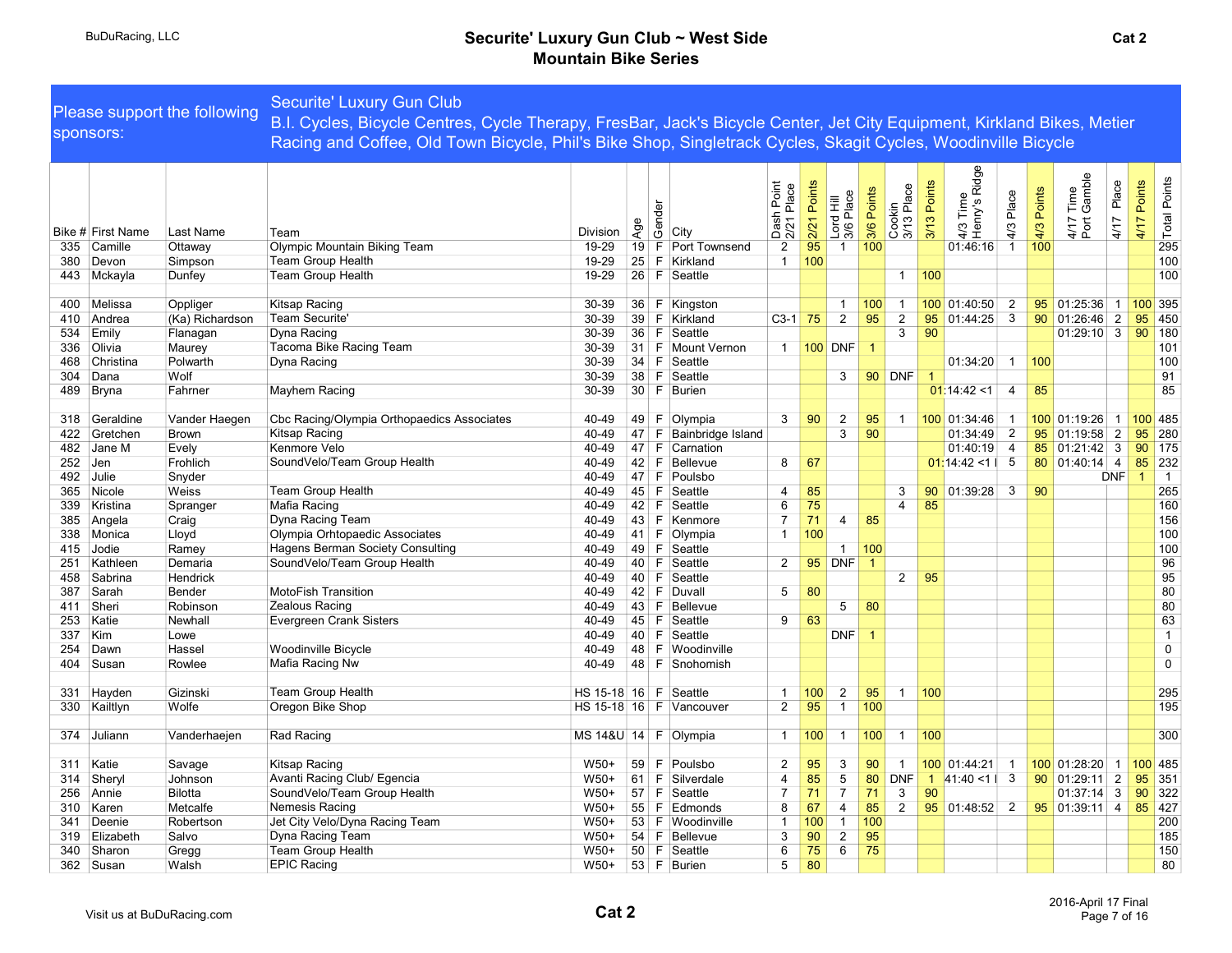|            |                       |                                          |                                        |                |     |        |                                |                          |             |                        |             |                                  |             | 4/3 Time<br>Henry's Ridge |                 |            |                                             |                 |                     |
|------------|-----------------------|------------------------------------------|----------------------------------------|----------------|-----|--------|--------------------------------|--------------------------|-------------|------------------------|-------------|----------------------------------|-------------|---------------------------|-----------------|------------|---------------------------------------------|-----------------|---------------------|
|            |                       |                                          |                                        |                |     |        |                                | Dash Point<br>2/21 Place | 2/21 Points |                        |             | Cookin<br>3/13 Place             | Points      |                           |                 | 4/3 Points | Time<br>Gamble<br>Place                     | Points          | <b>Total Points</b> |
|            |                       |                                          |                                        |                |     | Gender |                                |                          |             | Lord Hill<br>3/6 Place | 3/6 Points  |                                  |             |                           | 4/3 Place       |            |                                             |                 |                     |
|            |                       |                                          |                                        |                | Ąge |        |                                |                          |             |                        |             |                                  | 3/13        |                           |                 |            | 4/17<br>4/17<br>Port (                      | 4/17            |                     |
|            | Bike # First Name     | Last Name                                | Team                                   | Division       |     |        | City                           |                          |             |                        |             |                                  |             |                           |                 |            |                                             |                 |                     |
|            | 255 Carrie            | Pruitt                                   | Crank Sisters/Motofish                 | W50+           |     |        | 50 F Seattle                   |                          |             |                        |             |                                  |             |                           |                 |            |                                             |                 | $\mathbf 0$         |
|            |                       |                                          |                                        |                |     |        |                                |                          |             |                        |             |                                  |             |                           |                 |            |                                             |                 |                     |
|            | 258 Lorant            | Domokos                                  | Project 529 Legion<br>Homegrown Racing | 19-29<br>19-29 |     |        | 27 M Seattle                   | $\overline{2}$           | 95          |                        | 1   100     | $\overline{2}$                   |             | $95$ 01:18:50 1           |                 |            | 100 01:08:58                                | 1 100 490<br>95 | 95                  |
|            | 495 Casey             | Palmer-Mcgee<br>Niemann-Ross             |                                        |                |     |        | 28 M Bellingham<br>28 M Tacoma |                          |             |                        |             |                                  |             |                           |                 |            | 2<br>01:09:50                               | 90              | 90                  |
| 498   Will | 359 Luke              | Yates                                    | <b>Recycled Cycles</b>                 | 19-29<br>19-29 |     |        | 19 M Poulsbo                   | $DNF$ 1                  |             |                        |             |                                  |             |                           |                 |            | 01:14:48<br>$\mathbf{3}$<br>$\overline{4}$  | 85              | 86                  |
| 497 Alex   |                       | Olson                                    | Kitsap Racing                          | 19-29          |     |        | 29 M Poulsbo                   |                          |             |                        |             |                                  |             |                           |                 |            | 01:16:33<br>$01:21:20$ 5                    | 80              | 80                  |
| 466 Tim    |                       | Smejkal                                  | Team Sasquatch                         | 19-29          |     |        | 29 M Kenmore                   |                          |             |                        |             |                                  |             | $01:37:07$ 3              |                 | 90         | $\vert 01:25:03 \vert 6 \vert 75 \vert 165$ |                 |                     |
|            | 382 Michael           | Alvernas                                 |                                        | 19-29          |     |        | 23 M Ellensburg                | 3                        | 90          | $\overline{2}$         | 95          |                                  |             |                           |                 |            |                                             |                 | 185                 |
|            | 408 Cody              | Young                                    | House Wine Racing                      | 19-29          |     |        | 26 M Lynnwood                  |                          |             | 3                      | 90          | 3                                | 90          |                           | <b>DNF</b>      |            |                                             |                 | 181                 |
|            | 376 Chuangi           | Sun                                      | Project 529 Legion                     | 19-29          |     |        | 25 M Bellevue                  | $\overline{4}$           | 85          |                        |             |                                  |             | $01:28:29$ 2              |                 | 95         |                                             |                 | 180                 |
|            | 342 Sterling          | Quinn                                    | Pizza Pals                             | 19-29          |     |        | 23 M Seattle                   | $\mathbf{1}$             | 100         |                        |             |                                  |             |                           |                 |            |                                             |                 | 100                 |
|            | 462 Patrick           | Dunn                                     |                                        | 19-29          |     |        | 27 M Mukilteo                  |                          |             |                        |             | 1                                | 100         |                           |                 |            |                                             |                 | 100                 |
|            | 398 Jeremy            | Howe                                     |                                        | 19-29          |     |        | 25 M Everett                   |                          |             | $\overline{4}$         | 85          |                                  |             |                           |                 |            |                                             |                 | 85                  |
|            | 434 Tyler             | Claar                                    | Pacific Bike And Ski                   | 19-29          |     |        | 28   M   Sammamish             |                          |             |                        |             | $\overline{4}$                   | 85          |                           |                 |            |                                             |                 | 85                  |
|            | 465 Sean              | Thompson                                 |                                        | 19-29          |     |        | 28 M Kent                      |                          |             |                        |             |                                  |             | $01:49:24$ 4              |                 | 85         |                                             |                 | 85                  |
|            | 356 Michael           | Osthye                                   |                                        | 19-29          |     |        | 25 M Kirkland                  | 5                        | 80          |                        |             |                                  |             |                           |                 |            |                                             |                 | 80                  |
| 433   Eric |                       | Kennedy                                  | Seattle University                     | 19-29          |     |        | 22 M Seattle                   |                          |             |                        |             | 5 <sup>5</sup>                   | 80          |                           |                 |            |                                             |                 | 80                  |
|            | 343 Cesar             | Rodriguez                                | Cycle Therapy Racing                   | 19-29          |     |        | 29 M Auburn                    | 6                        | 75          |                        |             |                                  |             |                           |                 |            |                                             |                 | 75                  |
|            | 442 Cameron           | Shults                                   |                                        | 19-29          |     |        | 27 M Bellingham                |                          |             |                        |             |                                  | $6 \mid 75$ |                           |                 |            |                                             |                 | 75                  |
|            | 306 Steven            | Simpson                                  |                                        | 19-29          |     |        | 26 M Sumner                    | $\overline{7}$           | 71          |                        |             |                                  |             |                           |                 |            |                                             |                 | 71                  |
|            | 464 Kevin             | Sinfield                                 |                                        | 19-29          |     |        | 19 M Woodinville               |                          |             |                        |             |                                  |             |                           | $DNF$ 1         |            |                                             |                 | $\mathbf{1}$        |
|            | 363 Frank             | Hammond                                  | Pizza Pals                             | 19-29          |     |        | 30 M Seattle                   |                          |             |                        |             |                                  |             |                           |                 |            |                                             |                 | $\Omega$            |
|            | 474 Michael           | Keller                                   | Mayhem Racing                          | 19-29          |     |        | 28 M Seattle                   |                          |             |                        |             |                                  |             |                           |                 |            |                                             |                 | $\Omega$            |
|            |                       |                                          |                                        |                |     |        |                                |                          |             |                        |             |                                  |             |                           |                 |            |                                             |                 |                     |
|            | 345 Garth             | Gourley                                  | <b>Broken Spoke Racing</b>             | 30-39          |     |        | 35 M Port Townsend             | $\mathbf{3}$             | 90          | $\overline{4}$         | 85          |                                  |             | 01:22:25                  | $\mathbf{3}$    |            | 90 01:11:58 1 100 365                       |                 |                     |
|            | 478 Patrick           | Smock                                    | Dutchman Coffee Roasters Cycling Team  | 30-39          |     |        | 38 M Liberty Hill              |                          |             |                        |             |                                  |             | 01:25:44                  | $\overline{7}$  | 71         | $\overline{2}$<br> 01:16:28                 | 95              | 166                 |
|            | 261 Gregory           | Strzalka                                 | Kitsap Racing                          | 30-39          |     |        | 39 M Silverdale                | $\overline{7}$           | 71          |                        |             |                                  |             |                           |                 |            | $01:18:37$ 3                                | 90              | 161                 |
|            | 317 Joseph            | Tucker                                   | <b>Bike Masters</b>                    | 30-39          |     |        | 32 M Maple Valley              | 10                       | 62          | 10                     | 62          | 5                                |             | 80 01:34:35               | 13              |            | 59 01:22:00<br>$\overline{4}$               | 85              | 348                 |
|            | 259 Chris             | Colvin                                   | Dyna Racing Team                       | 30-39          |     |        | 38 M Kirkland                  | 11                       | 61          | 12                     | 60          | 6                                |             | 75 01:43:24               | 15              | 57         | 01:31:46 5 80                               |                 | 333                 |
|            | 368 Derek             | Del Conte                                | Team Securite'                         | 30-39          |     |        | 35 M Redmond                   | 8                        | 67          | 9                      | 63          | 3                                |             | 90 01:32:34               | $\vert$ 11      | 61         |                                             |                 | 281                 |
| 344        | Antonio               | Coria                                    | Egencia                                | 30-39          |     |        | 34   M Lake Forest Park        | $\overline{4}$           | 85          | $\overline{2}$         | 95          |                                  |             | 01:32:19                  | 10              | 62         |                                             |                 | 242                 |
|            | 481 Sage              | Vann                                     | Dyna Racing Team                       | 30-39          |     |        | 38 M Seattle                   | 6                        | 75          | $\overline{7}$         | 71          |                                  |             | 01:26:21                  | 8               | 67         |                                             |                 | 213                 |
|            | 429 Dmitry            | Orlovsky                                 |                                        | 30-39          |     |        | 35   M   Redmond               |                          |             | 11                     | 61          | $\overline{4}$                   |             | 85 01:33:49               | 12              | 60         |                                             |                 | 206                 |
| 399 Rick   |                       | Massey                                   | <b>Ridge Cyclesport</b>                | 30-39          |     |        | 35 M Wenatchee                 |                          |             | $\mathbf{1}$           | 100         |                                  |             | 01:22:40                  | $\overline{4}$  | 85         |                                             |                 | 185                 |
|            | 355 Adam              | Obst                                     | EPIC Racing/Nuun/100%                  | 30-39          |     |        | 31 M Snoqualmie                | 5                        | 80          |                        |             |                                  |             | $01:31:05$ 9              |                 | 63         |                                             |                 | 143                 |
|            | 455 Mathew            | Johnson                                  |                                        | 30-39          |     |        | 37 M Marysville                |                          |             | 8                      | 67          | $7 \overline{\smash{\big)}\ 71}$ |             |                           |                 |            |                                             |                 | 138                 |
|            | 322 Bryan             | Torian                                   | Olympia Orhtopaedic Associates         | 30-39          |     |        | 39 M Olympia                   | $\mathbf{1}$             | 100         |                        |             |                                  |             |                           |                 |            |                                             |                 | 100                 |
|            | 463 Kevin             | Adcox                                    |                                        | 30-39          |     |        | 30 M Seattle                   |                          |             |                        |             | 1                                | 100         |                           |                 |            |                                             |                 | 100                 |
|            | 476 Daniel            | <b>Bassett</b>                           | Hotwire / Alki Velo Club               | 30-39<br>30-39 |     |        | 30 M Seattle<br>37 M Seattle   | $\overline{2}$           | 95          |                        |             |                                  |             | $01:20:30$ 1 100          |                 |            |                                             |                 | 100<br>95           |
| 381        | Bill<br>435 Duncan    | Craven<br>Kochhar-Lindgren   Dyna Racing |                                        | 30-39          |     |        | 32 M Shoreline                 |                          |             |                        |             | $2^{\circ}$                      | 95          |                           |                 |            |                                             |                 | 95                  |
| 477 Bob    |                       | <b>Bautista</b>                          | Cycle U / Apex Racing                  | 30-39          |     |        | 38 M Seattle                   |                          |             |                        |             |                                  |             | $01:22:16$ 2              |                 | 95         |                                             |                 | 95                  |
|            | 416 Richard           | Shelmerdine                              | Egencia                                | 30-39          |     |        | 34 M Seattle                   |                          |             | 3                      | 90          |                                  |             |                           |                 |            |                                             |                 | 90                  |
|            | 413 Ryan              | Stucky                                   |                                        | 30-39          |     |        | 33 M Lake Tapps                |                          |             | 5                      | 80          |                                  |             |                           |                 |            |                                             |                 | 80                  |
|            | 467 Stephen           | Snider                                   | <b>Bike Masters</b>                    | 30-39          |     |        | 32 M Kent                      |                          |             |                        |             |                                  |             | 01:23:47                  | $5\overline{5}$ | 80         |                                             |                 | 80                  |
|            | 414 Richard Mark Mann |                                          | Mt. Si Mtb                             | 30-39          |     |        | 34 M Seattle                   |                          |             |                        | $6 \mid 75$ |                                  |             |                           |                 |            |                                             |                 | 75                  |
| 475 Jeff   |                       | Lynch                                    | Avanti/Egencia Cycling                 | 30-39          |     |        | 38 M Seattle                   |                          |             |                        |             |                                  |             | 01:25:40                  | - 6             | 75         |                                             |                 | 75                  |
|            | 260 Edgar             | Courtway                                 |                                        | 30-39          |     |        | 38 M Bainbridge Island         | 9                        | 63          |                        |             |                                  |             |                           |                 |            |                                             |                 | 63                  |
|            | 484 Jason             | Croepper                                 |                                        | 30-39          |     |        | 39 M Maple Valley              |                          |             |                        |             |                                  |             | $01:35:29$ 14             |                 | 58         |                                             |                 | 58                  |
|            |                       |                                          |                                        |                |     |        |                                |                          |             |                        |             |                                  |             |                           |                 |            |                                             |                 |                     |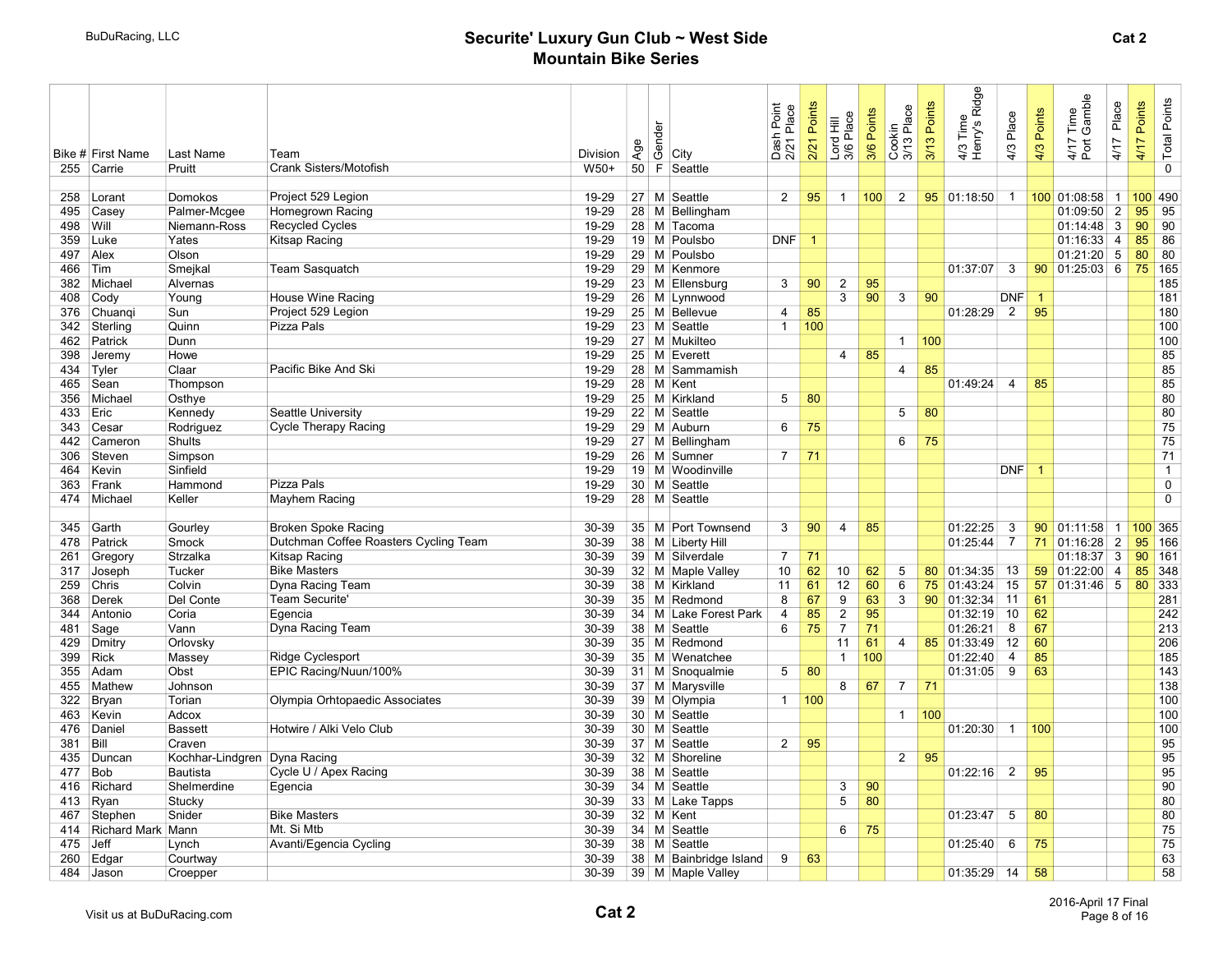|          |                   |                 |                                         |          |     |        |                          | Dash Point<br>2/21 Place | 2/21 Points | Lord Hill<br>3/6 Place            | 3/6 Points                        | Cookin<br>3/13 Place | 3/13 Points                       | 4/3 Time<br>Henry's Ridge<br>4/3 Place | 4/3 Points     | Gamble<br>Place<br>Time          | Points | <b>Total Points</b> |
|----------|-------------------|-----------------|-----------------------------------------|----------|-----|--------|--------------------------|--------------------------|-------------|-----------------------------------|-----------------------------------|----------------------|-----------------------------------|----------------------------------------|----------------|----------------------------------|--------|---------------------|
|          |                   |                 |                                         |          |     | Gender |                          |                          |             |                                   |                                   |                      |                                   |                                        |                |                                  |        |                     |
|          | Bike # First Name | Last Name       | Team                                    | Division | Age |        | City                     |                          |             |                                   |                                   |                      |                                   |                                        |                | 4/17<br>4/17<br>Port (           | 4/17   |                     |
| 321 Ric  |                   | <b>Hutchens</b> | <b>Cycle Therapy Racing</b>             | 30-39    |     |        | 35 M Auburn              |                          |             |                                   |                                   |                      |                                   |                                        |                |                                  |        | $\mathbf 0$         |
|          |                   |                 |                                         |          |     |        |                          |                          |             |                                   |                                   |                      |                                   |                                        |                |                                  |        |                     |
|          | 270 Doug          | Lowe            |                                         | 40-49    |     |        | 44 M Seattle             | 6                        |             | $75$ DNF                          | $\overline{1}$                    | 3                    |                                   | 90 01:19:25<br>- 5                     |                | 80 01:08:40 1 100 346            |        |                     |
|          | 265 Michael       | Swale           | Old Town Bicycle P/B GEC                | 40-49    |     |        | 42 M Tacoma              | $\overline{2}$           | 95          | 3                                 | 90                                | $\overline{2}$       |                                   | 95 01:20:39<br>6                       |                | 75 01:08:50<br>$\overline{2}$    | 95     | 450                 |
|          | 346 Brent         | Morrow          |                                         | 40-49    |     |        | 41 M Mukilteo            | $\overline{7}$           | 71          |                                   | $1 \vert 100 \vert$               | $\overline{1}$       |                                   | $\overline{2}$<br>$100$ 01:17:00       |                | 95 01:09:51<br>3                 | 90     | 456                 |
|          | 486 James         | Beieler         |                                         | 40-49    |     |        | 47   M Bellingham        |                          |             |                                   |                                   |                      |                                   | $\overline{7}$<br>01:21:35             |                | $71$ 01:11:25<br>$\vert 4 \vert$ | 85     | 156                 |
|          | 370 Pete          | Baughman        | <b>Center Cycles</b>                    | 40-49    |     |        | 44 M Carnation           | 5                        | 80          |                                   |                                   |                      |                                   | $01:18:51$ 4                           |                | $85$ 01:11:52 5                  | 80     | 245                 |
|          | 268 Steven        | Moe             | Kitsap Racing                           | 40-49    |     |        | 44 M Kingston            | $\overline{4}$           | 85          | 4                                 | 85                                | $\overline{4}$       | 85                                |                                        |                | $01:12:44$ 6                     | 75     | 330                 |
|          | 276 Stephen       | Erickson        | Olympic Mountain Bike Team              | 40-49    |     |        | 48 M Port Townsend       | 15 <sub>15</sub>         | 57          | 12                                | 60                                |                      |                                   | 10 62 01:23:38 12 60 01:14:45          |                | $\overline{7}$                   | 71     | 310                 |
|          | 500 James         | Phillips        |                                         | 40-49    |     |        | 40 M Bainbridge Island   |                          |             |                                   |                                   |                      |                                   |                                        |                | $01:14:52$ 8                     | 67     | 67                  |
| 402 Ruy  |                   | Lopez           | Homegrown Racing/Jack's Bicycle Team    | 40-49    |     |        | 44 M Ferndale            |                          |             | 10                                | 62                                |                      |                                   | 01:26:45 15                            |                | $57$ 01:15:47 9                  | 63     | 182                 |
|          | 357 Jason         | Williams        |                                         | 40-49    |     |        | 42   M Sammamish         | 14                       | 58          | 13                                | 59                                | 6                    |                                   | 8<br>75 01:21:50                       |                | 67 01:16:04<br>10                | 62     | 321                 |
| 490      | Jonathan          | Phelps          | Kitsap Racing                           | 40-49    |     |        | 48 M Poulsbo             | 11                       | 61          | 8                                 | 67                                | 8                    |                                   | 67 01:25:06 13                         |                | $\frac{59}{01:16:59}$ 11         | -61    | 315                 |
|          | 453 Kent          | Moffitt         |                                         | 40-49    |     |        | 47 M Fircrest            | 13                       | 59          |                                   |                                   | <b>DNF</b>           | $\overline{1}$                    |                                        |                | $01:17:27$ 12                    | -60    | 120                 |
| 266 Kol  |                   | Medina          | <b>Kitsap Racing</b>                    | 40-49    |     |        | 43 M Bainbridge Island   | 23                       | 49          | 18                                | 54                                | 16                   |                                   | $56$ 01:31:10 17                       |                | $55$ 01:17:41 13                 | 59     | 273                 |
|          | 262 Larry         | Peterson        | <b>Ridge CycleSport</b>                 | 40-49    |     |        | 41 M Wenatchee           | 20                       | 52          | 17                                |                                   | 55 DNF               |                                   | 1   01:31:20   18                      |                | $54 \mid 01:17:59$<br>  14       | 58     | 220                 |
|          | 499 Scott         | <b>McNees</b>   | Kitsap Racing                           | 40-49    |     |        | 45 M Poulsbo             |                          |             |                                   |                                   |                      |                                   |                                        |                | 01:19:33 15 57                   |        | 57                  |
|          | 325 Mike          | <b>Braaten</b>  | Old Town Bicycle P/B GEC                | 40-49    |     |        | 49 M Lakewood            |                          |             |                                   |                                   |                      |                                   | $01:40:37$ 24                          |                | $48$ 01:21:28 16                 | 56     | 104                 |
|          | 485 Steve         | <b>Brown</b>    | Kitsap Racing                           | 40-49    |     |        | 48 M Bainbridge Island   |                          |             |                                   |                                   |                      |                                   | DNF                                    | $\overline{1}$ | 01:21:59 17                      | 55     | 56                  |
|          | 269 Abel          | Richardson      | Team Securite'                          | 40-49    |     |        | 44 M Kirkland            | 16                       | 56          | 9                                 | 63                                | 14                   |                                   | $\frac{58}{101:32:54}$ 20              |                | $52$ 01:26:11 18 54              |        | 283                 |
|          | 496 David         | Aronson         | <b>Ridge Cycle Sports</b>               | 40-49    |     |        | 40 M Middleburg          |                          |             |                                   |                                   |                      |                                   |                                        |                | $01:53:27$ 19 53                 |        | 53                  |
| 347 Pat  |                   | Miller          | Hagens Berman Society Consulting        | 40-49    |     |        | 45 M Sammamish           | 3                        | 90          | $\overline{2}$                    | 95                                |                      |                                   | 01:16:38<br>$\mathbf{1}$               | 100            |                                  |        | 285                 |
|          | 394 Kent          | Hu              | Hagens Berman Society Consulting        | 40-49    |     |        | 45 M Seattle             | $C3-1$                   | 75          |                                   |                                   | 5                    |                                   | 9<br>80 01:22:22                       | 63             |                                  |        | 218                 |
| 264      | Michael           | Dimarzio        | Project 529 Legion                      | 40-49    |     |        | 42 M Duvall              | 26                       | 46          | 20                                | 52                                | 18                   |                                   | 54 01:32:24<br>19                      | 53             |                                  |        | 205                 |
| 483 Ken  |                   | Rameriez        |                                         | 40-49    |     |        | 47 M Seattle             | 8                        | 67          | 6                                 | 75                                | <b>DNF</b>           | $\overline{1}$                    | $01:22:45$ 10                          | 62             |                                  |        | 205                 |
|          | 384 Thad          | <b>Boss</b>     |                                         | 40-49    |     |        | 46 M Seattle             | 17                       | 55          | $\overline{7}$                    | 71                                | $\overline{7}$       | 71                                |                                        |                |                                  |        | 197                 |
| 369      | Clarke            | Jewell          | <b>Team Securite'</b>                   | 40-49    |     |        | 41 M Sammamish           | 28                       | 44          | 21                                | 51                                | 19                   |                                   | $53$ 01:55:47 25                       | 47             |                                  |        | 195                 |
|          | 312 John          | Fowler          | <b>Team Securite</b>                    | 40-49    |     |        | 47 M Kirkland            | 25                       | 47          | 16                                | 56                                | 17                   | 55                                |                                        |                |                                  |        | 158                 |
|          | 427 Nigel         | Newby-House     | <b>MotoFish Transition</b>              | 40-49    |     |        | 47 M Seattle             |                          |             | 11                                | 61                                |                      |                                   | 01:23:03 11 61                         |                |                                  |        | 122                 |
|          | 267 Nathan        | Thayer          | Kitsap Racing                           | 40-49    |     |        | 43   M Bainbridge Island | 22                       | 50          | 19                                | 53                                |                      |                                   |                                        |                |                                  |        | 103                 |
|          | 307 Duncan        | Mcintosh        |                                         | 40-49    |     |        | 45   M Bainbridge Island | $\mathbf{1}$             | 100         |                                   |                                   |                      |                                   |                                        |                |                                  |        | 100                 |
|          | 389 Doug          | Denneft         |                                         | 40-49    |     |        | 44 M Puyallup            | 21                       | 51          |                                   |                                   |                      |                                   | 01:36:37 23                            | 49             |                                  |        | 100                 |
|          | 379 Victor        | Muhat           | <b>House Wine</b>                       | 40-49    |     |        | 43   M Lake Stevens      | 27                       | 45          | $22 \overline{50}$                |                                   |                      |                                   |                                        |                |                                  |        | 95                  |
|          | 469 Mark          | Vander Pol      | <b>Bike Masters</b>                     | 40-49    |     |        | 42 M Edgewood            |                          |             |                                   |                                   |                      |                                   | 01:17:30<br>$\mathbf{3}$               | 90             |                                  |        | 90                  |
|          | 423 Chip          | Richardson      | <b>EPIC Racing</b>                      | 40-49    |     |        | 49 M Snohomish           |                          |             |                                   | $5 \mid 80$                       |                      |                                   |                                        |                |                                  |        | 80                  |
|          | 323 Michael       | Lee             | Expressive Fit/Cycle U North            | 40-49    |     |        | 43 M Marysville          | 9                        | 63          |                                   |                                   |                      |                                   |                                        |                |                                  |        | 63                  |
| 459 J    |                   | Clark           | US Military                             | 40-49    |     |        | 41 M Oak Harbor          |                          |             |                                   |                                   | 9                    | 63                                |                                        |                |                                  |        | 63                  |
| 324 Rob  |                   | <b>Born</b>     | <b>Black Sheep Velo</b>                 | 40-49    |     |        | 48   M Lake Forest Park  | 10 <sup>1</sup>          | 62          |                                   |                                   |                      |                                   |                                        |                |                                  |        | 62                  |
|          | 451 Seth          | Colvan          |                                         | 40-49    |     |        | 46 M Mt Vernon           |                          |             |                                   |                                   |                      | $11 \ 61$                         |                                        |                |                                  |        | 61                  |
| 316 Trov |                   | <b>Bassett</b>  |                                         | 40-49    |     |        | 44 M Wenatchee           | 12 <sup>1</sup>          | 60          |                                   |                                   |                      |                                   |                                        |                |                                  |        | 60                  |
| 441 Dodi |                   | Nov             | Dyna Racing                             | 40-49    |     |        | 46 M Mercer Island       |                          |             |                                   |                                   |                      | $12 \mid 60$                      |                                        |                |                                  |        | 60                  |
|          | 437 Mike          | Ubezzi          | <b>Hagens Berman Society Consulting</b> | 40-49    |     |        | 45 M Mercer Island       |                          |             |                                   |                                   | 13                   | 59                                |                                        |                |                                  |        | 59                  |
|          | 403 Anthony       | <b>Barlow</b>   | Epic Racing/Everett Bicycle Centres     | 40-49    |     |        | 46 M Marysville          |                          |             |                                   | $14 \overline{\smash{\big)}\ 58}$ |                      |                                   |                                        |                |                                  |        | 58                  |
| 470 Joel |                   | Gustafson       |                                         | 40-49    |     |        | 48 M Black Diamond       |                          |             |                                   |                                   |                      |                                   | $01:26:39$ 14                          | 58             |                                  |        | 58                  |
|          | 418 Chris         | Cowherd         | Audi                                    | 40-49    |     |        | 48 M Bellevue            |                          |             | $15 \overline{\smash{\big)}\ 57}$ |                                   |                      |                                   |                                        |                |                                  |        | 57                  |
|          | 447 Raman         | Sarin           | 529 Legion                              | 40-49    |     |        | 47 M Redmond             |                          |             |                                   |                                   |                      | $15 \overline{\smash{\big)}\ 57}$ |                                        |                |                                  |        | 57                  |
|          | 479 Chip          | Hoover          | Beer                                    | 40-49    |     |        | 42 M Gig Harbor          |                          |             |                                   |                                   |                      |                                   | $01:28:07$ 16 56                       |                |                                  |        | 56                  |
| 391      | Curt              | Anderson        | Pacific Bike & Ski                      | 40-49    |     |        | 48   M   Sammamish       | 18                       | 54          |                                   |                                   |                      |                                   |                                        |                |                                  |        | 54                  |
|          | 273 James         | Hanley          |                                         | 40-49    |     |        | 47 M Bellevue            | 19                       | 53          |                                   |                                   |                      |                                   |                                        |                |                                  |        | 53                  |
|          | 436 Chris         | Hunter          |                                         | 40-49    |     |        | 44 M Anacortes           |                          |             |                                   |                                   | 20                   | 52                                |                                        |                |                                  |        | 52                  |
|          |                   |                 |                                         |          |     |        |                          |                          |             |                                   |                                   |                      |                                   |                                        |                |                                  |        |                     |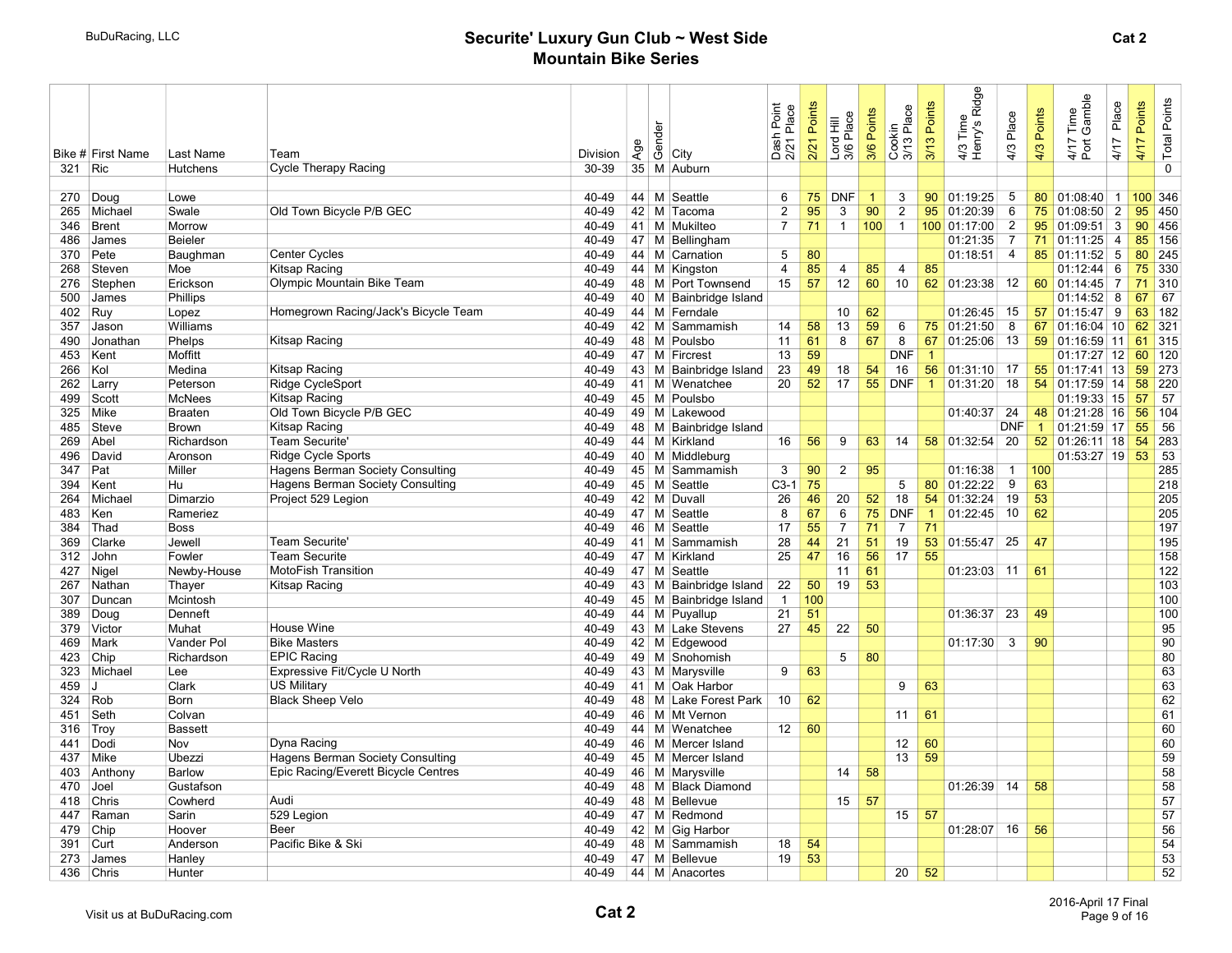|           | Bike # First Name | Last Name      | Team                                     | Division | Age | Gender | City                                   | Dash Point<br>2/21 Place | 2/21 Points | Lord Hill<br>3/6 Place | 3/6 Points | Cookin<br>3/13 Place | Points<br>3/13                    | 4/3 Time<br>Henry's Ridge | 4/3 Place      | 4/3 Points     | Time<br>Gamble<br>Place<br>4/17<br>Port (<br>4/17 |                 | Points<br>Points<br>Total<br>4/17 |              |
|-----------|-------------------|----------------|------------------------------------------|----------|-----|--------|----------------------------------------|--------------------------|-------------|------------------------|------------|----------------------|-----------------------------------|---------------------------|----------------|----------------|---------------------------------------------------|-----------------|-----------------------------------|--------------|
|           | 461 Brian         | McNaboe        |                                          | 40-49    |     |        | 42 M Seattle                           |                          |             |                        |            | 21                   | 51                                |                           |                |                |                                                   |                 |                                   | 51           |
| 488 Kurt  |                   | Harsh          |                                          | 40-49    |     |        | 48 M Tacoma                            |                          |             |                        |            |                      |                                   | 01:35:06                  | 21             | $-51$          |                                                   |                 |                                   | 51           |
| 491 Carl  |                   | Anton          |                                          | 40-49    |     |        | 46 M Seatle                            |                          |             |                        |            |                      |                                   | $01:35:54$ 22             |                | 50             |                                                   |                 |                                   | 50           |
|           | 420 Gregory       | Sweney         | <b>MotoFish Transition</b>               | 40-49    |     |        | 48 M Duvall                            |                          |             | $23 \mid 49$           |            |                      |                                   |                           |                |                |                                                   |                 |                                   | 49           |
| 308 Erik  |                   | Bosley         | <b>House Wine</b>                        | 40-49    |     |        | 45 M Renton                            | $24 \mid 48$             |             |                        |            |                      |                                   |                           |                |                |                                                   |                 |                                   | 48           |
|           | 263 Bryan         | Petersen       |                                          | 40-49    |     |        | 41 M Seattle                           |                          |             | $DNF$ 1                |            |                      |                                   |                           |                |                |                                                   |                 |                                   | $\mathbf{1}$ |
| $271$ Jim |                   | Thomson        |                                          | 40-49    |     |        | 45   M   North Bend                    |                          |             |                        |            |                      |                                   |                           |                |                |                                                   |                 |                                   | $\mathbf 0$  |
|           | 272 Craig         | Goodmansen     | Mcleod/Snohomish Bicycles                | 40-49    |     |        | 46 M Brier                             |                          |             |                        |            |                      |                                   |                           |                |                |                                                   |                 |                                   | 0            |
| 401 lan   |                   | Horton         | Homegrown / Jack's Bicycle Center        | 40-49    |     |        | 41 M Mount Vernon                      |                          |             |                        |            |                      |                                   |                           |                |                |                                                   |                 |                                   | $\Omega$     |
|           |                   |                |                                          |          |     |        |                                        |                          |             |                        |            |                      |                                   |                           |                |                |                                                   |                 |                                   |              |
|           | 281 Antoine       |                |                                          | 50-59    |     |        |                                        | $\overline{2}$           | 95          | 6                      | 75         |                      |                                   |                           |                |                | $01:14:30$ 1 100 270                              |                 |                                   |              |
|           |                   | Issa           | Kitsap Racing                            | 50-59    |     |        | 52 M Kingston                          | $\overline{3}$           | 90          | $\overline{3}$         | 90         | 6                    | 75                                |                           |                |                |                                                   |                 | 95<br>350                         |              |
|           | 278 Gregory       | Awalt          |                                          | 50-59    |     |        | 50 M Bainbridge Island<br>59 M Everett | $\overline{7}$           |             | $\overline{7}$         | 71         |                      |                                   | 01:26:35                  | 3              |                | $01:14:43$ 2<br>$90$ 01:15:04                     |                 | 90                                | 322          |
| 328 Bob   |                   | Agopsowicz     | Dyna Racing Team                         | 50-59    |     |        |                                        | $\overline{4}$           | 71          |                        |            |                      |                                   | 01:26:43                  |                |                |                                                   | $\vert 3 \vert$ |                                   |              |
| 280 Tim   |                   | Walsh          | Project 529 Legion<br>Pacific Bike & Ski |          |     |        | 52 M Seattle                           |                          | 85          |                        |            |                      |                                   |                           | $\overline{4}$ |                | 85 01:17:33                                       | $\overline{4}$  | 255<br>85                         |              |
| 406       | Scott             | Long           | Team 884                                 | 50-59    |     |        | 52 M Issaquah                          |                          |             |                        |            |                      |                                   | $01:27:47$ 7              |                |                | $71$ 01:17:51 5                                   |                 | 151<br>-80                        |              |
|           | 535 Mark          | Michel         |                                          | 50-59    |     |        | 53 M Lakebay                           | 6<br>9                   | 75          |                        |            |                      |                                   | 01:31:51                  | 9              |                | 63 01:18:21                                       | 6               | 75                                | 213          |
|           | 284 John          | Dowling        | <b>Broken Spoke Racing</b>               | 50-59    |     |        | 55   M   Port Townsend                 |                          | 63          | 8                      | 67         | 9                    | 63                                | 01:31:36                  | 8              |                | $67$ 01:19:14                                     | 7               | 331                               |              |
|           | 282 Matt          | Levin          | <b>EPIC Cycling Team</b>                 | 50-59    |     |        | 53 M Seattle                           | 10                       | 62          | 9                      | 63         | 11                   | 61                                | 01:33:50                  | 10             |                | $62$ 01:19:42 8                                   |                 | 67<br>315                         |              |
|           | 305 Steve         | Townsend       | Olympia Orthopaedic Associates           | 50-59    |     |        | 50 M Olympia                           | 17                       | 55          | 10                     | 62         |                      |                                   |                           |                |                | $01:39:23$ 11 61 01:31:18 9                       |                 | 241<br>-63                        |              |
|           | 383 Craig         | Wetzel         |                                          | 50-59    |     |        | 58 M Renton                            | 22                       | 50          |                        |            | 14                   | 58                                |                           |                |                | $01:38:34$ 10 62 170                              |                 |                                   |              |
|           | 388 Quinn         | Dusenberry     | Egencia                                  | 50-59    |     |        | 52 M Bothell                           | $\overline{1}$           | 100         | $\mathbf{1}$           | 100        | 4                    |                                   | 85 01:21:26               | $\mathbf{1}$   | 100            |                                                   |                 |                                   | 385          |
|           | 445 Andrew        | Novikoff       | Ravenna Capital Management               | 50-59    |     |        | 52 M Seattle                           | 5                        | 80          | 2                      | 95         | 5                    | 80                                | 01:24:30                  | $\overline{2}$ | 95             |                                                   |                 |                                   | 350          |
|           | 277 Bruce         | Forstall       | Project 529 Legion                       | 50-59    |     |        | 50 M Kirkland                          | 14                       | 58          |                        |            | 12                   |                                   | 60 01:40:02               | 12             | 60             |                                                   |                 |                                   | 178          |
|           | 326 Kelly         | Campo          | Kitsap Racing                            | 50-59    |     |        | 58 M Kingston                          | 15                       | 57          |                        |            | 13                   |                                   | 59 01:40:55               | 13             | 59             |                                                   |                 |                                   | 175          |
| $409$ Joe |                   | Ehling         |                                          | 50-59    |     |        | 54 M Snohomish                         |                          |             | 5                      | 80         |                      |                                   | 01:27:30                  | - 6            | 75             |                                                   |                 |                                   | 155          |
| 425 Phil  |                   | Therrien       | Pacific Bike & Ski                       | 50-59    |     |        | 52 M Sammamish                         |                          |             | $\overline{4}$         | 85         | 8                    | 67                                |                           |                |                |                                                   |                 |                                   | 152          |
|           | 419 Steve         | Tauscheck      | <b>DoubleCheck</b>                       | 50-59    |     |        | 59 M Anacortes                         |                          |             | 13                     | 59         | 10 <sup>°</sup>      | 62                                |                           |                |                |                                                   |                 |                                   | 121          |
|           | 350 Tom           | Petersen       | Uriver Racing                            | 50-59    |     |        | 55 M Anacortes                         | 13                       | 59          | 14                     | 58         |                      |                                   |                           |                |                |                                                   |                 |                                   | 117          |
|           | 348 Kevin         | Wolfe          | Oregon Bike Shop                         | 50-59    |     |        | 51 M Vancouver                         | 18                       | 54          | 11                     | 61         |                      |                                   |                           |                |                |                                                   |                 |                                   | 115          |
|           | 279 Steve         | Cox            |                                          | 50-59    |     |        | 51 M Tacoma                            | 21                       | 51          | 16                     | 56         |                      |                                   |                           |                |                |                                                   |                 |                                   | 107          |
| 456 Carl  |                   | Franssen       |                                          | 50-59    |     |        | 52 M Anacortes                         |                          |             |                        |            | $\mathbf{1}$         | 100                               |                           |                |                |                                                   |                 |                                   | 100          |
| 452       | <b>Jack</b>       | Stringham      | <b>Garage Racing</b>                     | 50-59    |     |        | 50 M Seattle                           |                          |             |                        |            | 2                    | 95                                |                           |                |                |                                                   |                 |                                   | 95           |
| 438       | Gareth            | Green          | Epic Racing                              | 50-59    |     |        | 53 M Bellevue                          |                          |             |                        |            | $\overline{3}$       | 90                                |                           |                |                |                                                   |                 |                                   | 90           |
|           | 471 John          | Frias          | House Wine Racing                        | 50-59    |     |        | 51 M Bothell                           |                          |             |                        |            |                      |                                   | $01:27:16$ 5              |                | 80             |                                                   |                 |                                   | 80           |
|           | 440 Jack          | Stringham      | Garage Racing                            | 50-59    |     |        | 50 M Seattle                           |                          |             | $C3-1$ 75              |            |                      |                                   |                           |                |                |                                                   |                 |                                   | 75           |
| 449 Dan   |                   | Froula         | <b>Trailhead Racing</b>                  | 50-59    |     |        | 53 M Bellingham                        |                          |             |                        |            | $7^{\circ}$          | 71                                |                           |                |                |                                                   |                 |                                   | 71           |
|           | 358 Doug          | Ross           | 3XG                                      | 50-59    |     |        | 55 M Port Townsend                     | 8                        | 67          |                        |            |                      |                                   |                           |                |                |                                                   |                 |                                   | 67           |
|           | 351 Marty         | Shepard        | <b>Team Double Check</b>                 | 50-59    |     |        | 55 M Snohomish                         | 12                       | 60          |                        |            |                      |                                   |                           | <b>DNF</b>     | $\overline{1}$ |                                                   |                 |                                   | 61           |
|           | 360 Sean          | Kans           | <b>Cycle Therapy Racing</b>              | 50-59    |     |        | 50 M Maple Valley                      | 11                       | 61          |                        |            |                      |                                   |                           |                |                |                                                   |                 |                                   | 61           |
|           | 421 Mike          | <b>McGuire</b> |                                          | 50-59    |     |        | 54 M Lake Stevens                      |                          |             | 12                     | 60         |                      |                                   |                           |                |                |                                                   |                 |                                   | 60           |
| 285       | Moacyr            | Oliveira       |                                          | 50-59    |     |        | 56 M Gig Harbor                        |                          |             | 15                     | 57         |                      |                                   |                           |                |                |                                                   |                 |                                   | 57           |
| 460       | Duncan            | Wallace        |                                          | 50-59    |     |        | 52 M Clinton                           |                          |             |                        |            |                      | $15 \overline{\smash{\big)}\ 57}$ |                           |                |                |                                                   |                 |                                   | 57           |
|           | 327 Dave          | Stanton        | Taco Time Nw Cycling Team                | 50-59    |     |        | 58 M Kenmore                           | 16                       | 56          |                        |            |                      |                                   |                           |                |                |                                                   |                 |                                   | 56           |
|           | 405 David         | Culler         | <b>Team Wannabe</b>                      | 50-59    |     |        | 50 M Mukilteo                          |                          |             | 17                     | 55         |                      |                                   |                           |                |                |                                                   |                 |                                   | 55           |
| 417       | Richard           | Mann           | Mt. Si Mtb                               | 50-59    |     |        | 57 M Seattle                           |                          |             | 18                     | 54         |                      |                                   |                           |                |                |                                                   |                 |                                   | 54           |
|           | 349 Dannie        | Childs         |                                          | 50-59    |     |        | 51 M Puyallup                          | 19                       | 53          |                        |            |                      |                                   |                           |                |                |                                                   |                 |                                   | 53           |
|           | 393 Paul          | Gross          | Project 529 Legion                       | 50-59    |     |        | 55   M   Woodinville                   | 20                       | 52          |                        |            |                      |                                   |                           |                |                |                                                   |                 |                                   | 52           |
|           | 313 George        | Jackson        | Old Town Bicycle P/B GEC                 | 50-59    |     |        | 52 M Tacoma                            |                          |             |                        |            |                      |                                   |                           |                |                |                                                   |                 |                                   | $\Omega$     |
|           |                   |                |                                          |          |     |        |                                        |                          |             |                        |            |                      |                                   |                           |                |                |                                                   |                 |                                   |              |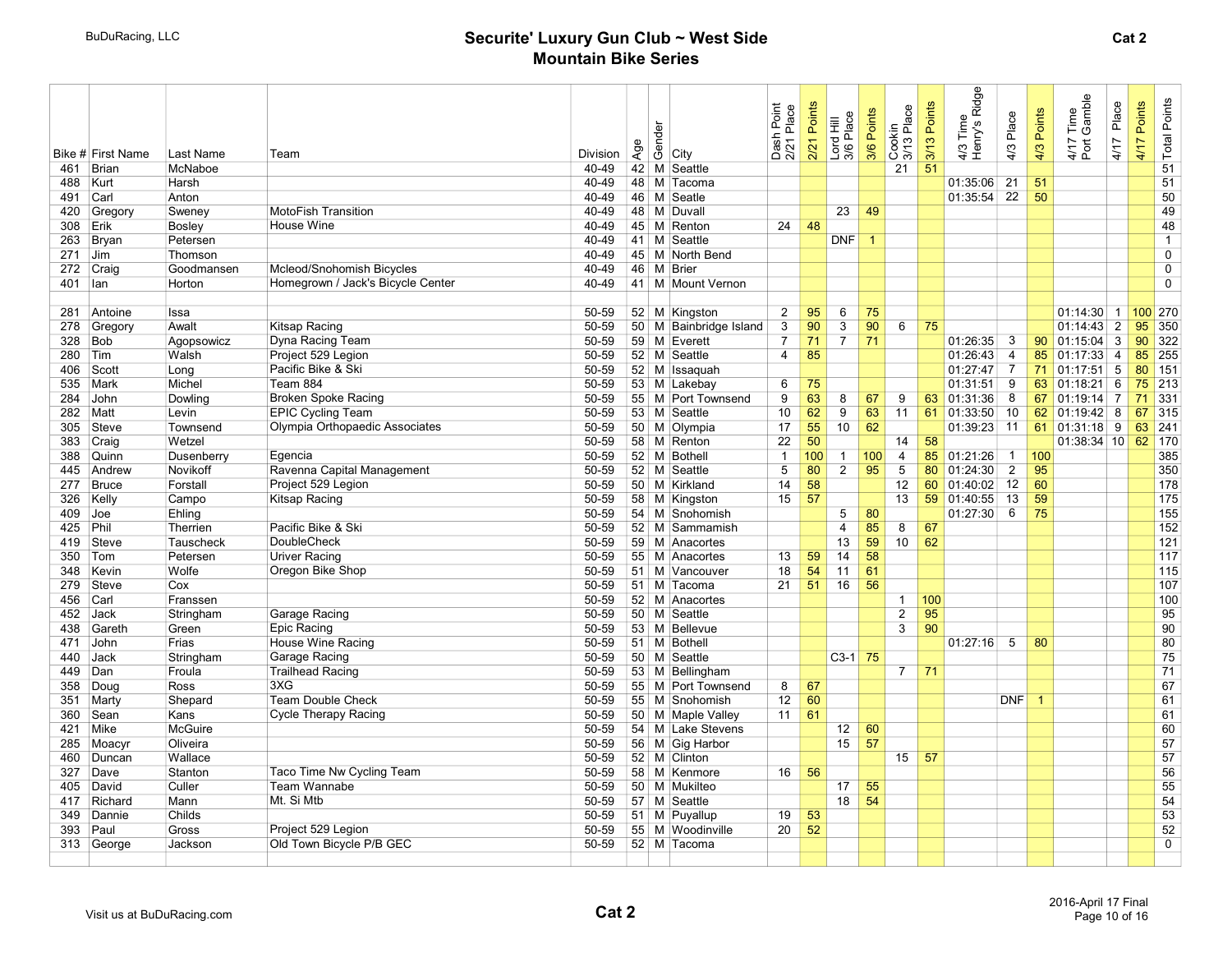|            |                   |                |                                                      |                             |     | $\frac{b}{c}$<br>$City$                | n Point<br>Place<br>Dash<br>2/21 F | 2/21 Points    | Lord Hill<br>3/6 Place | 3/6 Points     | Cookin<br>3/13 Place    | Points<br>3/13 | 4/3 Time<br>  Henry's Ridge<br>4/3 Place | Points         | Time<br>Gamble<br>Place<br>4/17<br>$4/17$<br>Port ( | 4/17 | Points         | Total Points |
|------------|-------------------|----------------|------------------------------------------------------|-----------------------------|-----|----------------------------------------|------------------------------------|----------------|------------------------|----------------|-------------------------|----------------|------------------------------------------|----------------|-----------------------------------------------------|------|----------------|--------------|
|            | Bike # First Name | Last Name      | Team                                                 | <b>Division</b>             | Age |                                        |                                    |                |                        |                |                         |                |                                          | 4/3            |                                                     |      |                |              |
|            | 287 Steve         | Holton         | Pacific Bike and Ski                                 | $60+$                       |     | 61 M Sammamish                         | $\mathbf{1}$                       | 100            | $\mathbf{1}$           | 100            | $\overline{1}$          |                | $\overline{2}$<br>100 01:38:20           | 95             | 01:19:54<br>$\mathbf{1}$                            |      | 100 495        |              |
| 531   Bill |                   | Hobaugh        | Kitsap Racing                                        | $60+$                       |     | 60 M Bremerton                         |                                    |                |                        |                |                         |                |                                          |                | 01:39:54<br>2                                       |      | 95             | 95           |
| 288 Ron    |                   | Rice           | Phil's Bike Shop                                     | $60+$                       |     | 61 M Tacoma                            | 3                                  |                | <b>90 DNF</b>          | - 1            |                         |                | 01:58:35<br>-5                           |                | $80$ 01:59:25 3                                     |      | 90<br>261      |              |
| $286$ Jon  |                   | Nelson         | <b>EPIC Cycling Team</b>                             | $60+$                       |     | 61 M Maple Valley                      | $\overline{4}$                     | 85             | $\overline{4}$         | 85             | $\mathbf{3}$            |                | 90 01:54:48<br>4                         |                | 85 02:20:45 4                                       |      | 85             | 430          |
| 289 Jim    |                   | Ahrens         | Tacoma Bike Racing Team                              | $60+$                       |     | 63   M   University Place              | $2^{\circ}$                        | 95             | $\mathbf{3}$           | 90             | $\overline{2}$          |                | 95 01:40:02<br>$\mathbf{3}$              | 90             |                                                     |      | $\Omega$       | 370          |
|            | 472 Edward        | Smejkal        |                                                      | $60+$                       |     | 60   M   Maple Valley                  |                                    |                |                        |                |                         |                | 01:30:05<br>$1 \overline{100}$           |                |                                                     |      | $\overline{0}$ | 100          |
|            | 407 Frank         | Rentko         |                                                      | $60+$                       |     | 60 M Snohomish                         |                                    |                | $2 \mid$               | 95             |                         |                |                                          |                |                                                     |      | $\overline{0}$ | 95           |
|            |                   |                |                                                      |                             |     |                                        |                                    |                |                        |                |                         |                |                                          |                |                                                     |      |                |              |
|            | 424 Mark          | Ely            | Dyna Racing Team                                     | Clydes-2 $ 44 $ M Seattle   |     |                                        | $\overline{2}$                     | 95             | $\mathbf{1}$           | 100            | $\overline{1}$          |                | 100 01:26:21<br>$\mathbf{1}$             |                | 100 01:15:27 1 100 495                              |      |                |              |
|            | 493 Torrey        | Kuhlmann       | Point83                                              | Clydes-2   29   M   Seattle |     |                                        |                                    |                |                        |                |                         |                |                                          |                | $01:18:39$ 2                                        |      | 95             | 95           |
| 532 Mark   |                   | Hann           | Team Securite'                                       | Clydes-2 49 M Kirkland      |     |                                        | $\overline{4}$                     | 85             | $\overline{4}$         | 85             | $\overline{2}$          |                | $95$ 01:30:01<br>$\overline{2}$          |                | $95$ 01:23:25 3                                     |      | 90             | 450          |
| 426 Matt   |                   | Tyler          |                                                      |                             |     | Clydes-2 51 M Port Townsend            |                                    |                | $\overline{2}$         | 95             | $\overline{\mathbf{3}}$ | 90             | DNF                                      | $\overline{1}$ | $ 01:27:18$ 4                                       |      | 85 271         |              |
|            | 494 Shawn         | Christman      |                                                      | Clydes-2 47 M Poulsbo       |     |                                        |                                    |                |                        |                |                         |                |                                          |                | $01:28:07$ 5                                        |      | 80 80          |              |
|            | 364 Nathan        | Anunson        |                                                      | Clydes-2 35 M Kingston      |     |                                        | 6                                  | 75             |                        |                |                         |                |                                          |                | $01:57:51$ 6 75 150                                 |      |                |              |
| 353 Pat    |                   | Ellis          | <b>Bike Masters</b>                                  |                             |     | Clydes-2 45 M Maple Valley             | $\overline{7}$                     | 71             | $\overline{3}$         | 90             |                         |                | $DNF$ 1                                  |                |                                                     |      |                | 162          |
|            | 290 Aaron         | Pyle           |                                                      |                             |     | Clydes-2 $34$ M Bremerton              | $\mathbf{1}$                       | 100            |                        |                |                         |                |                                          |                |                                                     |      |                | 100          |
| 291 Pete   |                   | Sexton         | <b>Broken Spoke Racing</b>                           |                             |     | Clydes-2 35 M Port Townsend            | 3                                  | 90             |                        |                |                         |                |                                          |                |                                                     |      |                | 90           |
| 450 Paul   |                   | Benetti        |                                                      |                             |     | Clydes-2 50 M Mt Vernon                |                                    |                |                        |                | $\overline{4}$          | 85             |                                          |                |                                                     |      |                | 85           |
| 292 John   |                   | Sullivan       |                                                      | Clydes-2 56 M Seattle       |     |                                        | $5^{\circ}$                        | 80             |                        |                |                         |                |                                          |                |                                                     |      |                | 80           |
|            | 439 Daniel        | Miranda        | <b>Front Street Grill</b>                            |                             |     | Clydes-2 55 M Coupeville               |                                    |                |                        |                | 5                       | 80             |                                          |                |                                                     |      |                | 80           |
|            |                   |                |                                                      |                             |     |                                        |                                    |                |                        |                |                         |                |                                          |                |                                                     |      |                |              |
|            | 299 Justin        | Peterson       | Ridge CycleSport                                     |                             |     | HS 15-18 16 M Wenatchee                | 10                                 | 62             |                        |                | $\overline{7}$          |                | 71 01:20:45<br>$\overline{1}$            |                | $100$ 01:10:37 1 100 333                            |      |                |              |
|            | 392 Walker        | <b>Busken</b>  |                                                      | HS 15-18 15 M Kirkland      |     |                                        | <b>DNF</b>                         | $\overline{1}$ | 3                      | 90             | 2                       | 95             | DNF                                      |                | $1$ 01:14:02 2                                      |      | 95 282         |              |
|            | 296 Emmett        | Erickson       | Olympic Mountain Bike Team                           |                             |     | HS 15-18 16 M Port Townsend            | $\overline{4}$                     | 85             | $\overline{2}$         | 95             | 4                       |                | 85 01:25:21<br>$\overline{2}$            |                | 95 01:16:32<br>$\mathbf{3}$                         |      | 90             | 450          |
|            | 396 Davis         | Tyler          | Olympic Mountain Bike Team High School Killer Whales |                             |     | HS 15-18 15 M Port Townsend            |                                    |                | <b>DNF</b>             | $\overline{1}$ | 6                       |                | 75 01:26:42<br>3                         |                | $90$ 01:18:26<br>$\vert 4 \vert$                    |      | 85 251         |              |
|            | 300 Jakob         | Minor          | <b>Ombt Killer Whales</b>                            |                             |     | HS 15-18 16 M Port Townsend            | 11                                 | 61             |                        |                | 9                       | 63             | 01:40:43 <br>- 6                         |                | $75$ 01:18:58 5                                     |      | 80 279         |              |
|            | 297 Jesse         | Herman         | Olympic Mountian Bike Team                           |                             |     | HS 15-18 16 M Port Townsend            | 6                                  | 75             | 6                      | 75             | 11                      |                | 61 01:31:59<br>$\overline{4}$            |                | 85 01:18:58 6 75 371                                |      |                |              |
| 309 Kyle   |                   | Mackey         | <b>Killer Whales</b>                                 |                             |     | HS 15-18 16 M Port Townsend            |                                    |                |                        |                | 5                       | 80             | $01:34:09$ 5                             |                | 80 01:29:03 7 71                                    |      |                | 231          |
| 333 Jack   |                   | Spranger       | Rad Racing                                           | HS 15-18 16 M Seattle       |     |                                        | $\mathbf{2}$                       | 95             | $\overline{4}$         | 85             | 3                       | 90             |                                          |                |                                                     |      |                | 270          |
| 332 lan    |                   | <b>Brink</b>   | Mt. Si Mtb                                           |                             |     | HS 15-18 $15$ M North Bend             | $\mathbf{1}$                       | 100            | $\mathbf{1}$           | 100            |                         |                |                                          |                |                                                     |      |                | 200          |
|            | 298 Jacob         | Cooper         | Project 529 Legion                                   | HS 15-18 16 M Fall City     |     |                                        | 17                                 | 55             | $\overline{8}$         | 67             | 10 <sup>1</sup>         | 62             |                                          |                |                                                     |      |                | 184          |
| 294 Jake   |                   | Hightower      | Rad Racing Nw                                        |                             |     | HS $15-18$ 15 M Anacortes              | 14                                 | 58             |                        |                | $\mathbf{1}$            | 100            |                                          |                |                                                     |      |                | 158          |
|            | 371 Brendan       | Onderbeke      |                                                      | HS 15-18 18 M Arlington     |     |                                        | 12                                 | 60             | $7 \mid 71$            |                |                         |                |                                          |                |                                                     |      |                | 131          |
|            | 386 Gideon        | Bender         | Rad Racing                                           | HS 15-18 15 M Duvall        |     |                                        | 3                                  | 90             |                        |                |                         |                |                                          |                |                                                     |      |                | 90           |
| 315 Jake   |                   | <b>Bassett</b> |                                                      |                             |     | HS $15-18$ 18 M Wenatchee              | 5 <sup>5</sup>                     | 80             |                        |                |                         |                |                                          |                |                                                     |      |                | 80           |
| 397 Riley  |                   | Hooks          | Sw Washington Composite                              |                             |     | HS 15-18 16 M Vancouver                |                                    |                | 5 <sup>5</sup>         | 80             |                         |                |                                          |                |                                                     |      |                | 80           |
|            | 334 Brady         | <b>Stotts</b>  | Lacamas Freedom Riders                               |                             |     | HS 15-18 18 $M$ Washougal              | $\overline{7}$                     | 71             |                        |                |                         |                |                                          |                |                                                     |      |                | 71           |
|            | 361 Bryce         | Kans           | <b>Cycle Therapy Racing</b>                          |                             |     | HS 15-18 $17 \mid M \mid$ Maple Valley | 8                                  | 67             |                        |                |                         |                |                                          |                |                                                     |      |                | 67           |
| 432 Alex   |                   | Walker         | Recwarenw                                            |                             |     | HS 15-18 $16 \mid M$ Bellingham        |                                    |                |                        |                | 8                       | 67             |                                          |                |                                                     |      |                | 67           |
|            | 390 Peter         | Anderson       | Pacific Bike & Ski                                   |                             |     | HS 15-18 17 M Sammamish                | 9                                  | 63             |                        |                |                         |                |                                          |                |                                                     |      |                | 63           |
|            | 431 Caleb         | Hunter         |                                                      |                             |     | HS $15-18$ 15 M Anacortes              |                                    |                |                        |                | $12 \quad 60$           |                |                                          |                |                                                     |      |                | 60           |
|            | 301 Rowan         | Halpin         | Olympic Mountain Bike Team                           |                             |     | HS 15-18 18 M Port Townsend            | 13                                 | 59             |                        |                |                         |                |                                          |                |                                                     |      |                | 59           |
| 295 Max    |                   | Hanley         | Lake Washington Griffins                             | HS 15-18 16 M Bellevue      |     |                                        | 15                                 | 57             |                        |                |                         |                |                                          |                |                                                     |      |                | 57           |
| 367        | Jarreet           | Agreggen       |                                                      | HS 15-18 17 M Kent          |     |                                        | 16                                 | 56             |                        |                |                         |                |                                          |                |                                                     |      |                | 56           |
|            | 430 Holden        | Berg           | <b>Expressive Fit</b>                                | HS 15-18 15 $M$ Arlington   |     |                                        |                                    |                | $DNF$ 1                |                |                         |                |                                          |                |                                                     |      |                | $\mathbf{1}$ |
|            |                   |                |                                                      |                             |     |                                        |                                    |                |                        |                |                         |                |                                          |                |                                                     |      |                |              |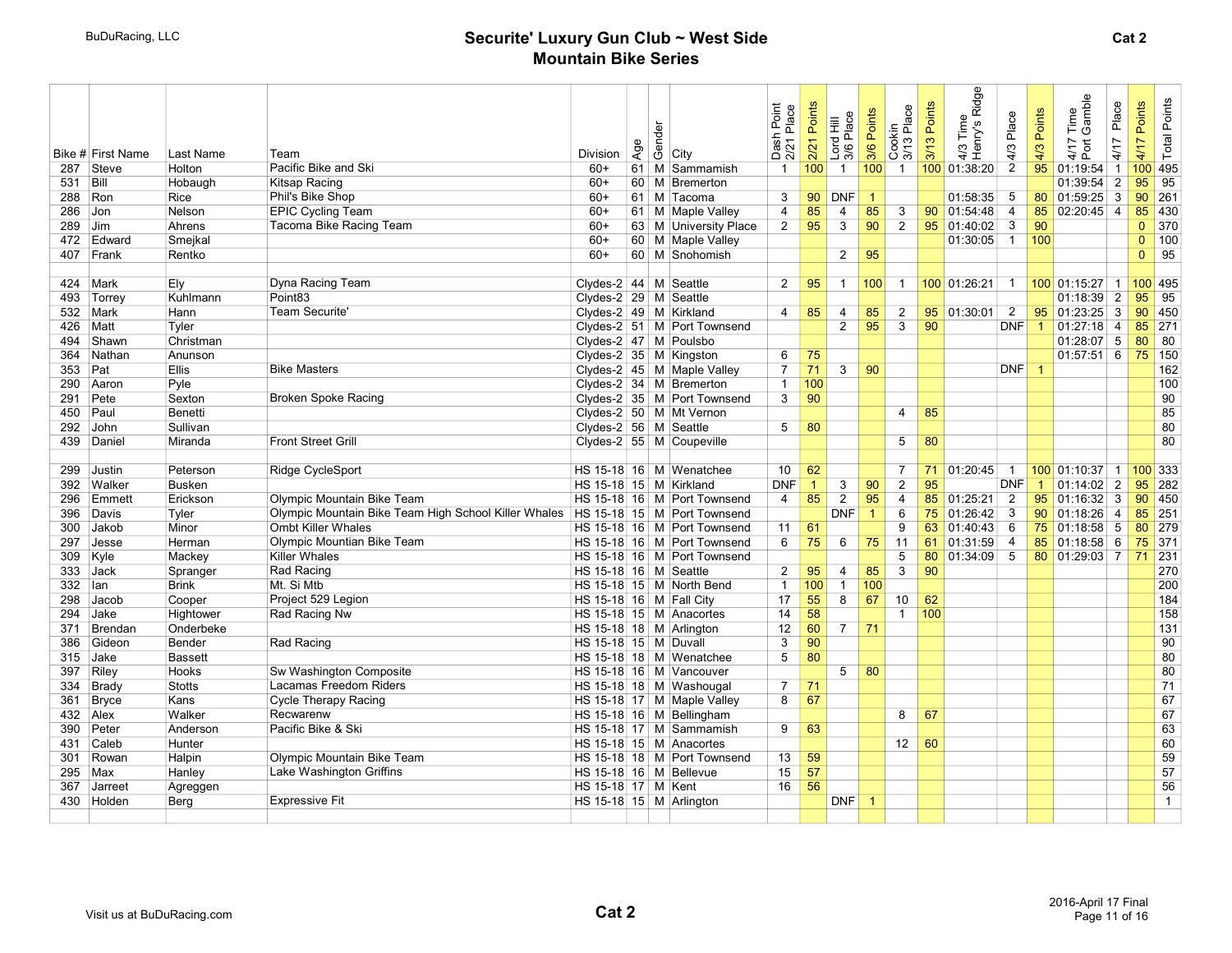|                   |            |                              |             | $\frac{6}{3}$ $\frac{6}{9}$ City | Point<br>Place | Points<br>2/21  | Ē<br>āg<br>$\frac{1}{3}$<br>$\frac{1}{6}$ P | oint | تَة ڪِ<br>ত্র<br>Cook<br>3/13 | 13  | ge<br>ع<br>آ  | 4/3 Place      | Points | Time<br>Gamt<br>4/17<br>Port | Place<br>1/17  | Points<br>$\overline{1}$ | oints<br>$\overline{\sigma}$ |
|-------------------|------------|------------------------------|-------------|----------------------------------|----------------|-----------------|---------------------------------------------|------|-------------------------------|-----|---------------|----------------|--------|------------------------------|----------------|--------------------------|------------------------------|
| Bike # First Name | Last Name  | Team                         | Division    |                                  |                |                 |                                             | 3/6  |                               |     | 유 동           |                | 4/3    |                              |                | $\tilde{+}$              |                              |
| 354 Nathan        | Cantrell   |                              |             | MS 14&U 14 M Port Townsend       | $\overline{2}$ | 95              |                                             |      |                               |     | 01:32:10      |                |        | 100 01:18:26                 |                | 100 295                  |                              |
| 487 Elijah        | Lupton     | Olympic Middle School        |             | MS 14&U 13 M Port Townsend       | $C3-1$         | 75              |                                             |      | $C3-2$                        | 70  | 01:41:14      | $\overline{2}$ |        | $95$ 01:22:40 2              |                | 95 335                   |                              |
| 444 Gabriel       | Apple      |                              |             | MS 14&U 14 M Anacortes           |                |                 |                                             |      |                               | 100 |               |                |        |                              |                |                          | 100                          |
| 303 Brett         | Hanley     | Lake Washington Griffins     |             | MS 14&U 13 M Bellevue            | 3              | 90 <sup>°</sup> |                                             |      |                               |     |               |                |        |                              |                |                          | 90                           |
| 320 Addison       | Lee        | Expressive Fit/Cycle U North |             | MS 14&U 13 M Marysville          | 4              | 85              |                                             |      |                               |     |               |                |        |                              |                |                          | 85                           |
|                   |            |                              |             |                                  |                |                 |                                             |      |                               |     |               |                |        |                              |                |                          |                              |
| 377 Reid          | Curry      | Mayhem Racing                | $SS-2$      | 29 M Burien                      | $\overline{2}$ | 95              |                                             | 100  |                               |     | 01:26:42      | 2              |        | 95 01:16:45                  |                | 100 390                  |                              |
| 473 John          | Fowler     | <b>Team Securite</b>         | $SS-2$      | 47   M   Kirkland                |                |                 |                                             |      |                               |     | 01:27:43      | 3              |        | 90 01:20:37                  | $\overline{2}$ | 95 185                   |                              |
| 533 Josh          | Venters    | Team Securite'               | $SS-2$      | 37 M Redmond                     | 3              | 90              | 3                                           | 90   | $\overline{2}$                | 95  |               |                |        | $01:43:49$ 3                 |                | 90 365                   |                              |
| 446 Shannon       | Sutherland | <b>EPIC Cycling Team</b>     | $SS-2$      | 52 F Auburn                      | 4              | 85              |                                             | 85   | 3                             |     | $90$ 33:30 <1 | -4             |        | 85 02:03:12                  | -4             | 85 430                   |                              |
| 372 Doug          | DeMars     | <b>EPIC Racing</b>           | <b>SS-2</b> | 42 M Bellingham                  |                | 100             |                                             |      |                               |     |               |                |        |                              |                |                          | 100                          |
| 454 Derek         | Leckrone   |                              | $SS-2$      | 51 M Steilacoom                  |                |                 |                                             |      |                               | 100 |               |                |        |                              |                |                          | 100                          |
| 480 Chris         | Webb       |                              | $SS-2$      | 49 M Black Diamond               |                |                 |                                             |      |                               |     | 01:19:59      |                | 100    |                              |                |                          | 100                          |
| 412 Matt          | Beers      | Garage Racing                | $SS-2$      | 35 M Seattle                     |                |                 | $2^{\circ}$                                 | 95   |                               |     |               |                |        |                              |                |                          | 95                           |
| 448 Aaron         | Pyle       |                              | $SS-2$      | 34 M Bremerton                   |                |                 |                                             |      | <b>DNF</b>                    |     |               |                |        |                              |                |                          |                              |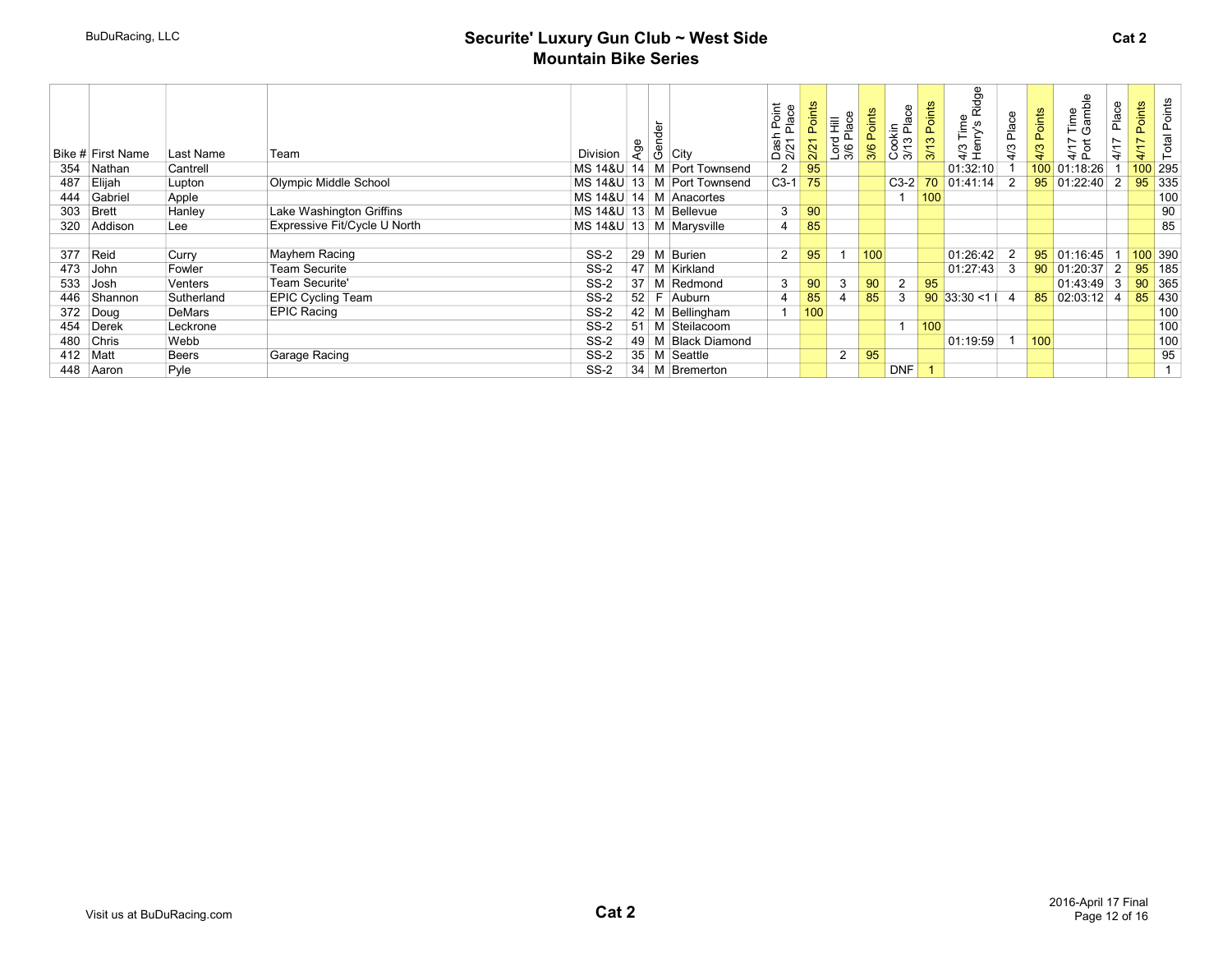|            | Please support the following |                                  | Securite' Luxury Gun Club                                                                                               |                |                       |                              |                 |                |                        |                |                      |                |                                 |                |                  |                     |              |                |
|------------|------------------------------|----------------------------------|-------------------------------------------------------------------------------------------------------------------------|----------------|-----------------------|------------------------------|-----------------|----------------|------------------------|----------------|----------------------|----------------|---------------------------------|----------------|------------------|---------------------|--------------|----------------|
|            |                              |                                  | B.I. Cycles, Bicycle Centres, Cycle Therapy, FresBar, Jack's Bicycle Center, Jet City Equipment, Kirkland Bikes, Metier |                |                       |                              |                 |                |                        |                |                      |                |                                 |                |                  |                     |              |                |
| sponsors:  |                              |                                  | Racing and Coffee, Old Town Bicycle, Phil's Bike Shop, Singletrack Cycles, Skagit Cycles, Woodinville Bicycle           |                |                       |                              |                 |                |                        |                |                      |                |                                 |                |                  |                     |              |                |
|            |                              |                                  |                                                                                                                         |                |                       |                              |                 |                |                        |                |                      |                |                                 |                |                  |                     |              |                |
|            |                              |                                  |                                                                                                                         |                |                       |                              |                 |                |                        |                |                      |                |                                 |                |                  |                     |              |                |
|            |                              |                                  |                                                                                                                         |                |                       |                              |                 |                |                        |                |                      |                | ,Time<br>,'s Ridge <sub>!</sub> |                | Gamble           |                     |              | Points         |
|            |                              |                                  |                                                                                                                         |                |                       |                              | Point<br>Place  | Points         |                        | Points         |                      |                | Place                           | Points         | Time             | Place               | Points       |                |
|            |                              |                                  |                                                                                                                         |                |                       |                              |                 |                |                        |                |                      |                |                                 |                |                  |                     |              |                |
| Bike #     | <b>First Name</b>            | Last Name                        | Team                                                                                                                    | Division       | Age                   | Gender<br>City               | Dash<br>2/21 F  | 2/21           | Lord Hill<br>3/6 Place | 3/6            | Cookin<br>3/13 Place | 3/13 Points    | 4/3 Time<br>Henry's<br>4/3      | 4/3            | $4/17$<br>Port ( | 4/17                | 4/17         | Total          |
| 803        | Kelsey                       | Longrie                          | Old Town Bicycle P/B GEC                                                                                                | 19-34          | 25                    | F.<br>Tacoma                 | $5\phantom{.0}$ | 55             | $\mathbf{3}$           | 65             | $\overline{1}$       | 75             | 01:03:40<br>$\mathbf{1}$        | 75             | 00:49:27         | $\overline{1}$      | 75           | 345            |
| 804        | Elizabeth                    | Barker                           | Team Group Health                                                                                                       | 19-34          | 33                    | F.<br>Mercer Island          | 2               | 70             | 2                      | 70             |                      |                | 2<br>01:13:52                   | 70             | 00:52:17         | $\overline{2}$      | 70           | 280            |
| 931        | Janna                        | Houchens                         | <b>EPIC Cycling Team</b>                                                                                                | 19-34          | 34                    | F.<br>Sammamish              | 6               | 50             | $\overline{4}$         | 60             | $\overline{2}$       | 70             |                                 |                | 00:58:53         | 3                   | 65           | 245            |
| 780        | Shannon                      | Leigh Kehoe                      | <b>Woodinville Bicycle</b>                                                                                              | 19-34          | 29                    | F Woodinville                | <b>DNF</b>      | $\overline{1}$ | $5\overline{)}$        | 55             |                      |                | 01:21:35<br>3                   | 65             | 01:00:45         | $\overline{4}$      | 60           | 181            |
| 820        | Mahlia                       | Overby                           |                                                                                                                         | 19-34          | 25                    | f<br>Port Orchard            | 8               | 42             |                        |                |                      |                | $\overline{4}$<br>01:23:57      | 60             | 01:03:32         | 5                   | 55           | 157            |
| 827        | Molly                        | Larson                           |                                                                                                                         | 19-34          | 24                    | F<br>Seattle                 | $\overline{3}$  | 65             | $\overline{1}$         | 75             |                      |                |                                 |                |                  |                     |              | 140            |
| 818        | Madison                      | <b>Braden</b>                    |                                                                                                                         | 19-34          | 19                    | F.<br>Port Townsend          | $\mathbf{1}$    | 75             |                        |                |                      |                |                                 |                |                  |                     |              | 75             |
| 833        | Andy                         | Obst                             | EPIC Cycling Team                                                                                                       | 19-34          | 29                    | F Snoqualmie                 | $\overline{4}$  | 60             |                        |                |                      |                |                                 |                |                  |                     |              | 60             |
| 751        | Melissa                      | Castor                           |                                                                                                                         | 19-34          | 24                    | F.<br>Lynnwood               | $\overline{7}$  | 46             |                        |                |                      |                |                                 |                |                  |                     |              | 46             |
| 911        | Nora                         | <b>Bauser</b>                    |                                                                                                                         | 19-34          |                       | 34 F Seattle                 |                 |                |                        |                |                      |                | <b>DNF</b>                      |                |                  |                     |              | $\mathbf{1}$   |
|            |                              |                                  |                                                                                                                         |                |                       |                              |                 |                |                        |                |                      |                |                                 |                |                  |                     |              |                |
| 886        | Alicia                       | King                             | Hagens Berman Society Consulting                                                                                        | 35-49          | 37                    | F Seattle                    |                 |                |                        |                | $\overline{1}$       | 75             | 01:03:03<br>$\mathbf{1}$        | 75             | 00:48:04         | $\mathbf{1}$        | 75           | 225            |
| 930        | Nhatt (Lori)                 | Nichols                          | Olympic MTB Team                                                                                                        | 35-49          | 35                    | F<br>Port Townsend           |                 |                |                        |                |                      |                |                                 |                | 00:52:41         | $\overline{2}$      | 70           | 70             |
| 756        | Melissa                      | Eamer                            | SoundVelo/Team Group Health                                                                                             | 35-49          | 49                    | F.<br>Seattle<br>F.          | 2               | 70             | $\overline{2}$         | 70             | $\overline{2}$       | 70             | 01:12:55<br>3                   | 65             | 00:55:59         | 3<br>$\overline{4}$ | 65<br>60     | 340<br>60      |
| 925<br>919 | Susan<br>Emily               | Murray<br>Nevin                  |                                                                                                                         | 35-49<br>35-49 | 38 <sup>1</sup><br>46 | Poulsbo<br>F<br>Seattle      |                 |                |                        |                |                      |                |                                 |                | 01:08:48         | <b>DNF</b>          | $\mathbf{1}$ | $\overline{1}$ |
| 754        | Renae                        | Smith                            | SoundVelo/Team Group Health                                                                                             | 35-49          | 41                    | F.<br>Renton                 |                 |                | 3                      | 65             | $\overline{4}$       | 60             | 01:15:37<br>4                   | 60             |                  |                     |              | 185            |
| 806        | Amy                          | Peerson                          | <b>Team Peerson</b>                                                                                                     | 35-49          | 47                    | F Woodinville                | 3               | 65             | $5\phantom{.0}$        | 55             |                      |                | <b>DNF</b>                      | $\overline{1}$ |                  |                     |              | 121            |
| 755        | Sandra                       | Paramayuda                       |                                                                                                                         | 35-49          | 45                    | F.<br>Renton                 | 4               | 60             | 4                      | 60             |                      |                |                                 |                |                  |                     |              | 120            |
| 790        | Andrea                       | (Ka) Richardson   Team Securite' |                                                                                                                         | 35-49          | 39 <sup>°</sup>       | F.<br>Kirkland               | $\mathbf{1}$    | 75             |                        |                |                      |                |                                 |                |                  |                     |              | 75             |
| 866        | Kim                          | Lowe                             |                                                                                                                         | 35-49          | 40                    | F.<br>Seattle                |                 |                | $\overline{1}$         | 75             |                      |                |                                 |                |                  |                     |              | 75             |
| 855        | Meredyth                     | Given                            | Malice                                                                                                                  | 35-49          | 47                    | F.<br>Snohomish              |                 |                | <b>DNF</b>             | $\overline{1}$ |                      |                | $\overline{2}$<br>01:07:51      | 70             |                  |                     |              | 71             |
| 885        | Katie                        | Colvin                           | Dyna Racing                                                                                                             | 35-49          | 35                    | F<br>Kirkland                |                 |                |                        |                | 3                    | 65             |                                 |                |                  |                     |              | 65             |
| 753        | Amanda                       | Heep                             | SoundVelo/Team Group Health                                                                                             | 35-49          | 39 <sup>°</sup>       | F Seattle                    |                 |                |                        |                |                      |                |                                 |                |                  |                     |              | $\mathbf 0$    |
| 805        | Sandra                       | Baird                            | <b>Bicycle Centres</b>                                                                                                  | 35-49          |                       | 43 F Snohomish               |                 |                |                        |                |                      |                |                                 |                |                  |                     |              | $\overline{0}$ |
|            |                              |                                  |                                                                                                                         |                |                       |                              |                 |                |                        |                |                      |                |                                 |                |                  |                     |              |                |
| 807        | Lisa                         | Van Ommen                        |                                                                                                                         | $50+$          | 52                    | F Fife                       | $\mathbf{1}$    | 75             | $\overline{1}$         | 75             |                      |                | 01:16:24<br>$\mathbf{1}$        | 75             | 00:58:56         | $\overline{1}$      | 75           | 300            |
| 779        | Cindy                        | Shepard                          | <b>DoubleChecck</b>                                                                                                     | $50+$          | 52                    | F Snohomish                  |                 |                | $\overline{2}$         | 70             |                      |                | 3<br>01:29:16                   | 65             | 00:59:19         | $\overline{2}$      | 70           | 205            |
| 897        | Lauryn                       | Tayler                           |                                                                                                                         | $50+$          | 54                    | F   Langley                  |                 |                |                        |                | $\overline{2}$       | 70             | 01:40:28<br>$\overline{4}$      | 60             | 01:06:39         | 3                   | 65           | 195            |
| 910        | Diana                        | Miller                           | Dyna Racing                                                                                                             | $50+$          |                       | 53   F   Sammamish           |                 |                |                        |                |                      |                | $\overline{2}$<br>01:29:15      |                | 70 01:11:27      | $\overline{4}$      | 60           | 130            |
| 896        | Sandi                        | Yotz                             |                                                                                                                         | $50+$          | 52                    | F North Bend                 |                 |                |                        |                | $\mathbf{1}$         | 75             |                                 |                |                  |                     |              | 75             |
|            |                              |                                  |                                                                                                                         |                |                       |                              |                 |                |                        |                |                      |                |                                 |                |                  |                     |              |                |
| 913        | Phaedra                      | Franklin                         |                                                                                                                         |                |                       | $E$ lm11&U 11   F   Auburn   |                 |                |                        |                |                      |                | 00:35:06<br>$\mathbf{1}$        |                | 75 00:43:55      | $\mathbf{1}$        | 75           | 150            |
| 927        | Ailey                        | Thibeault                        |                                                                                                                         | Elm11&U 7      |                       | F Kingston                   |                 |                |                        |                |                      |                |                                 |                | 00:55:48         | 2                   | 70           | 70             |
| 899        | Devon                        | Walker                           |                                                                                                                         |                |                       | $E$ Im11&U 9   F   Fall City |                 |                |                        |                | $\mathbf{1}$         | 75             |                                 |                |                  |                     |              | 75             |
| 778        | Hannah                       | Bahls                            | Olympic Mountain Bike Team                                                                                              |                |                       | HS15-18 15 F Port Townsend   | $\mathbf{1}$    | 75             |                        |                |                      |                | 01:21:35<br>$\mathbf{1}$        |                | 75 00:57:45      | $\overline{1}$      | 75           | 225            |
| 787        | Brynn                        | <b>Bassett</b>                   |                                                                                                                         |                |                       | HS15-18 15 F Wenatchee       | $\overline{2}$  | 70             |                        |                |                      |                |                                 |                |                  |                     |              | 70             |
|            |                              |                                  |                                                                                                                         |                |                       |                              |                 |                |                        |                |                      |                |                                 |                |                  |                     |              |                |
| 799        | Callah                       | Robinson                         | Rad Racing Nw                                                                                                           |                |                       | $MS12-14$ 12 F Bellevue      | $\mathbf{1}$    | 75             | $\mathbf{1}$           | 75             |                      |                |                                 |                |                  |                     |              | 150            |
| 830        | Reilee                       | <b>Butcher</b>                   |                                                                                                                         |                |                       | $MS12-14$ 14 F Sammamish     | $\overline{2}$  | 70             |                        |                | $\mathbf{1}$         | 75             |                                 |                |                  |                     |              | 145            |
| 905        | Isabella                     | Meyers                           | Rad Racing NW                                                                                                           |                |                       | $MS12-14$ 12 F Maple Valley  |                 |                |                        |                |                      |                | 0.060741<br>1                   | 75             |                  |                     |              | 75             |
| 888        | Rose                         | Wakeland                         | Queens Of Dirt                                                                                                          |                |                       | $MS12-14$ 14 F Bellingham    |                 |                |                        |                | $\overline{2}$       | 70             |                                 |                |                  |                     |              | 70             |
| 890        | Drew                         | Wheeler                          | Queens Of Dirt                                                                                                          |                |                       | $MS12-14$ 12 F Bellingham    |                 |                |                        |                | 3                    | 65             |                                 |                |                  |                     |              | 65             |
|            |                              |                                  |                                                                                                                         |                |                       |                              |                 |                |                        |                |                      |                |                                 |                |                  |                     |              |                |
| 868        | <b>Bryce</b>                 | Markey                           |                                                                                                                         | 19-34          |                       | 28 M Enumclaw                |                 |                | 6                      | 50             |                      |                | 2<br>01:01:11                   | 70             | 00:45:18         | $\mathbf{1}$        | 75           | 195            |
| 834        | Grant                        | Schorbach                        |                                                                                                                         | 19-34          |                       | 20 M Tacoma                  | 9               | 38             | $\overline{7}$         | 46             |                      |                | $\mathbf{1}$<br>00:59:48        | 75             | 00:45:30         | $\overline{2}$      | 70           | 229            |
| 920        | Antony                       | Parker                           | Malice                                                                                                                  | 19-34          | 26 <sup>1</sup>       | M Mountlake Terrace          |                 |                |                        |                |                      |                |                                 |                | 00:50:02         | $\mathbf{3}$        | 65           | 65             |
| 793        | Jesse                        | Llona                            | Cycle U/Apex Racing                                                                                                     | 19-34          | 21                    | M Lynnwood                   | $\mathbf{1}$    | 75             | 3                      | 65             | <b>DNF</b>           | $\overline{1}$ |                                 |                |                  |                     |              | 141            |
| 828        | Daniel                       | Truong                           |                                                                                                                         | 19-34          |                       | 28 M Bothell                 | 3               | 65             | $\overline{2}$         | 70             |                      |                |                                 |                |                  |                     |              | 135            |
| 862        | Jim                          | Poier                            |                                                                                                                         | 19-34          |                       | 32   M   Mountlake Terrace   |                 |                | $5\overline{)}$        | 55             | $\overline{2}$       | 70             |                                 |                |                  |                     |              | 125            |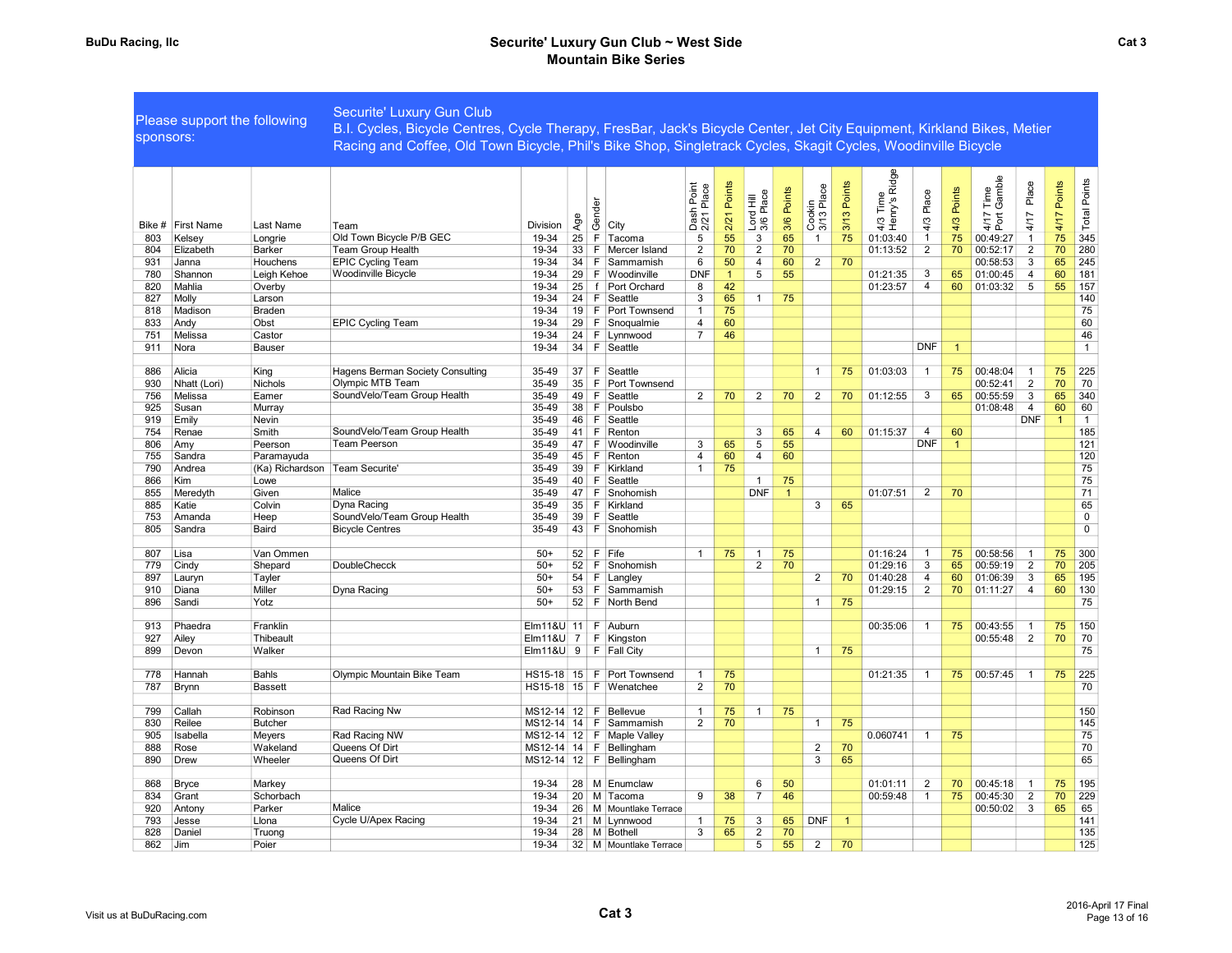|                              |                    |                                  |                |     |                              |                        |                |                             |                |                      |                | Ridge                              |                | Time<br>Gamble       |                                   |          |              |  |
|------------------------------|--------------------|----------------------------------|----------------|-----|------------------------------|------------------------|----------------|-----------------------------|----------------|----------------------|----------------|------------------------------------|----------------|----------------------|-----------------------------------|----------|--------------|--|
|                              |                    |                                  |                |     |                              | Point<br>Place         | Points         | Lord Hill<br>3/6 Place<br>Ē | 3/6 Points     | Cookin<br>3/13 Place | 3/13 Points    |                                    | 4/3 Points     |                      | Place                             | Points   | Total Points |  |
|                              |                    |                                  |                |     | Gender                       |                        |                |                             |                |                      |                | 4/3 Place<br>4/3 Time<br>Henry's R |                |                      |                                   |          |              |  |
| Bike # First Name            | Last Name          | Team                             | Division       | Age | City                         | dsp<br>$\overline{21}$ | 2/21           |                             |                |                      |                |                                    |                | $rac{4}{7}$<br>Port  | 4/17                              | 4/17     |              |  |
| 821<br>Justin                | Enos               |                                  | 19-34          | 27  | M<br>Bothell                 | ہ ت<br>10              | 37             | 9                           | 38             |                      |                |                                    |                |                      |                                   |          | 75           |  |
| 860<br>Daniel                | <b>Bassett</b>     | Hotwire/ Alki Velo               | 19-34          |     | 30 M Seattle                 |                        |                | $\mathbf{1}$                | 75             |                      |                |                                    |                |                      |                                   |          | 75           |  |
| 898<br>Allen                 | Lin                |                                  | 19-34          |     | 19 M Bellevue                |                        |                |                             |                | $\mathbf{1}$         | 75             |                                    |                |                      |                                   |          | 75           |  |
| 839<br><b>Richard Mark</b>   | Mann               | MT Si MTB                        | 19-34          |     | 34 M Seattle                 | $\overline{2}$         | 70             |                             |                |                      |                |                                    |                |                      |                                   |          | 70           |  |
| Bryan<br>892                 | Petersen           |                                  | 19-34          |     | 41 M Seattle                 |                        |                | <b>DNF</b>                  | $\overline{1}$ | 3                    | 65             |                                    |                |                      |                                   |          | 66           |  |
| 900<br>Bogdan                | Galiant            |                                  | 19-34          |     | 27 M Auburn                  |                        |                |                             |                |                      |                | 01:17:14<br>3                      | 65             |                      |                                   |          | 65           |  |
| 901<br>Christopher           | Lanning            |                                  | 19-34          |     | 32 M Federal Way             |                        |                |                             |                |                      |                | $\overline{4}$<br>01:25:49         | 60             |                      |                                   |          | 60           |  |
| 835<br>Sancho                | Burlaza            |                                  | 19-34          |     | 33 M Tacoma                  | $\overline{4}$         | 60             |                             |                |                      |                |                                    |                |                      |                                   |          | 60           |  |
| 867<br>Isaiah                | Ortiz              |                                  | 19-34          |     | 19 M Snohomish               |                        |                | $\overline{4}$              | 60             |                      |                |                                    |                |                      |                                   |          | 60           |  |
| 891<br>Steve                 | Tauscheck Jr       |                                  | 19-34          |     | 26 M Anacortes               |                        |                |                             |                | 4                    | 60             |                                    |                |                      |                                   |          | 60           |  |
| 809<br>Ryan                  | Levens             |                                  | 19-34          |     | 33 M Puyallup                | 5                      | 55             |                             |                |                      |                |                                    |                |                      |                                   |          | 55           |  |
| 757<br>Chuangi               | Sun                | Project 529 Legion               | 19-34          |     | 25 M Bellevue                | 6                      | 50             |                             |                |                      |                |                                    |                |                      |                                   |          | 50           |  |
| 832<br>Cory                  | Yalowicki          | Project 529 Legion               | 19-34          |     | 30 M Lynnwood                | $\overline{7}$         | 46             |                             |                |                      |                |                                    |                |                      |                                   |          | 46           |  |
| 794<br>Patrick               | Mccabe             | <b>Grit City Health</b>          | 19-34          |     | 34 M Tacoma                  | 8                      | 42             |                             |                |                      |                |                                    |                |                      |                                   |          | 42           |  |
| 847<br>Ziwen                 | Xu                 |                                  | 19-34          | 19  | M Edmonds                    |                        |                | 8                           | 42             |                      |                |                                    |                |                      |                                   |          | 42           |  |
| 870<br>Tesdor                | Kanev              |                                  | 19-34          |     | 33 M Mukilteo                |                        |                | 10                          | 37             |                      |                |                                    |                |                      |                                   |          | 37           |  |
| 810<br><b>Nick</b>           | Favicchio          |                                  | 19-34          |     | 34 M Port Townsend           | 11                     | 36             |                             |                |                      |                |                                    |                |                      |                                   |          | 36           |  |
| 857<br>Bryan                 | Thiemann           | Starbucks/Scca Cycling           | 19-34          |     | 29 M Bothell                 |                        |                | 11                          | 36             |                      |                |                                    |                |                      |                                   |          | 36           |  |
| 808<br>Frank                 | Hammond            | Pizza Pals                       | 19-34          |     | 30 M Seattle                 | <b>DNF</b>             | $\overline{1}$ |                             |                |                      |                |                                    |                |                      |                                   |          | $\mathbf{1}$ |  |
| 887<br>Nicholas              | Johansson          |                                  | 19-34          |     | 30 M Mukilteo                |                        |                |                             |                | <b>DNF</b>           | $\overline{1}$ |                                    |                |                      |                                   |          | $\mathbf{1}$ |  |
| 759<br>Eric                  | Sanderson          |                                  | 19-34          |     | 33 M Redmond                 |                        |                |                             |                |                      |                |                                    |                |                      |                                   |          | $\mathbf 0$  |  |
|                              |                    |                                  |                |     |                              |                        |                |                             |                |                      |                |                                    |                |                      |                                   |          |              |  |
| 894<br>Leland                | Gibson             |                                  | 35-49          |     | 35 M Port Townsend           |                        |                |                             |                | $\mathbf{1}$         | 75             |                                    |                | 00:46:53             | $\mathbf{1}$                      | 75       | 150          |  |
| 854<br>Johnny                | Walker             | Mt Si Mtb                        | 35-49          |     | 43 M Fall City               |                        |                | 3                           | 65             | 5                    | 55             | 4<br>01:01:17                      | 60             | 00:46:56             | $\overline{2}$                    | 70       | 250          |  |
| 763<br>Ruben                 | <b>Beitia</b>      |                                  | 35-49          |     | 42 M Tacoma                  | $\overline{7}$         | 46             | $\mathbf{1}$                | 75             | $\overline{2}$       | 70             | 5<br>01:02:51                      | 55             | 00:47:59             | 3                                 | 65       | 311          |  |
| 916<br>Dean<br>848<br>Russ   | Sabol              | Mcleod/Snohomish Bicycles        | 35-49<br>35-49 |     | 46 M Edmonds<br>46 M Seattle |                        |                | <b>DNF</b>                  |                |                      | 65             |                                    |                | 00:48:42             | $\overline{4}$<br>$5\overline{)}$ | 60<br>55 | 60<br>121    |  |
|                              | Morgenson<br>Trail |                                  | 35-49          |     | 45 M Port Townsend           |                        |                |                             | -1             | 3                    |                |                                    |                | 00:51:23<br>00:52:24 | 6                                 | 50       | 50           |  |
| 917<br>Ryan<br>795<br>Tony   | Peralta            | Pacific Bike And Ski             | 35-49          |     | 45   M   Sammamish           | 9                      | 38             | $\overline{7}$              | 46             | 8                    | 42             | 11<br>01:17:55                     | 36             | 00:59:49             | $\overline{7}$                    | 46       | 208          |  |
| 811<br>Shawn                 | Peerson            | <b>Team Peerson</b>              | 35-49          |     | 46 M Woodinville             | <b>DNF</b>             | $\overline{1}$ | 10                          | 37             | 9                    | 38             | 12<br>01:18:39                     | 35             | 01:00:47             | 8                                 | 42       | 153          |  |
| 813<br>Greg                  | Gizinski           |                                  | 35-49          |     | 48 M Seattle                 | 4                      | 60             | $\overline{2}$              | 70             | 4                    | 60             | $\overline{7}$<br>01:05:19         | 46             |                      |                                   |          | 236          |  |
| 812<br>Lincoln               | Lee                | <b>Team Phishme</b>              | 35-49          |     | 47 M Vashon                  | $\overline{8}$         | 42             | 5                           | 55             | $\overline{7}$       | 46             | 8<br>01:09:09                      | 42             |                      |                                   |          | 185          |  |
| 766<br>AI                    | Kimbell            |                                  | 35-49          |     | 49 M Snohomish               | 5                      | 55             | $\overline{4}$              | 60             | 6                    | 50             |                                    |                |                      |                                   |          | 165          |  |
| 765<br>Robert                | Beare              | Old Town Bicycle P/B GEC         | 35-49          |     | 45 M Spanaway                | 10                     | 37             | 8                           | 42             |                      |                | 10<br>01:16:27                     | 37             |                      |                                   |          | 116          |  |
| 903<br>Pi                    | Bauser             | Ten Speed Hero                   | 35-49          |     | 36 M Seattle                 |                        |                |                             |                |                      |                | 00:56:42<br>$\mathbf{1}$           | 75             |                      |                                   |          | 75           |  |
| 764<br>Kent                  | Hu                 | Hagens Berman Society Consulting | 35-49          |     | 45 M Seattle                 | $\mathbf{1}$           | 75             |                             |                |                      |                |                                    |                |                      |                                   |          | 75           |  |
| 908<br>Tim                   | Lombardo           |                                  | 35-49          |     | 46 M Maple Valley            |                        |                |                             |                |                      |                | 00:59:24<br>2                      | 70             |                      |                                   |          | 70           |  |
| 760<br>Derek                 | Del Conte          | Securite                         | 35-49          |     | 35 M Redmond                 | $\overline{2}$         | 70             |                             |                |                      |                |                                    |                |                      |                                   |          | 70           |  |
| 912<br>Jason                 | Runevitch          |                                  | 35-49          |     | 37 M Seattle                 |                        |                |                             |                |                      |                | 01:00:36<br>3                      | 65             |                      |                                   |          | 65           |  |
| 823<br>John                  | Blair              | Mt Si MTB                        | 35-49          |     | 40 M North Bend              | 3                      | 65             |                             |                |                      |                |                                    |                |                      |                                   |          | 65           |  |
| 914<br>Thomas                | Trombley           |                                  | 35-49          |     | 43 M Seattle                 |                        |                |                             |                |                      |                | 01:04:10<br>6                      | 50             |                      |                                   |          | 50           |  |
| 761<br>Clarke                | Jewell             | Team Securite'                   | 35-49          |     | 41 M Sammamish               | 6                      | 50             |                             |                |                      |                |                                    |                |                      |                                   |          | 50           |  |
| 864<br>Zach                  | Torre              |                                  | 35-49          |     | 46   M Snohomish             |                        |                | 6                           | 50             |                      |                |                                    |                |                      |                                   |          | 50           |  |
| 907<br>Chip                  | Greaves            | Avanti Racing                    | 35-49          |     | 46 M Edmonds                 |                        |                |                             |                |                      |                | 01:10:25<br>9                      | 38             |                      |                                   |          | 38           |  |
| 875<br>Arno                  | Harteneld          |                                  | 35-49          |     | 47 M Sammamish               |                        |                | 9                           | 38             |                      |                |                                    |                |                      |                                   |          | 38           |  |
| 762<br>Jason                 | Wight              |                                  | 35-49          |     | 42 M Renton                  | 11                     | 36             |                             |                |                      |                |                                    |                |                      |                                   |          | 36           |  |
| 852<br><b>Brett</b>          | Altmyer            |                                  | 35-49          |     | 44 M Everett                 |                        |                | 11                          | 36             |                      |                |                                    |                |                      |                                   |          | 36           |  |
|                              |                    |                                  |                |     |                              |                        |                |                             |                |                      |                |                                    |                |                      |                                   |          |              |  |
| 814<br>Harry                 | Childers           |                                  | $50+$          |     | 50 M Fife                    | $\mathbf{1}$           | 75             | $\overline{2}$              | 70             |                      |                | 01:00:38<br>$\mathbf{1}$           | 75             | 00:50:36             | $\mathbf{1}$                      | 75       | 295          |  |
| 872<br>Rory                  | Muller             | <b>BuDu</b>                      | $50+$          |     | 54 M Auburn                  |                        |                | 3                           | 65             | $\mathbf{1}$         | 75             | 2<br>01:04:42                      | 70             | 00:51:07             | $\overline{2}$                    | 70       | 280          |  |
| 929<br>Marty                 | Shepard            | Team Double Check                | $50+$          | 55  | M Snohomish                  |                        |                |                             |                |                      |                | <b>DNF</b>                         | $\overline{1}$ | 00:53:55             | $\mathbf{3}$                      | 65       | 66           |  |
| 902<br>Gregory               | Swilling           |                                  | $50+$          |     | 62 M Lynnwood                |                        |                |                             |                |                      |                | 3<br>01:19:36                      | 65             | 00:57:49             | $\overline{4}$                    | 60       | 125          |  |
| 769<br>Blair                 | Cooper             |                                  | $50+$          |     | 53 M Fall City               | 3                      | 65             | $\overline{7}$              | 46             | 2                    | 70             |                                    |                |                      |                                   |          | 181          |  |
| 770<br>Greg                  | Hartlein           |                                  | $50+$          |     | 56   M   Sammamish           | 5                      | 55             | 9                           | 38             |                      |                | $\overline{4}$<br>01:33:12         | 60             |                      |                                   |          | 153          |  |
| 849<br>Jack                  | Stringham          | Garage Racing                    | $50+$          |     | 50 M Seattle                 |                        |                | $\mathbf{1}$                | 75             |                      |                |                                    |                |                      |                                   |          | 75           |  |
| 797<br>Grant                 | Levens             |                                  | $50+$          | 60  | M Puyallup                   | $\overline{2}$<br>4    | 70<br>60       |                             |                |                      |                |                                    |                |                      |                                   |          | 70<br>60     |  |
| 768<br>Curtis<br>850<br>Joel | Jordan<br>Dodds    | <b>Bicycle Centres</b>           | $50+$<br>$50+$ |     | 53 M Renton<br>54 M Everett  |                        |                | $\overline{4}$              | 60             |                      |                |                                    |                |                      |                                   |          | 60           |  |
|                              |                    |                                  |                |     |                              |                        |                |                             |                |                      |                |                                    |                |                      |                                   |          |              |  |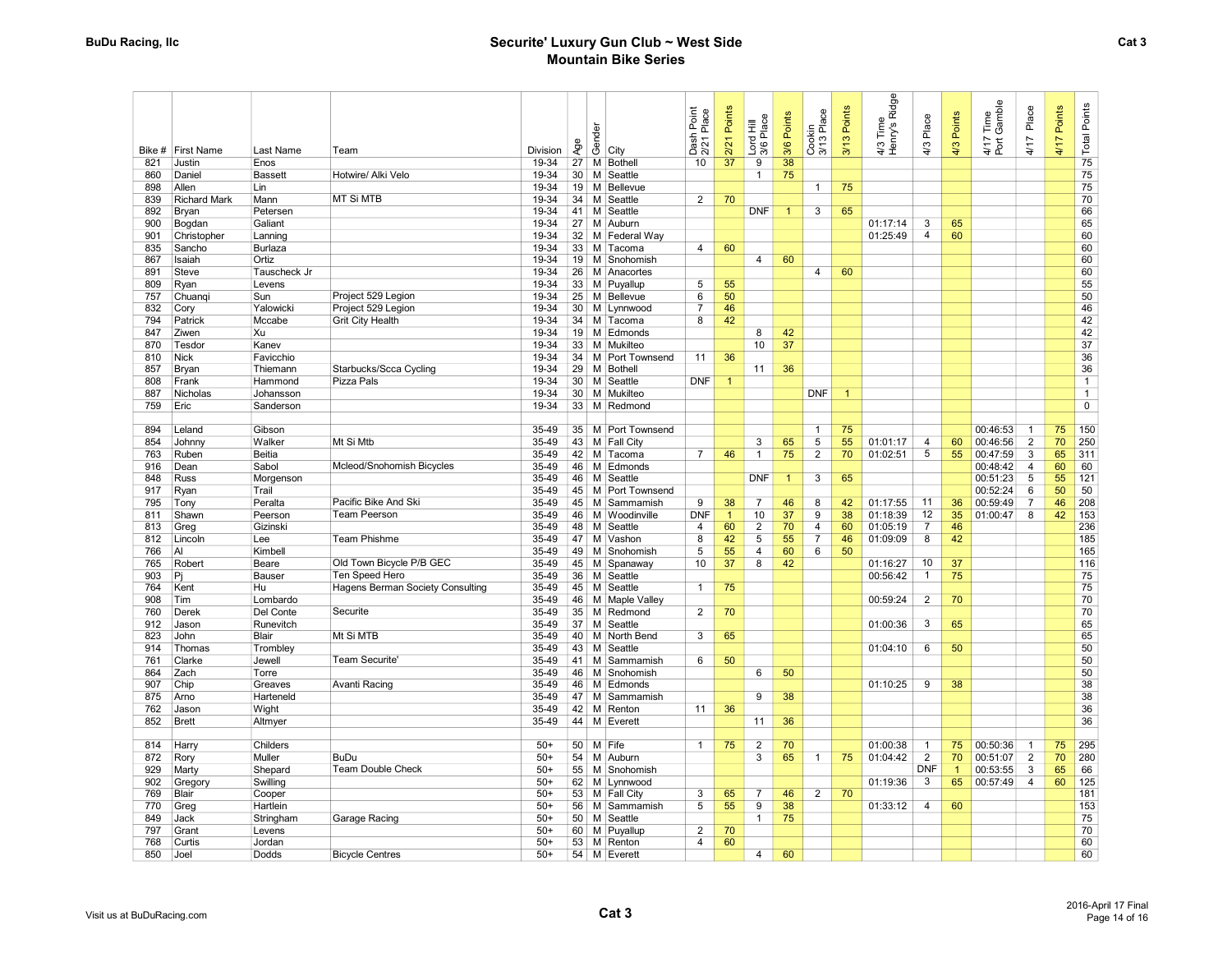|            |                         |                          |                                        |                                                  |             |                                  | Dash Point<br>2/21 Place | Points               |                        |                | Cookin<br>3/13 Place | 3/13 Points | 4/3 Time<br>Henry's Ridge |                |        | Time<br>Gambl    | Place          | Points | childrenia<br>Solida<br>Points |  |
|------------|-------------------------|--------------------------|----------------------------------------|--------------------------------------------------|-------------|----------------------------------|--------------------------|----------------------|------------------------|----------------|----------------------|-------------|---------------------------|----------------|--------|------------------|----------------|--------|--------------------------------|--|
|            |                         |                          |                                        |                                                  | Gender      |                                  |                          |                      | Lord Hill<br>3/6 Place | 3/6 Points     |                      |             |                           | Place          | Points |                  |                |        |                                |  |
|            | Bike #   First Name     | Last Name                | Team                                   | Division                                         | Age         | City                             |                          | 2/21                 |                        |                |                      |             |                           | 4/3            | 4/3    | $\frac{4/17}{P}$ | 4/17           | 4/17   |                                |  |
| 874        | Donald                  | Heirman                  |                                        | $50+$                                            |             | 50   M   Snohomish               |                          |                      | 5                      | 55             |                      |             |                           |                |        |                  |                |        |                                |  |
| 796        | Randy                   | Simpson                  |                                        | $50+$                                            | 53   M   Wa |                                  | 6                        | 50                   |                        |                |                      |             |                           |                |        |                  |                |        | 50                             |  |
| 851        | Craig                   | <b>Burgess</b>           | <b>Black Sheep Velo</b>                | $50+$                                            |             | 62 M Edmonds                     |                          |                      | 6                      | 50             |                      |             |                           |                |        |                  |                |        | 50                             |  |
| 869        | John                    | Wall                     |                                        | $50+$                                            | 63          | M Sammamish                      |                          |                      | 8                      | 42             |                      |             |                           |                |        |                  |                |        | 42                             |  |
| 767        | Tim                     | Knudson                  | Old Town Bicycle P/B GEC               | $50+$                                            |             | 51 M Tacoma                      |                          |                      |                        |                |                      |             |                           |                |        |                  |                |        | $\mathbf 0$                    |  |
|            |                         |                          |                                        |                                                  |             |                                  |                          |                      |                        |                |                      |             |                           |                |        |                  |                |        |                                |  |
| 861        | Ed                      | Thiemann                 | Scca/Starbucks                         | Clydes-3 56 M Bothell                            |             |                                  |                          |                      | $\overline{2}$         | 70             |                      |             | 01:32:00                  | $\mathbf{1}$   | 75     | 01:03:18         | -1             | 75     | 220                            |  |
| 918        | Robert                  | Schippers                |                                        |                                                  |             | Clydes-3 55 M Hansville          |                          |                      |                        |                |                      |             |                           |                |        | 01:04:51         | $\overline{2}$ | 70     | 70                             |  |
| 771        | Tory                    | Grant                    | Old Town Bicycle P/B GEC               | Clydes-3 41 M Puyallup                           |             |                                  | $\mathbf{1}$             | 75                   | $\mathbf{1}$           | 75             |                      |             |                           |                |        |                  |                |        | 150                            |  |
| 825        | Mike                    | Slotamaker               |                                        |                                                  |             | Clydes-3 41 M North Bend         | $\overline{2}$           | 70                   |                        |                |                      |             |                           |                |        |                  |                |        | 70                             |  |
| 772<br>798 | James<br>David          | <b>Butcher</b><br>Levens |                                        |                                                  |             | Clydes-3 44 M Sammamish          | 3<br>$\overline{4}$      | 65<br>60             |                        |                |                      |             |                           |                |        |                  |                |        | 65<br>60                       |  |
|            |                         |                          |                                        | Clydes-3 51 M Puyallup                           |             |                                  |                          |                      |                        |                |                      |             |                           |                |        |                  |                |        |                                |  |
| 782        | Milo                    | Mcintosh                 |                                        |                                                  |             | Elm11&U 10 M Bainbridge Island   | 3                        | 65                   | $\overline{1}$         | 75             | $\mathbf{1}$         | 75          | 00:28:22                  | $\mathbf{1}$   | 75     | 00:29:09         |                | 75     | 365                            |  |
| 923        | Jonathan                | Davies                   | Tet de la Course                       | Elm11&U 10 M Poulsbo                             |             |                                  |                          |                      |                        |                |                      |             |                           |                |        | 00:29:09         | $\overline{2}$ | 70     | 70                             |  |
| 841        | <b>Jack Barrett</b>     | Stringham                | Rad Racing                             | Elm11&U 10 M Seattle                             |             |                                  |                          |                      | $\overline{4}$         | 60             | 6                    | 50          | 00:36:38                  | 7              | 46     | 00:29:14         | 3              | 65     | 221                            |  |
| 924        | Reid                    | Hu                       | Hagens Berman Society Consulting       | Elm11&U 10 M Seattle                             |             |                                  |                          |                      | $\overline{2}$         | 70             | 3                    | 65          | 00:29:55                  | $\overline{2}$ | 70     | 00:30:15         | $\overline{4}$ | 60     | 265                            |  |
| 784        | Nathan                  | Sabol                    | Snohomish Bicycles/Mcleod Construction |                                                  |             | Elm11&U 10 M Edmonds             | 5                        | 55                   |                        |                | 8                    | 42          | 00:37:02                  | 8              | 42     | 00:31:01         | 5              | 55     | 194                            |  |
| 915        | Aiden                   | Murney                   | Killer Goldfish Mtb Team               |                                                  |             | Elm11&U 11 M Port Townsend       |                          |                      |                        |                |                      |             |                           |                |        | 00:31:20         | 6              | 50     | 50                             |  |
| 858        | Tomas                   | Mcintosh                 |                                        | $E$ lm11&U 8                                     |             | M Bainbridge Island              |                          |                      | 3                      | 65             | $\overline{2}$       | 70          | 00:31:36                  | 3              | 65     | 00:35:34         | $\overline{7}$ | 46     | 246                            |  |
| 922        | Ted                     | Garretson                | The Killer Goldfish                    |                                                  |             | Elm11&U 11 M Port Townsend       |                          |                      |                        |                |                      |             |                           |                |        | 00:37:29         | 8              | 42     | 42                             |  |
| 877        | Coltin                  | <b>DeMars</b>            | Epic Racing                            |                                                  |             | Elm11&U 9   M Bellingham         |                          |                      | $\overline{7}$         | 46             |                      |             |                           |                |        | 00:44:58         | 9              | 38     | 84                             |  |
| 838        | Mason                   | Houchens                 | <b>EPIC Racing</b>                     |                                                  |             | $E$ Im11&U 8   M Sammamish       | 6                        | 50                   | $\sqrt{5}$             | 55             | 10                   | 37          |                           |                |        | 00:48:19         | 10             | 37     | 179                            |  |
| 926        | Hayden                  | Thibeault                |                                        | Elm11&U 8   M Kingston                           |             |                                  |                          |                      |                        |                |                      |             |                           |                |        | 00:55:01         | 11             | 36     | 36                             |  |
| 928        | Kope                    | Thibeault                |                                        | Elm11&U 9                                        |             | M Kingston                       |                          |                      |                        |                |                      |             |                           |                |        | 00:55:44         | 12             | 35     | 35                             |  |
| 837        | Jackson                 | Houchens                 | <b>EPIC Racing</b>                     | $E$ lm 11&U 7                                    |             | M Sammamish                      | 8                        | 42                   | 8                      | 42             | 9                    | 38          |                           |                |        | 01:00:05         | 13             | 34     | 156                            |  |
| 758        | Jake                    | Dimarzio                 |                                        | $E$ lm11&U 10 M Duvall                           |             |                                  |                          |                      |                        |                | 4                    | 60          | 00:33:10                  | 4              | 60     |                  |                |        | 120                            |  |
| 909        | Shay                    | Konieczka                | Tall Tree                              | Elm11&U 9 M Issaquah                             |             |                                  |                          |                      |                        |                | 5                    | 55          | 00:34:54                  | 6              | 50     |                  |                |        | 105                            |  |
| NO785 Sam  |                         | Walker                   | Mt Si Mtb                              | $E$ lm11&U 11 M Fall City                        |             |                                  | $\mathbf{1}$             | 75                   |                        |                |                      |             |                           |                |        |                  |                |        | 75                             |  |
| 826        | Alex                    | Joiner                   | Mafia                                  | Elm11&U 11 M Seattle                             |             |                                  | 2                        | 70                   |                        |                |                      |             |                           |                |        |                  |                |        | 70                             |  |
| 800        | Johan                   | Leuschke                 | <b>Black Sheep Velo</b>                | Elm11&U 10 M Seattle                             |             |                                  | $\overline{4}$           | 60                   |                        |                |                      |             |                           |                |        |                  |                |        | 60                             |  |
| 906        | Vanson                  | Giovengo                 |                                        |                                                  |             | Elm11&U 10 M Carnation           |                          |                      | 6                      | 50             |                      |             | 00:34:51                  | 5              | 55     |                  |                |        | 55<br>50                       |  |
| 853        | Spencer                 | Jacobson                 |                                        | Elm11&U 9 M Mukilteo                             |             |                                  |                          |                      |                        |                |                      |             |                           |                |        |                  |                |        |                                |  |
| 840<br>773 | Tyler                   | Morgenson<br>Newhall     | Cycle U                                | $EIM118U$ 9 M Seattle<br>$EIM118U$ 8   M Seattle |             |                                  | $\overline{7}$           | 46                   | <b>DNF</b>             | $\overline{1}$ | $\overline{7}$       | 46          |                           |                |        |                  |                |        | 47<br>46                       |  |
| 856        | <b>Bridger</b><br>Logan | Culler                   | Team Wannabe                           | Elm11&U 8   M   Mukilteo                         |             |                                  |                          |                      | 9                      | 38             |                      |             |                           |                |        |                  |                |        | 38                             |  |
| 842        | Zach                    | Altmyer                  |                                        | $E$ Im11&U 9   M Everett                         |             |                                  |                          |                      | 10                     | 37             |                      |             |                           |                |        |                  |                |        | 37                             |  |
| 876        | Lorenzo                 | Harteneld                |                                        |                                                  |             | Elm11&U 10 M Sammamish           |                          |                      | <b>DNF</b>             | $\overline{1}$ |                      |             |                           |                |        |                  |                |        | $\mathbf{1}$                   |  |
|            |                         |                          |                                        |                                                  |             |                                  |                          |                      |                        |                |                      |             |                           |                |        |                  |                |        |                                |  |
| 846        | <b>Bennett</b>          | Hu                       | Hagens Berman Society Consulting       | HS15-18   15   M   Vashon                        |             |                                  |                          |                      | $\overline{1}$         | 75             |                      |             | 00:55:04                  | -1             | 75     | 00:45:02         | -1             | 75     | 225                            |  |
| 777        | Carson                  | Lobdell                  |                                        | HS15-18 16 M Milton                              |             |                                  | <b>DNF</b>               |                      | $\overline{4}$         | 60             |                      |             | 00:55:08                  | 2              | 70     | 00:47:35         | $\overline{2}$ | 70     | 201                            |  |
| 789        | John                    | Miller                   |                                        | HS15-18 16 M Puyallup                            |             |                                  | $\mathbf{1}$             | 75                   | $\overline{2}$         | 70             | 6                    | 50          | 01:06:01                  | 3              | 65     | 00:50:48         | 3              | 65     | 325                            |  |
| 817        | Tate                    | <b>Braden</b>            | Olympic Mt Bike Team                   |                                                  |             | HS15-18   16   M   Port Townsend | $\overline{2}$           | 70                   |                        |                | $\mathbf{1}$         | 75          | 01:15:57                  | 5              | 55     | 00:50:51         | 4              | 60     | 260                            |  |
| 865        | Simon                   | Hoke                     | Kitsap Racing                          | HS15-18 16 M Kingston                            |             |                                  |                          |                      | 6                      | 50             | 5                    | 55          | 01:51:02                  | 6              | 50     | 01:00:41         | 5              | 55     | 210                            |  |
| 788        | Schuyler                | Berger                   | Kitsap Racing                          | $HS15-18$ 15 M Kingston                          |             |                                  | 6                        | 50                   | $5\phantom{.0}$        | 55             | 4                    | 60          |                           |                |        | 01:03:27         | 6              | 50     | 215                            |  |
| 932        | Kaleb                   | Golden                   |                                        | HS15-18 16 M Poulsbo                             |             |                                  |                          |                      |                        |                |                      |             |                           |                |        | 00:42:01         | $\overline{7}$ | 46     | 46                             |  |
| 863        | Bryan                   | Smith                    | Egencia                                | HS15-18 17 M Renton                              |             |                                  |                          |                      | $\overline{3}$         | 65             | 3                    | 65          | 01:11:09                  | 4              | 60     |                  |                |        | 190                            |  |
| 884        | Jack                    | Corgiat                  | Mt Si Mtb Team                         |                                                  |             | HS15-18 15 M North Bend          |                          |                      |                        |                | $\overline{2}$       | 70          |                           |                |        |                  |                |        | 70                             |  |
| 822        | Ariol                   | McMillen                 |                                        |                                                  |             | HS15-18 16 M Port Townsend       | 3                        | 65                   |                        |                |                      |             |                           |                |        |                  |                |        | 65                             |  |
| 815        | Jackson                 | Slotemaker               | Singletrack Cycles                     |                                                  |             | $HS15-18$ 17 M North Bend        | 4                        | 60                   |                        |                |                      |             |                           |                |        |                  |                |        | 60                             |  |
| 792        | Cody                    | Little                   |                                        | HS15-18 15 M Puyallup                            |             |                                  | 5                        | 55                   |                        |                |                      |             |                           |                |        |                  |                |        | 55                             |  |
| 775        | Henry                   | Manza                    | Killer Goldfish                        |                                                  |             | MS12-14 14 M Port Townsend       | 5                        | 55                   |                        |                |                      |             |                           |                |        | 00:49:39         |                | 75     | 130                            |  |
| 829        | Elliott                 | Drewry                   | Killer Goldfish                        |                                                  |             | MS12-14   14   M   Port Townsend | $\overline{4}$           | 60                   |                        |                |                      |             |                           |                |        | 00:50:46         | $\overline{2}$ | 70     | 130                            |  |
| 873        | Sam                     | Walker                   | Mt Si Mtb                              | MS12-14 12 M Fall City                           |             |                                  | <b>DNF</b>               | $\blacktriangleleft$ | <b>DNF</b>             | -1             | 8                    | 42          | 01:03:56                  | 2              | 70     | 00:54:38         | 3              | 65     | 179                            |  |
| 831        | Dylan                   | Jacobs                   | <b>Killer Whales</b>                   | MS12-14 13 M Langley                             |             |                                  | 11                       | 36                   |                        |                | 14                   | 33          |                           |                |        | 00:55:51         | $\overline{4}$ | 60     | 129                            |  |
| 781        | Connor                  | Mackey                   | Killer Goldfish                        |                                                  |             | MS12-14 14 M Port Townsend       | 9                        | 38                   |                        |                | 9                    | 38          |                           |                |        | 00:56:21         | 5              | 55     | 131                            |  |
| 878        | Jackson                 | Blackburn                |                                        |                                                  |             | MS12-14 13 M University Place    |                          |                      | $\overline{7}$         | 46             | 12                   | 35          | 01:18:28                  | $\overline{4}$ | 60     | 00:57:54         | 6              | 50     | 191                            |  |
|            |                         |                          |                                        |                                                  |             |                                  |                          |                      |                        |                |                      |             |                           |                |        |                  |                |        |                                |  |